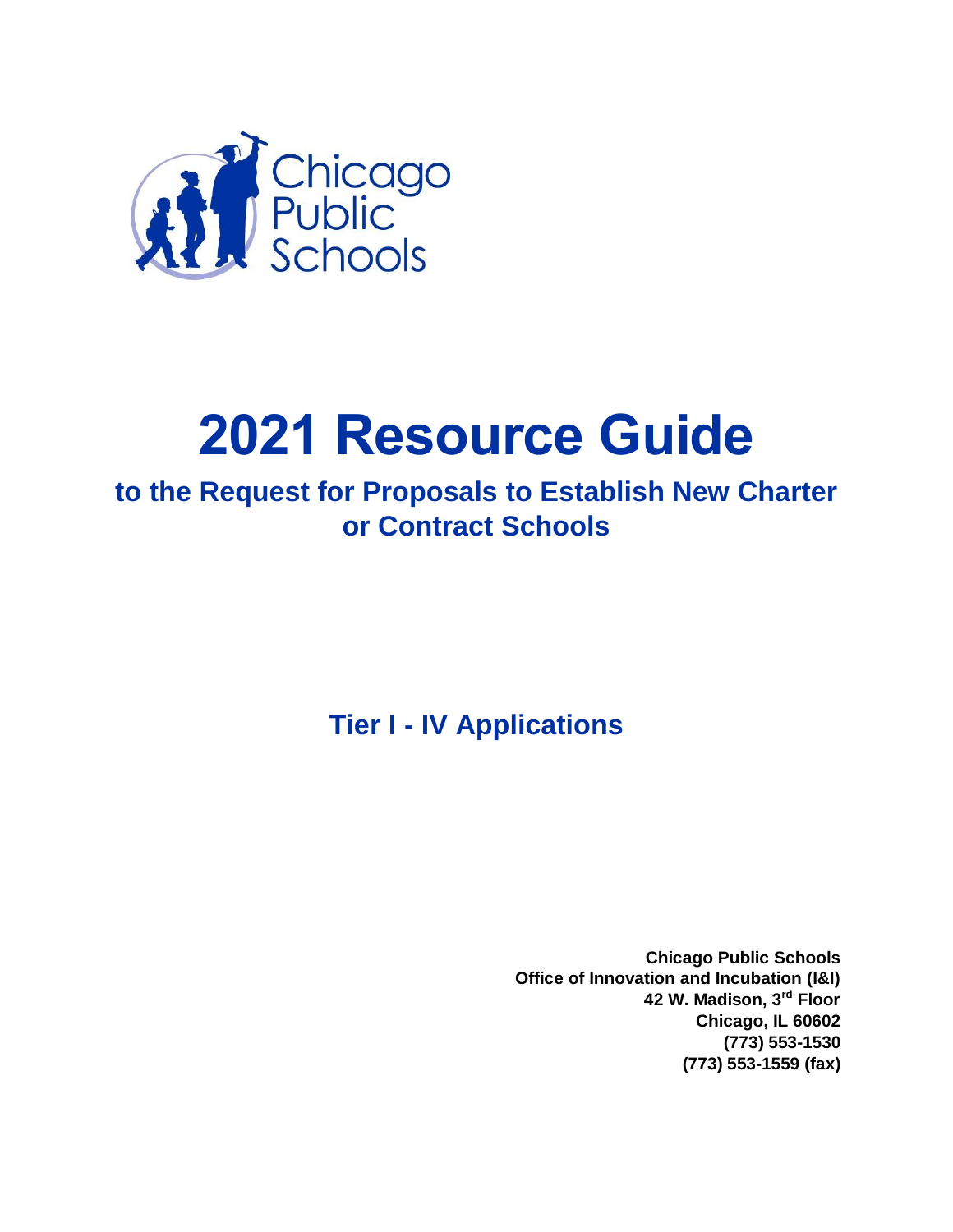

The Resource Guide contains specific technical guidance, legal interpretation, and additional information regarding what should be included in RFP proposals. Applicants submitting a proposal in response to the 2021 Request for Proposals (RFP) should use this Resource Guide as support when developing their response.

CPS recommends that applicants read through this document in its entirety. Evaluators will consider all elements of the guidance when assessing the quality of proposals. As questions arise, please feel free to reach out to the Office of Innovation and Incubation (I&I) staff at [iandiauthorization@cps.edu](mailto:iandiauthorization@cps.edu) or 773-553-1530.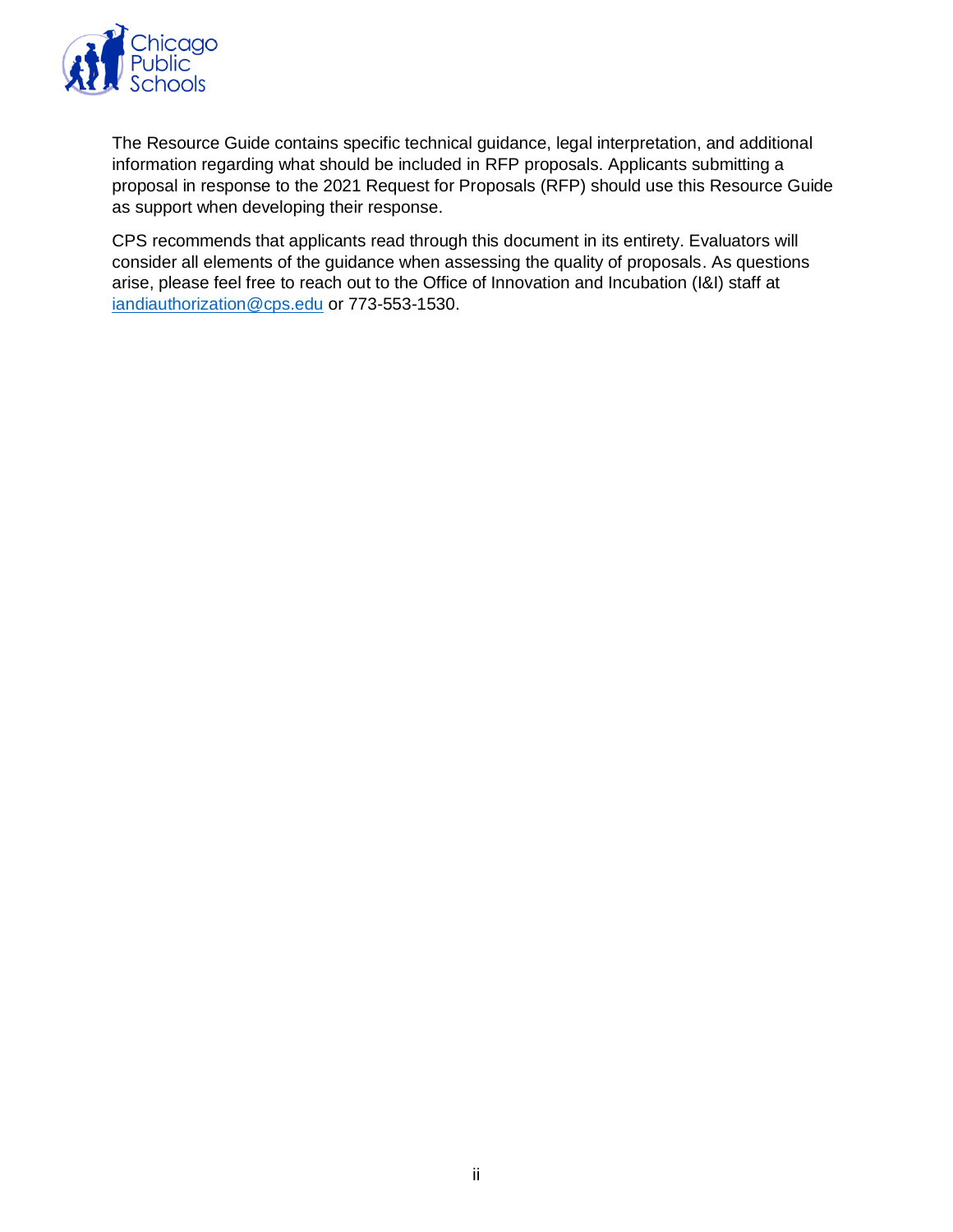

## **Contents**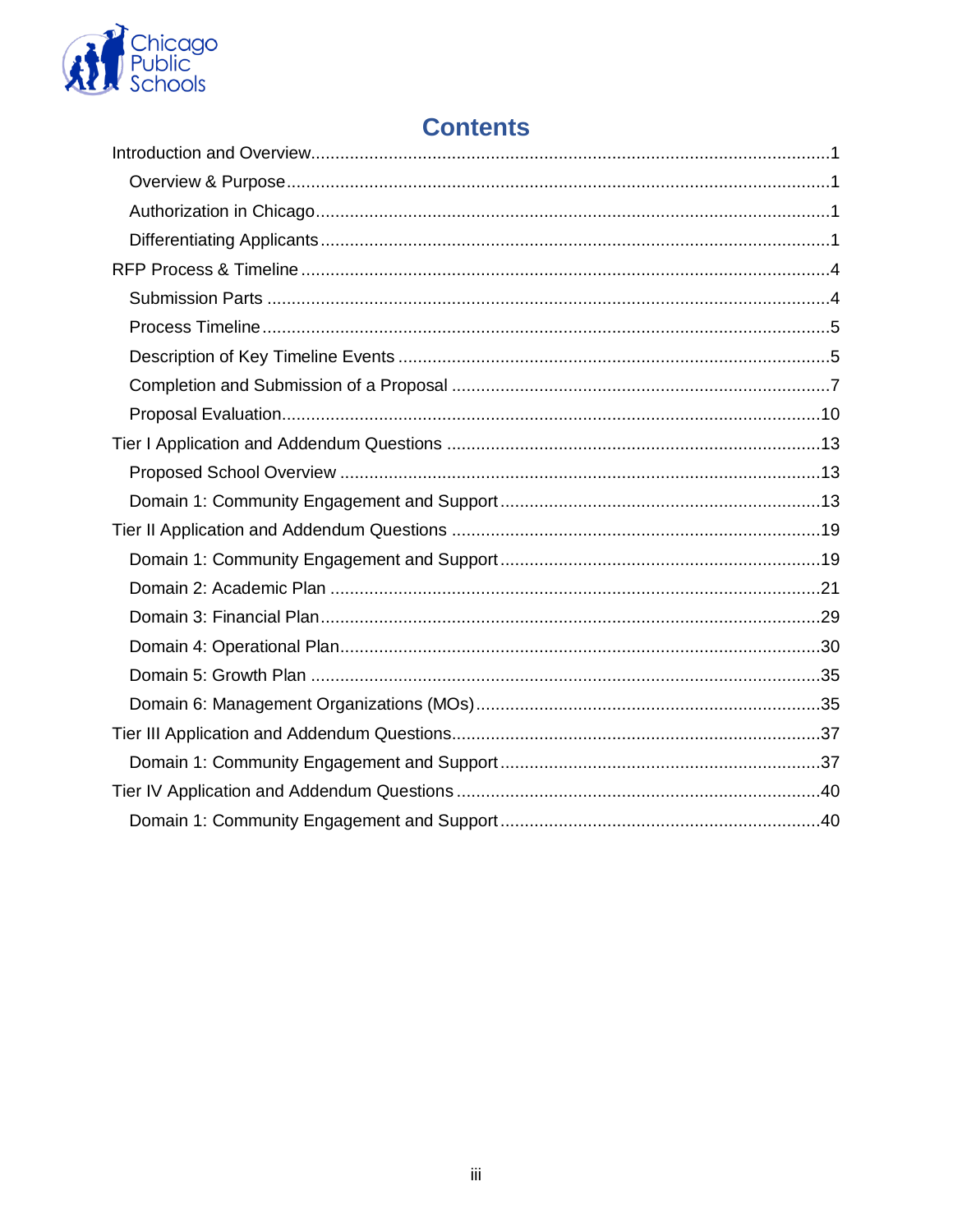

## **Introduction and Overview**

## <span id="page-3-1"></span><span id="page-3-0"></span>**Overview & Purpose**

At Chicago Public Schools (CPS), our vision is that every student in every neighborhood will be engaged in a rigorous, well-rounded instructional program and will graduate prepared for success in college, career, and life. The 2021 Request for Proposals (RFP) seeks to identify high quality school options that accelerate academic outcomes for their targeted CPS student population.

## <span id="page-3-2"></span>**Authorization in Chicago**

Under the School Code, the Chicago Board of Education has authority to open a limited number of charter and contract schools to serve students of the District. CPS conducts an annual process to accept and review proposals for new charter schools (105 ILCS 5/27A-8) and contract schools.

CPS, as the local school district in Chicago, serves as the charter authorizer for the city. Illinois Schools Law requires the review of all charter school proposals submitted to Illinois school districts. CPS releases an annual request for proposals designed to review new school applications, provides recommendation to the Chicago Board of Education on new school proposals, and provides oversight to authorized charter schools. CPS uses this RFP as its mechanism to accept proposals and meet the Illinois statutory requirement. The Office of Innovation and Incubation (I&I) is the office within CPS that oversees charter school authorization and oversight for the district.

CPS is the nation's third largest school district and a national leading charter authorizer, implementing all essential practices established by the National Association of Charter School Authorizers critical to fostering high-performing charter schools. Currently, I&I oversees a portfolio of 137 charter, contract, and options schools and programs, and serves over 55,000 students citywide.

## <span id="page-3-3"></span>**Differentiating Applicants**

In response to the 2021 RFP, CPS will consider proposals from development teams and existing operators who seek to open a charter school. CPS will also consider proposals from existing contract school operators who seek a contract school expansion (multi-grade) or replication through the 2021 RFP process.

#### **Charter and Contract School Structure**

Charter schools are public schools that are governed by a not-for-profit entity that is independent of, but accountable to, the local school district. They operate under a performance contract, or "charter," with a school authorizer (in Illinois, either the local school board or the State), and have flexibility and autonomy over academic programming and other key operational areas. The charter outlines the rights and duties of the school and its authorizer, and provides the legal, academic, and financial benchmarks that the charter school is expected to meet during its charter term. Charters are typically set for five-year terms. Charter schools will receive funding based on a model that is equitable and aligned with student needs.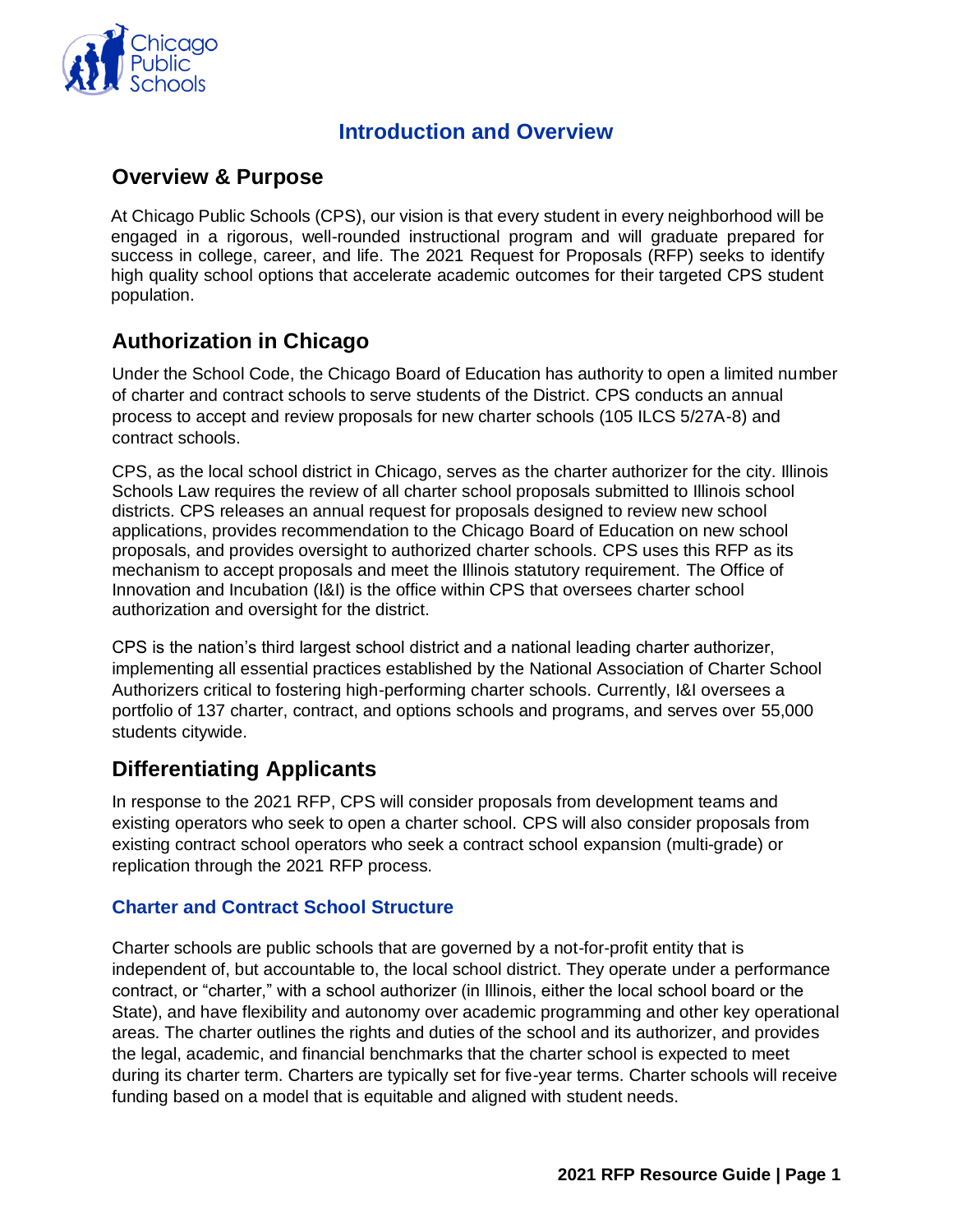

While many charter school operators provide their academic and student services directly, some operators elect to hire a management organization (MO) to provide broad educational or school management services to the school. Charter schools choosing to engage an MO enter into separate management agreements, but remain directly accountable to their authorizer for the school's performance. An MO may be an Educational Management Organization (EMO), which is usually a for-profit entity, or a Charter Management Organization (CMO), which is usually a not-for-profit entity.

Contract schools are District schools managed by external operators who provide instructional and other student services. Contract schools must adhere to all student-related CPS policies. Contract schools are governed by school-selected boards of directors and operate under contractual agreements with the District, for up to five-year term.

| <b>TOPIC</b>                                          | <b>CHARTER</b>                                                                                                                                                                                                              | <b>CONTRACT</b>                                                                                                                                                            |
|-------------------------------------------------------|-----------------------------------------------------------------------------------------------------------------------------------------------------------------------------------------------------------------------------|----------------------------------------------------------------------------------------------------------------------------------------------------------------------------|
| <b>Curriculum</b>                                     | Must meet district standards as<br>specified in the Charter School<br>Agreement and may have the<br>option of participating in CPS<br>initiatives.                                                                          | Must meet district standards as<br>specified in the Contract School<br>Agreement and may have the option<br>of participating in CPS initiatives.                           |
| <b>School Calendar</b><br>and Schedule                | Must meet applicable Illinois<br>State minimums: 300<br>instructional minutes (5 hours)<br>per day and 185 days per year<br>to ensure 176 days of actual<br>pupil attendance.                                               | Must meet applicable Illinois State<br>minimums: 300 instructional minutes<br>(5 hours) per day and 185 days per<br>year to ensure 176 days of actual<br>pupil attendance. |
| <b>Illinois Teacher</b><br><b>Licensure</b>           | 75% of teachers must be<br>licensed; all special education<br>and English learner teachers<br>must be licensed <sup>1</sup> . All<br>instructional staff must meet the<br>qualifications set forth in 105<br>ILCS 5/27A-10. | 100% of teachers must be licensed.                                                                                                                                         |
| <b>Every Student</b><br><b>Succeeds Act</b><br>(ESSA) | All teachers and administrators<br>in Title I schools must comply<br>with ESSA requirements.                                                                                                                                | All teachers and administrators must<br>comply with ESSA requirements.                                                                                                     |
| <b>Principal</b><br><b>Requirements</b>               | None.                                                                                                                                                                                                                       | Must have a Professional Educator<br>License with an Administrative<br>Endorsement.                                                                                        |

#### **Table Overview of Charter and Contract School Differences**

<sup>1</sup> Please note that in accordance with the Illinois Charter Schools Law (105 ILCS 5/27A-10), at least 50% of the instructional staff at a charter school must be licensed when the school begins serving students, and at least 75% of the instructional staff at a charter school must be licensed by the beginning of the fourth year of the school's operation.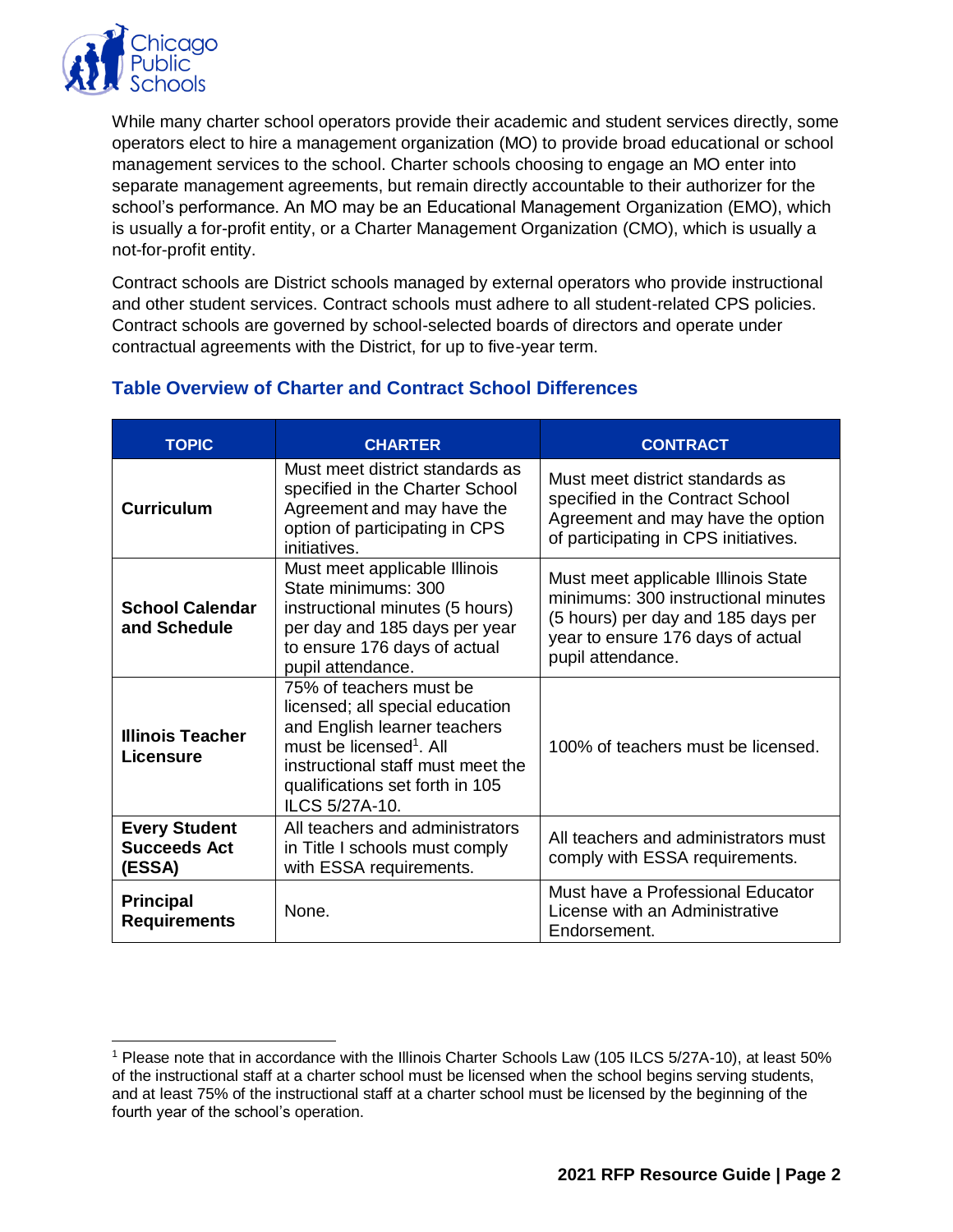

 $\overline{a}$ 

| <b>TOPIC</b>                                                       | <b>CHARTER</b>                                                                                                                                                               | <b>CONTRACT</b>                                                                                                                                                                                                                                        |
|--------------------------------------------------------------------|------------------------------------------------------------------------------------------------------------------------------------------------------------------------------|--------------------------------------------------------------------------------------------------------------------------------------------------------------------------------------------------------------------------------------------------------|
| <b>Special</b><br><b>Education</b>                                 | Must follow IDEA, Illinois<br>Special Education Statutes and<br>Regulations, and ISBE and CPS<br>Special Education Policies and<br>Procedures.                               | Must follow IDEA, Illinois Special<br><b>Education Statutes and Regulations,</b><br>and ISBE and CPS Special<br><b>Education Policies and Procedures.</b>                                                                                              |
| <b>Policies for</b><br><b>Student Conduct</b>                      | Policies must comply with<br>Illinois Charter Schools Law and<br>other applicable laws.                                                                                      | Must follow CPS Student Code of<br>Conduct.                                                                                                                                                                                                            |
| Chicago<br><b>Teachers Union</b>                                   | School is not subject to CTU<br>collective bargaining agreement.                                                                                                             | School is not subject to CTU<br>collective bargaining agreement.                                                                                                                                                                                       |
| <b>Teacher Pension</b><br><b>Fund</b>                              | Licensed teachers in pension<br>fund; others covered by Social<br>Security.                                                                                                  | All teachers covered by Social<br>Security.                                                                                                                                                                                                            |
| Principals,<br><b>Teachers and</b><br><b>Staff Employed</b><br>by: | Charter school board or sub-<br>contracted management<br>organization.                                                                                                       | Contract school board or sub-<br>contracted management<br>organization.                                                                                                                                                                                |
| <b>Employee</b><br><b>Compensation</b>                             | Determined by school operator.                                                                                                                                               | Determined by school operator.                                                                                                                                                                                                                         |
| <b>Governance</b>                                                  | Governing board.                                                                                                                                                             | Governing board. <sup>2</sup>                                                                                                                                                                                                                          |
| <b>Admissions</b>                                                  | Open admissions and will need<br>to hold a lottery if over-<br>subscribed; preference may be<br>given to students who live within<br>an attendance boundary, if<br>assigned. | Open admissions like a Charter<br>school, unless approved by the<br>Chicago Board of Education to align<br>its admission process with the<br>educational model (e.g. an arts<br>focused school may require an<br>audition or portfolio for admission). |

#### **Differentiating Operators New to Chicago and Existing Chicago Operators**

This application contains instructions at the beginning of each Domain for questions relevant to each type of applicant.

All applicants must complete "Proposed School Overview" in its entirety.

If you are an applicant who does not currently operate or manage a school in Chicago, you must complete all of Domains 1-4. In addition, if you currently operate a school outside of Chicago, you must complete Domain 5. Lastly, if you intend to contract with a management organization, you must complete Domain 6.

All Existing Chicago Operators must complete Domains 1, 2, 3, and 5 in their entirety. Existing Chicago Operators must also complete at least parts of Domain 4 and should refer to the

<sup>&</sup>lt;sup>2</sup> Please note that contract schools are authorized through the Chicago Board of Education via Illinois School Code, 105 ILCS 5/34-18(30); the Chicago Board of Education has authority over school policies.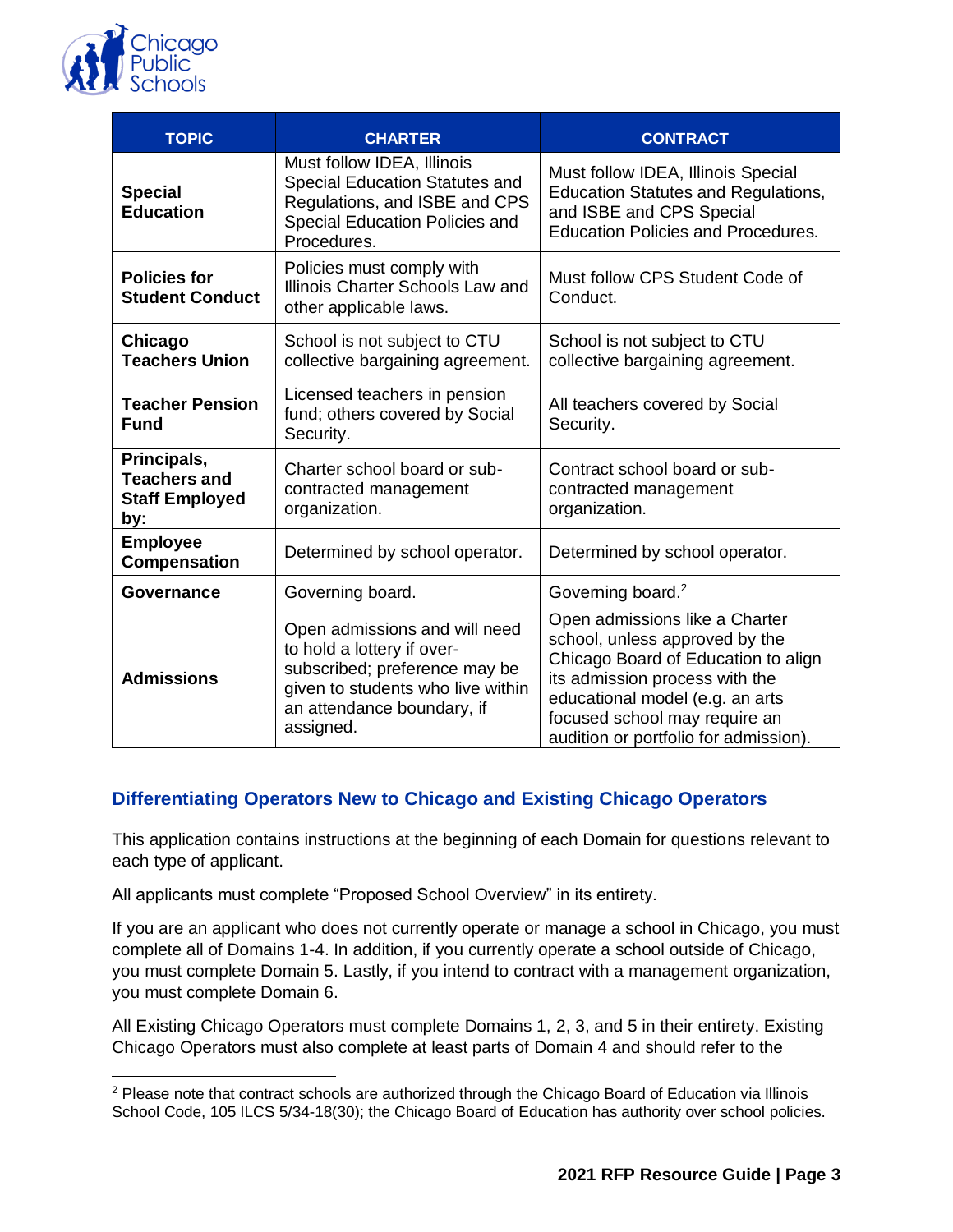

instructions in Domain 4 for specifics. If you are an Existing Chicago Operator who intends to or already contracts with a management organization, you must compete Domain 6.

If you have any questions about which RFP Domains and Sections are applicable to you, please direct them to the Office of Innovation and Incubation at 773-553-1530 or [iandiauthorization@cps.edu.](mailto:iandiauthorization@cps.edu)

## **RFP Process & Timeline**

## <span id="page-6-1"></span><span id="page-6-0"></span>**Submission Parts**

The RFP requires applicants to submit proposal materials in four stages, to provide time for a thorough review and a timeframe that will allow any approved schools a full year of planning time.

- The Tier I Application must be submitted to Epicenter by March 10, 2021 at 5:00 p.m.
- The Tier II Application must be submitted to Epicenter by May 17, 2021 at 5:00 p.m.
- The Tier III Application must be submitted to Epicenter by July 30, 2021 at 5:00 p.m.
- The Tier IV Application must be submitted to Epicenter by October 5, 2021 at 5:00 p.m.

Follow all directions in each tier to submit complete application materials by each due date listed. Materials submitted outside of the submission process, or materials submitted extraneous to the questions and criteria provided in the RFP, RFP Resource Guide, and the RFP Evaluation Form (available at [www.cps.edu/2021RFP\)](http://www.cps.edu/2021RFP) will only be considered at the sole discretion of CPS. In addition, proposals missing responses or required attachments will not be considered for further review. Applicants are responsible to ensure their application is complete on or before each Tier due date. In addition to all required documents, applicants are required to complete and sign a completeness checklist to be submitted with each Tier of the application. The checklists can be found at [www.cps.edu/2021RFP.](http://www.cps.edu/2021RFP)

All RFP submissions, including all required appendices to the application, must be uploaded to Epicenter. Epicenter is an online web-based system that I&I uses to streamline processes for submissions and reporting for its current charter and contract school portfolio. RFP applicants must email I&I at [iandiauthorization@cps.edu](mailto:iandiauthorization@cps.edu) with the contact information of the lead applicant (full name, email address, phone number) and the proposed school name no later than 5pm Central Time on March 3, 2021 in order to request an Epicenter account for RFP submissions. Applicants are encouraged to request an Epicenter account at least two weeks prior to the Tier I due date. Applicants from prior years who already have Epicenter accounts should similarly email I&I to ensure that their account has the requisite credentials to submit this year's RFP materials.

Proposals will not be considered final until the Tier IV Application is submitted. Please note that I&I reserves the right to request additional information and documentation from applicants as it deems necessary for its review and to determine when an application is complete.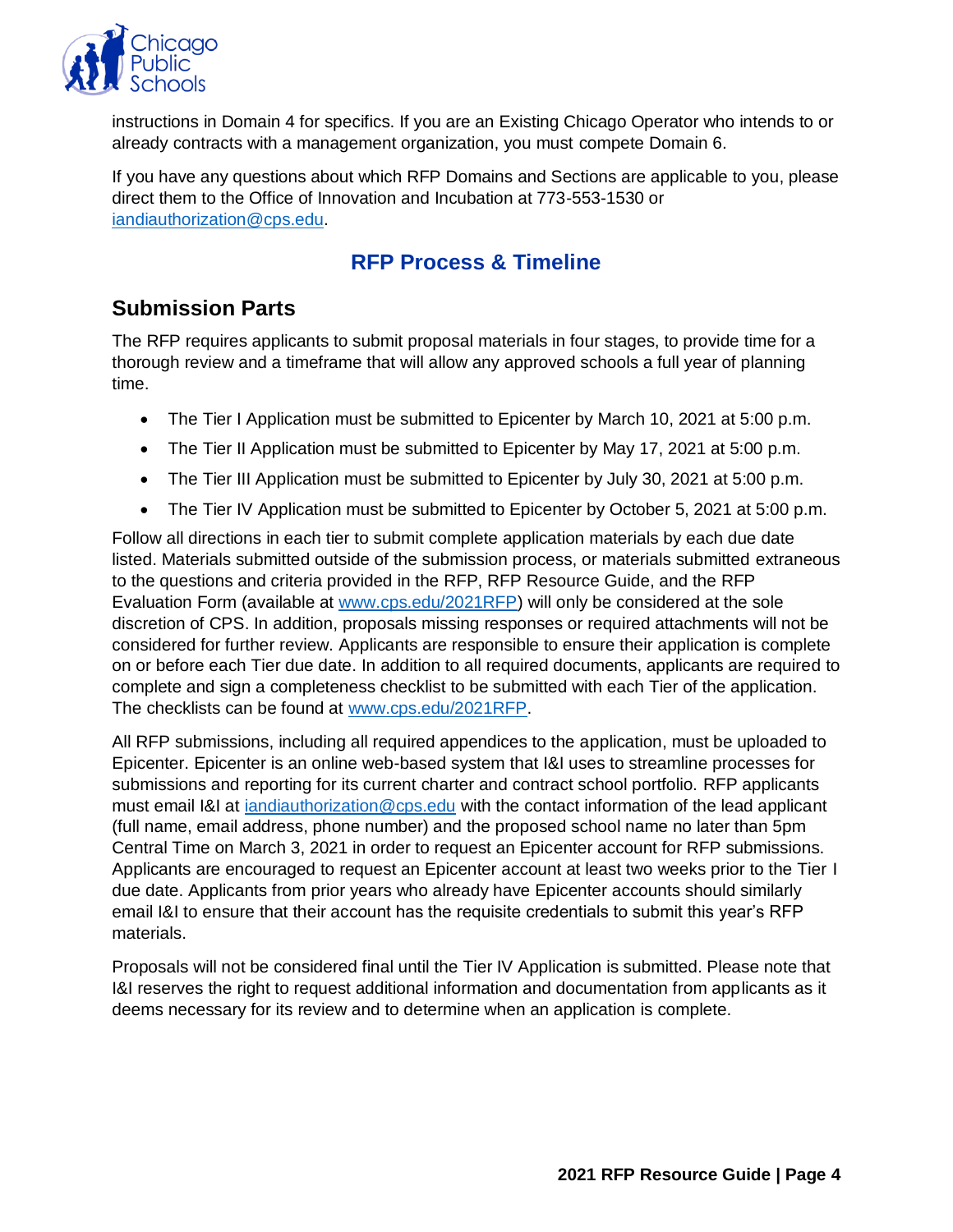

## <span id="page-7-0"></span>**Process Timeline**

Each stage of the proposal submission and evaluation process is included in the timeline below, followed by descriptions of key RFP events. This is a projected timeline and is subject to change.

Due to the large number of proposals that the District receives, I&I will not accept applications that are submitted after the stated deadline for each Tier of the Application.

| <b>Activity</b>                                | <b>Date</b>          | <b>Information</b>                                                                                                                                           |
|------------------------------------------------|----------------------|--------------------------------------------------------------------------------------------------------------------------------------------------------------|
| <b>RFP Released</b>                            | December 30, 2020    |                                                                                                                                                              |
| <b>Office Hours with Applicants</b>            | February- March 2021 | We encourage prospective<br>applicants to email<br>iandiauthorization@cps.edu<br>to schedule one-on-one<br>appointments with us to<br>discuss any questions. |
| <b>Epicenter Account</b><br>Information Due    | March 3, 2021        | Due by email to<br>iandiauthorization@cps.edu<br>by $5 p.m.$                                                                                                 |
| <b>Tier I Application Due</b>                  | March 10, 2021       | Due by 5 p.m. to Epicenter                                                                                                                                   |
| <b>Applicant Meeting</b>                       | Late March 2021      | I&I staff will meet individually<br>with lead applicants to<br>discuss their proposal and<br>the RFP process.                                                |
| <b>Tier II Application Due</b>                 | May 17, 2021         | Due by 5 p.m. to Epicenter                                                                                                                                   |
| Tier I and II Publicly Posted                  | Summer 2021          | Submitted applications will<br>be posted on CPS.edu                                                                                                          |
| <b>Tier III Application Due</b>                | July 30, 2021        | Due by 5 p.m. to Epicenter                                                                                                                                   |
| <b>Tier IV Application Due</b>                 | October 5, 2021      | Due by 5 p.m. to Epicenter                                                                                                                                   |
| <b>Applicant Capacity</b><br><b>Interviews</b> | October 2021         |                                                                                                                                                              |
| <b>Public Hearing</b>                          | November 2021        |                                                                                                                                                              |
| <b>CPS Board Meeting</b>                       | December 2021        |                                                                                                                                                              |

*I&I reserves the right to request additional information and documentation from applicants, as deemed necessary for review, and to amend this timeline as needed.*

## <span id="page-7-1"></span>**Description of Key Timeline Events**

#### **Office Hours with Applicants**

If prospective applicants have specific questions about the RFP process and their proposal, they may sign up to attend office hours with CPS staff. Applicants must send an email to [iandiauthorization@cps.edue](mailto:iandiauthorization@cps.edu)xpressing their interest in a virtual appointment. The email should include an agenda with specific questions to help I&I ensure that staff members with relevant expertise can attend the meeting.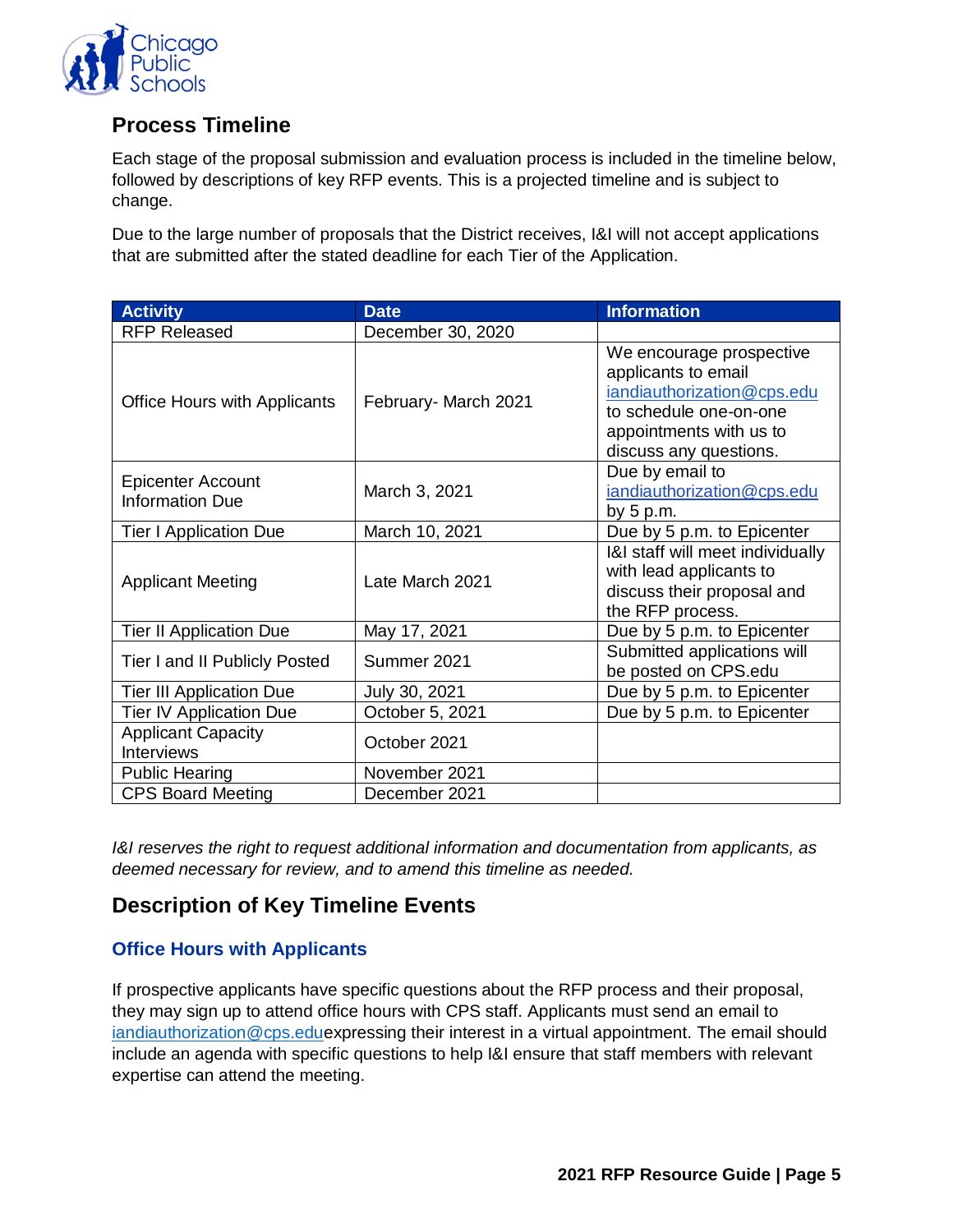

#### **Epicenter Account Information Due**

All applicant groups must designate a lead contact/applicant who will complete the required application tiers in Epicenter, the online document management, compliance, and performance platform used by I&I. To designate a lead applicant for an Epicenter account, all applicants must submit the following information by email to [iandiauthorization@cps.edu](mailto:iandiauthorization@cps.edu) by March 3, 2021 at 5pm.

- Lead Applicant Name, Email, Phone Number;
- Proposed School Name; and
- If applicable, the name of the proposed management organization.

The lead applicant will then be provided an Epicenter account (if they do not already have one) and will be provided access to the RFP Tiers in accordance with the stated deadline for each Tier.

#### **Application Tiers Due**

Application Tiers must be submitted by the stated deadline. For details about submitting the Application (for all Tiers), please see the section on Completion and Submission of a Proposal below.

#### **Applicant Meeting**

I&I staff will meet individually with lead applicants (after their Tier I submission) to discuss their proposal and the RFP process.

#### **Applicant Capacity Interview**

Applicants that submit complete applications will be invited to participate in an in-person capacity interview with members of the comprehensive evaluation team. These interviews are an essential part of the application process and provide evaluators with a chance to gather clarifying information to support final recommendations for approval or denial; they are not, however, a guarantee of authorization.

Design teams attending applicant interviews must bring a representative group of fewer than eight people to participate. Design teams should select their attendees to ensure that those present are able to collectively speak to every aspect of the school design and proposal. Interviews will generally be two hours. At minimum, all identified board members who will serve in officer positions should attend the capacity interview. If an applicant is proposing to open a new school (i.e. does not currently operate other schools with the same educational model), the proposed academic school leader must be present at the capacity interview.

#### **CPS Public Hearing**

I&I will hold a public hearing as mandated by the Illinois Charter Schools Law to receive public comment on all submitted proposals in advance of the Chicago Board of Education's vote to approve or deny proposals. The purpose of the hearing is for the public to enter comments into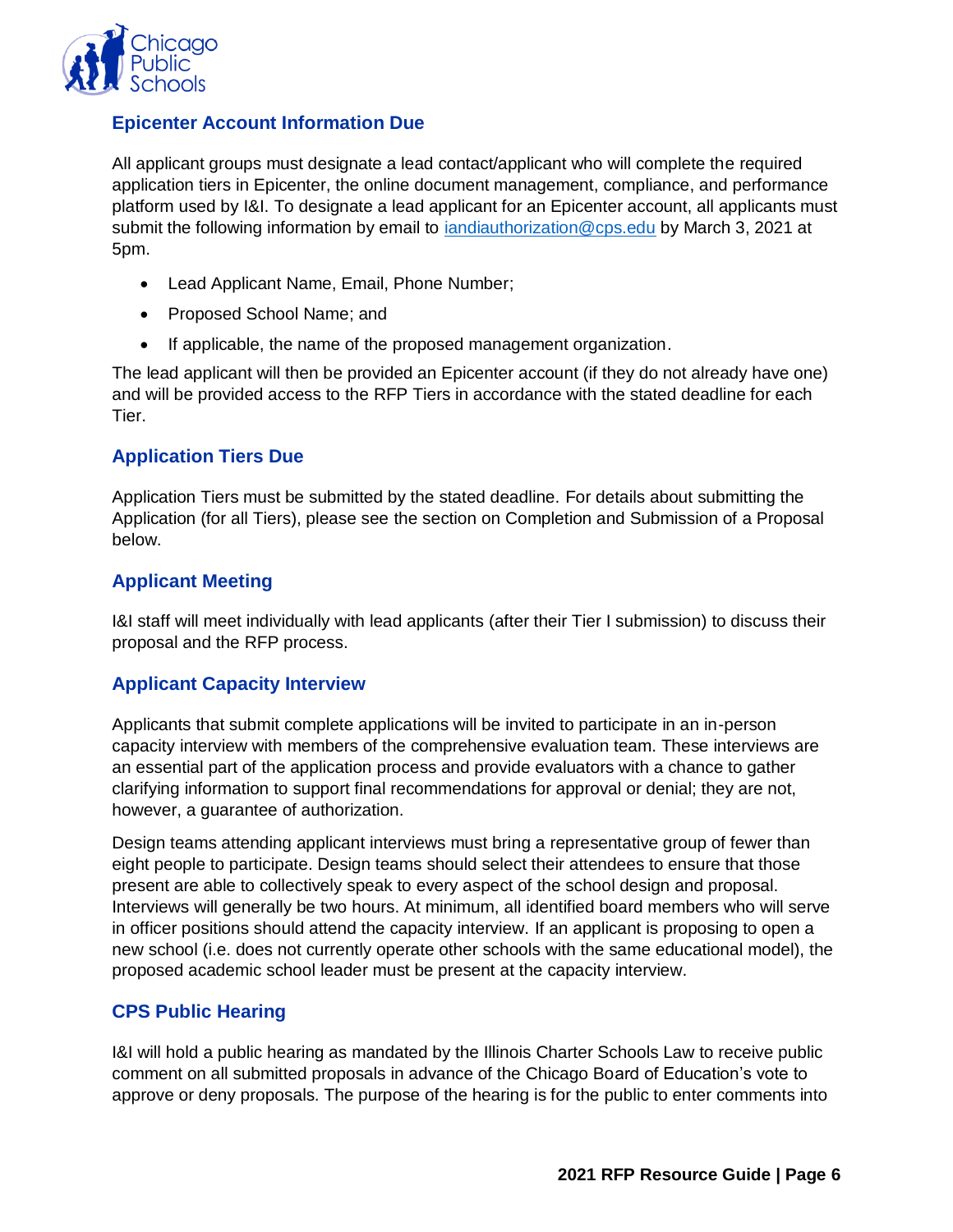

the official record prior to the Board's decision. Applicants will have the opportunity to make a brief statement to enter into the public record, followed by a public comment period for attendees.

#### **CPS Board Decision**

The Chicago Board of Education makes all final decisions regarding the proposal submitted in response to this RFP. The Board will take all presented information into account when reviewing a recommendation for approval or denial, including the recommendations from the Comprehensive Evaluation Team (CET). If a design team would like to speak at the Board meeting on behalf of their proposal, they may sign up to do so in advance of the meeting at the following link: [http://www.cpsboe.org/meetings.](http://www.cpsboe.org/meetings)

#### **Beyond Approval, Readiness to Open**

If a school proposal is approved by the Chicago Board of Education, the Board may still require the design team/incubating school to meet additional benchmarks related to viable facility plans and timelines, and execution of the school agreement (or charter) with the school. In addition, CPS works with the Illinois State Board of Education (ISBE) to certify new charter schools at the state level. Contract Schools do not require ISBE certification.

## <span id="page-9-0"></span>**Completion and Submission of a Proposal**

#### **RFP Sections**

The 2021 New Schools RFP seeks to answer the following questions about each proposal across the following key domains:

- **I. Community Engagement and Support:** Has the applicant garnered authentic parent and community support and demonstrated true demand for the proposed school?
- **II. Academic Plan:** Does the applicant have the capacity, leadership skills, and experience to open and operate a high-quality school that achieves the school's mission and prepares students for long-term success?
- **III. Financial Plan:** Do the proposal and budget present a sound fiscal plan and sound policies to ensure responsible management of public funds?
- **IV. Organizational Plan**: Does the applicant have the operational and governance systems in place to ensure that planning, spending, and oversight decisions are responsible and prioritize student success?
- **V. Growth Plan (if applicable):** Does the organization have a strategic growth plan and the academic, financial, and operational capacity to successfully open, operate, and oversee the proposed new school(s)? *Note: Existing national operators or applicants proposing to partner with an existing management organization (MO) must respond to the questions in this Domain. New operators (who do not currently operate any schools) that are not proposing to partner with an existing MO are not required to complete this Domain.*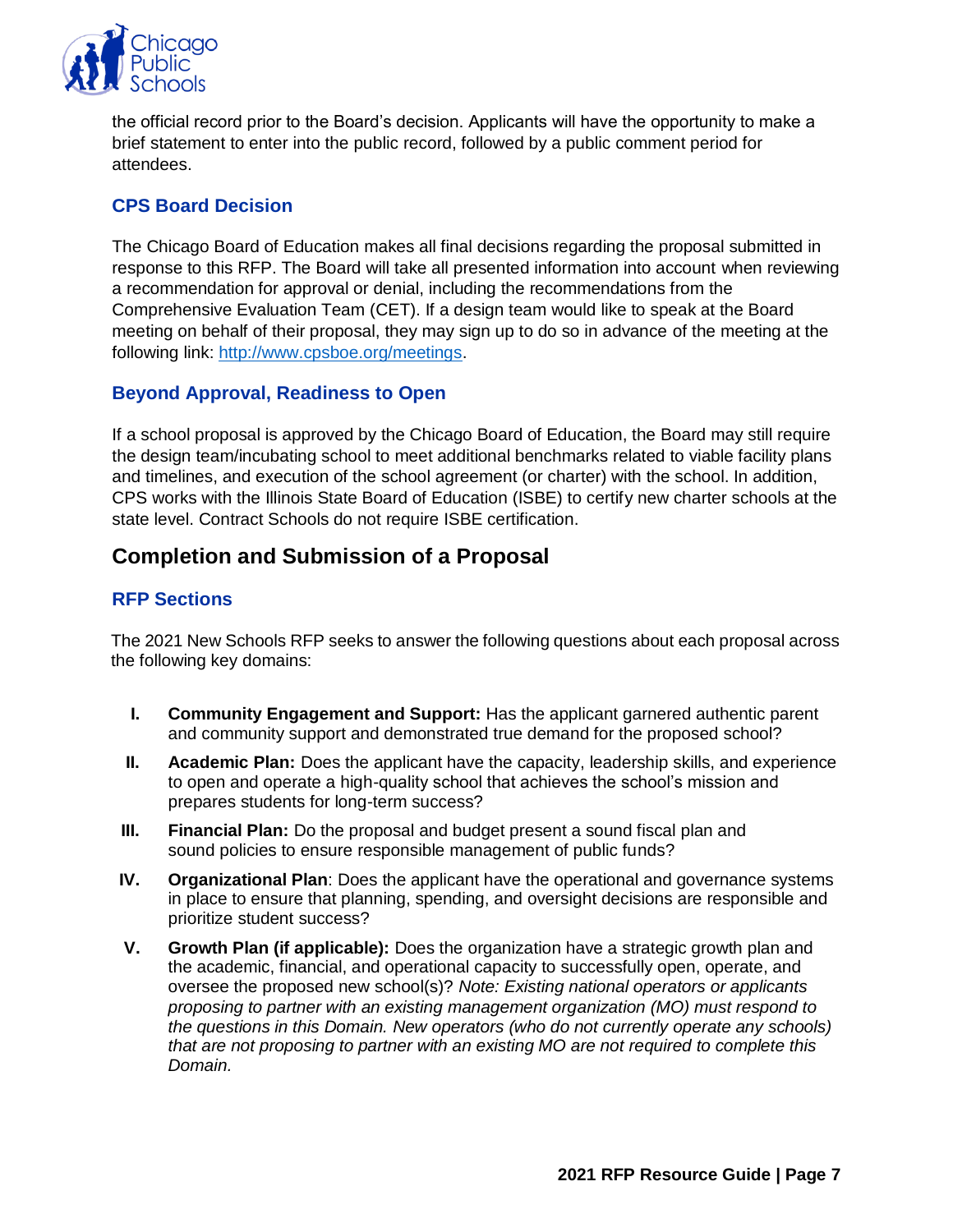

**VI. Management Organization (if applicable):** Does the proposal provide a plan and evidence for how the MO will contribute to the overall success of the school? Are there appropriate oversight structures in place? *Note: Only applicants proposing to enter into a contract with an MO must respond to the questions in this section.*

#### **Structuring Section Responses**

When responding to a specific section of the proposal, applicants should copy and paste the evaluation criteria from the 2021 Evaluation Form that the response is intended to meet. Applicants should ensure that their response to each section addresses all evaluation criteria included in the Evaluation Form.

If a specific question does not apply to the proposed school, please respond "Not Applicable."

Please note that generally, complete and thorough applications have been approximately 120 pages long. If your application is significantly longer or shorter, please consider whether your application contains the appropriate amount of material.

#### **Format for Proposals**

Proposals should include:

- Page numbers;
- A table of contents noting the page number for each section and appendix;
- 1-inch margins and at least 11-point font;
- Definitions or complete names for any acronyms or other abbreviations in the proposal;
- Brief descriptions, either in the text or in a footnote, of all referenced organizations, programs, service providers, curricula, etc.; and
- Full citations, either in a footnote or a separate references section, for any research, studies, or articles cited.

Please note that I&I reserves the right to check all proposals for plagiarism. Any proposals deemed plagiarized will not be considered for further review.

#### **Submission Instructions – Epicenter**

Following an applicant's submission of their lead contact's information, the applicant will receive access to Tier I of the RFP in Epicenter, the online document management, compliance, and performance platform used by I&I. Applicants who have not received Epicenter logins by March 5, 2021 should call the Office of Innovation & Incubation at (773) 553-1530. Applicants must submit electronic versions of all proposal materials through Epicenter by the stated submission deadline. We recommend that teams begin uploading materials in the week prior to the submission deadline to provide time to troubleshoot potential technical issues.

#### **Illinois Freedom of Information Act**

**PLEASE NOTE: All documents submitted to CPS are a matter of public record and are subject to the Illinois Freedom of Information Act (5 ILCS 140/1-11). CPS intends to post**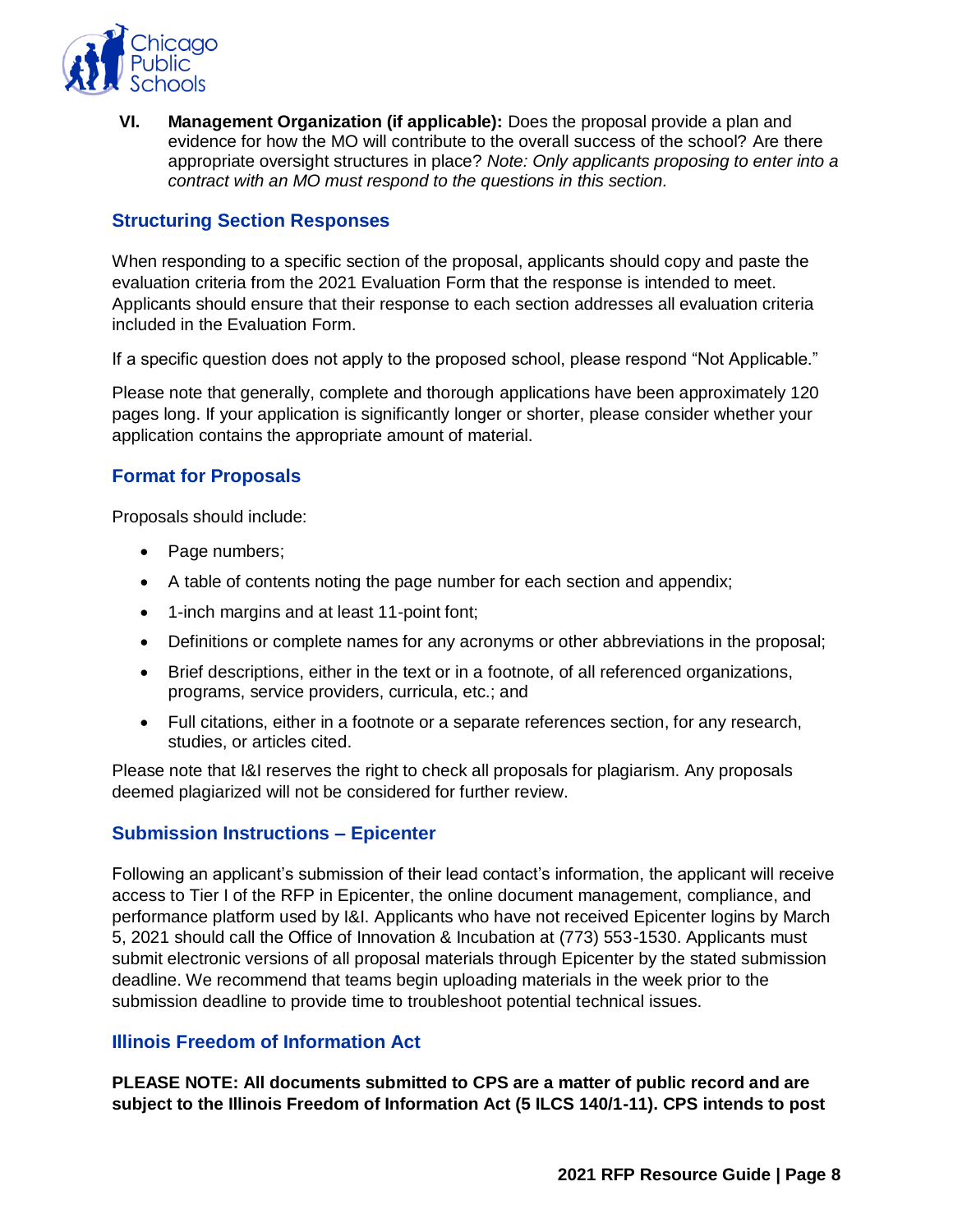

**all applicant proposal materials in due course after each Tier of the application is due. Applicants should be mindful of the public nature of these applications and should avoid listing design team and proposed board member home addresses and home telephone numbers. In order to protect the identity of proposed school leaders or teacher candidates whose current job may be jeopardized if released publicly, applicants may provide a supplemental submission redacting those individuals' names and identifying information. Applicants cannot redact the names or contact information of design team members or proposed board members.** 

**Redacted and Unredacted Personal Information of Children and Members of the Public.**  As described in the RFP, a successful application must demonstrate significant community support. As part of that support, interaction with members of the public is essential. Evidence of that support at times requires listing the names, addresses, phone numbers, and email addresses of members of the public, and sometimes the ages or current grade level of school age children. In order to protect the members of the public, and especially information of school age children, all applicants must separately submit to Epicenter both a redacted and unredacted version of all materials containing personal information of members of the public. Redacted versions will be posted publicly on our website with the rest of applicants' proposals.

#### **Redacted submissions must be provided by the relevant Tier application deadlines.**

#### **Ethics Policy for Applicants**

Pursuant to the Board's Code of Ethics, school operators that hold charter or contract agreements with the Board are in a unique relationship with the Board. Membership on a charter or contract school operator's governing board creates an inherent conflict of interest for CPS Officials and Employees. Officials and Employees and their Spouses, Domestic Partners, Partners to a Civil Union, or other Members of their Household are therefore prohibited from sitting on the governing board of either: (1) A Charter School operator that holds a charter issued by the Board; or (2) A Contract School operator that holds a contract school agreement issued by the Board.

In addition, several other provisions in the Board's Code of Ethics impact Board employees' involvement with charter and contract school development depending on certain circumstances. These circumstances include conflicts from secondary employment and representing other persons or entities in proceedings before the Board. If you are a current Board employee and wish to serve on a proposed charter or contract school's design team or governing board, please contact I&I at 773-553-1530, and we will put you in contact with the CPS Ethics Advisor.

#### **Community Outreach Process and Notice Requirement**

Community engagement requires that an applicant demonstrate community support for the new school and its education model. Substantial community outreach is an essential component of successful community engagement. To assist the District with understanding each applicant's community outreach efforts, each applicant must inform the Office of Innovation and Incubation of planned community events in advance of the event. Please provide email notice of each community event to be held to [iandiauthorization@cps.edu.](mailto:iandiauthorization@cps.edu) A member of CPS may attend community meetings held in each applicant's community of interest throughout this process.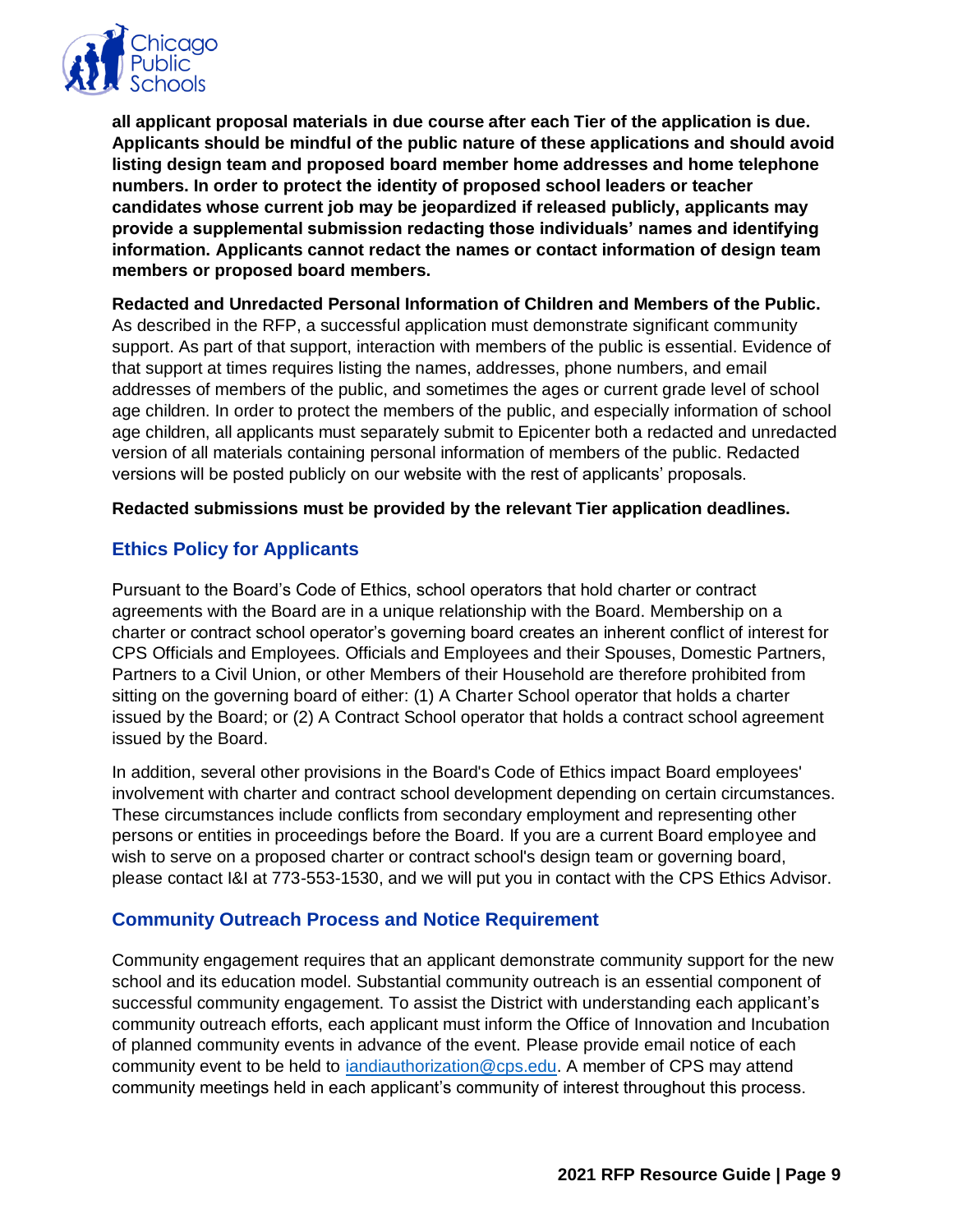

#### **Technology and the Proposed School**

Applicants seeking to implement any technology-driven school design, such as blended learning or virtual learning, must ensure that the model is reflected in each of the proposal domains completely. The full scope of the school design and digital technology usage must be clearly demonstrated across all domains of the application. Applicants proposing virtual school models may also be asked to provide supplemental information related to the proposed school.

Illinois School Law (105 ILCS 5/27A-5 (b-5)) defines "Virtual-schooling" as a cyber school where students engage in online curriculum and instruction via the Internet and electronic communication with their teachers at remote locations and with students participating at different times.

Beyond these approaches and models, all RFP applicants should be able to articulate the role and scope of digital technologies in the proposed school model.

#### **Charter School Quality Policy**

Please note that CPS has adopted a Charter School Quality Policy that sets out academic performance standards that CPS considers when evaluating a charter school's performance, including criteria for replication, expansion, non-renewal, and revocation of a charter. Applicants are encouraged to review the Charter School Quality Policy and the corresponding CPS School Quality Rating Policy prior to submitting their application. Both are linked on the RFP website, [www.cps.edu/2021RFP.](http://www.cps.edu/2021RFP) Note: While the Charter School Quality Policy does not directly apply to contract schools, CPS views the criteria established in the Policy as guidance for considering the performance of contract schools.

#### **Scope of Growth**

Applicants may only apply to open one school through this RFP. Applicants interested in opening multiple schools must submit multiple applications.

## <span id="page-12-0"></span>**Proposal Evaluation**

For over 20 years, CPS has managed a rigorous process to evaluate new school proposals. The 2021 RFP process is designed to identify new, or replicate and expand existing, highquality school options based on national best practices and standards for quality authorizing. CPS has the authority under the Illinois Charter Schools Law to approve quality charter applications that meet identified educational needs (105 ILCS 5/27A-7.10). The Office of Innovation and Incubation (I&I) within CPS oversees the RFP evaluation process.

#### **Comprehensive Evaluation Teams Review**

A Comprehensive Evaluation Team (CET) of internal and external experts will review all proposals received in response to the RFP. The CETs will use the evaluation criteria included in the 2021 RFP Evaluation Form to evaluate the application. The criteria included in the Evaluation Form target attributes that have been shown to be key indicators of success for new schools. The CET will also conduct due diligence on the operator, school leaders, board members, and affiliated organizations of the proposed new school.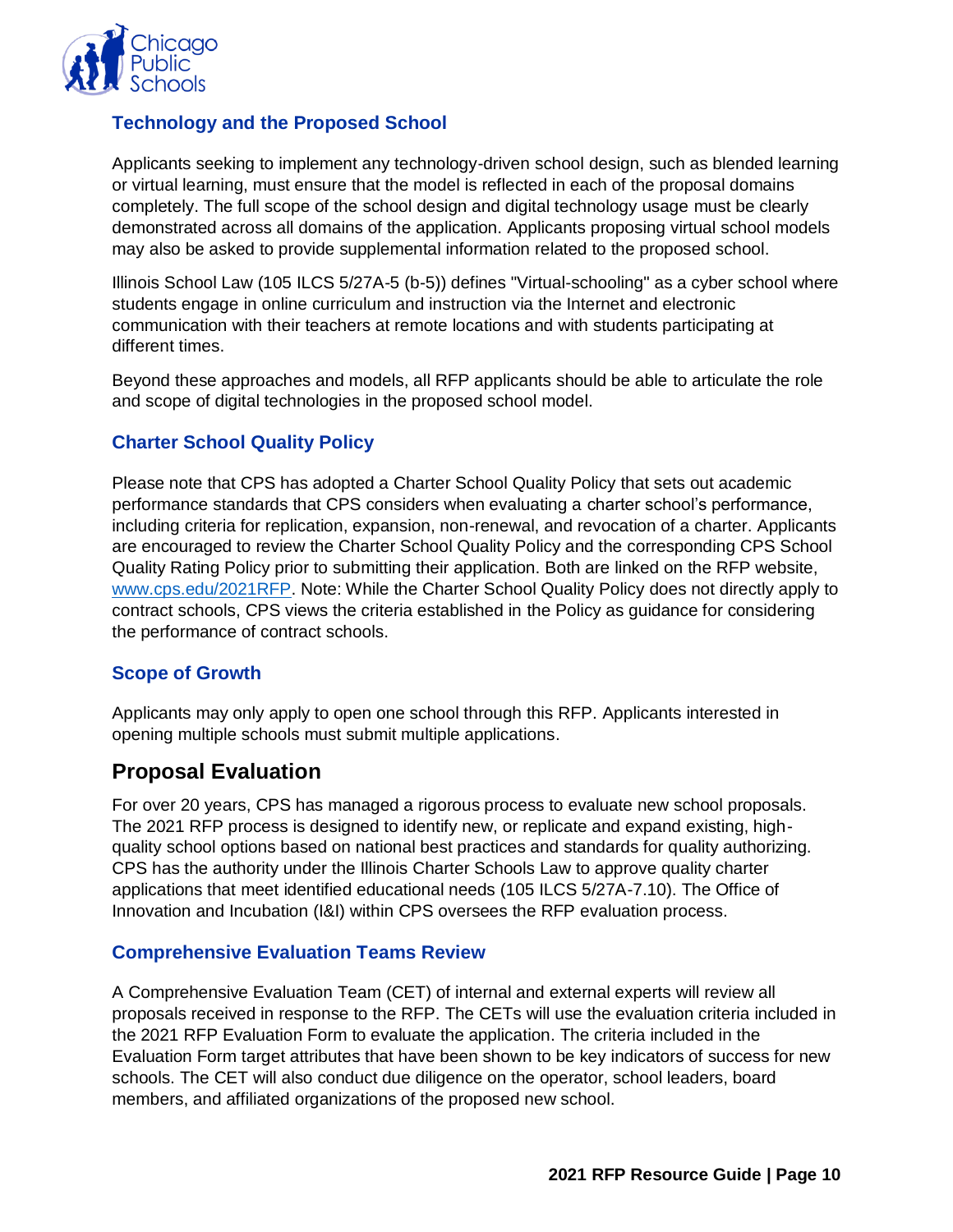

Based on their comprehensive review, CETs will identify the strengths and weaknesses of each proposal. CETs will make recommendations to I&I to approve or deny proposals for new schools supported by concrete rationale. I&I will make its recommendations to the CEO based on the CET evaluation and due diligence done by I&I staff, and the CEO will then make a recommendation to the Chicago Board of Education, which renders a final determination on the application.

#### **Facility Plan Review**

Applicants proposing to open new schools must identify at least two viable independent non-CPS facility options, as required by law (105 ILCS 5/27A-7(a)(3)).

Before the Chicago Board of Education approves a proposal, the proposal will be reviewed by the CPS Facilities Department to ensure that proposed facilities plans are viable in the presented timeframe and adequately meet the stated needs of the proposed school, and they ensure that the building will be brought into compliance with applicable health, safety, and accessibility laws. Applicants with identified facilities that are not currently compliant with the ADA should include a plan and timeline for how they can achieve ADA compliance.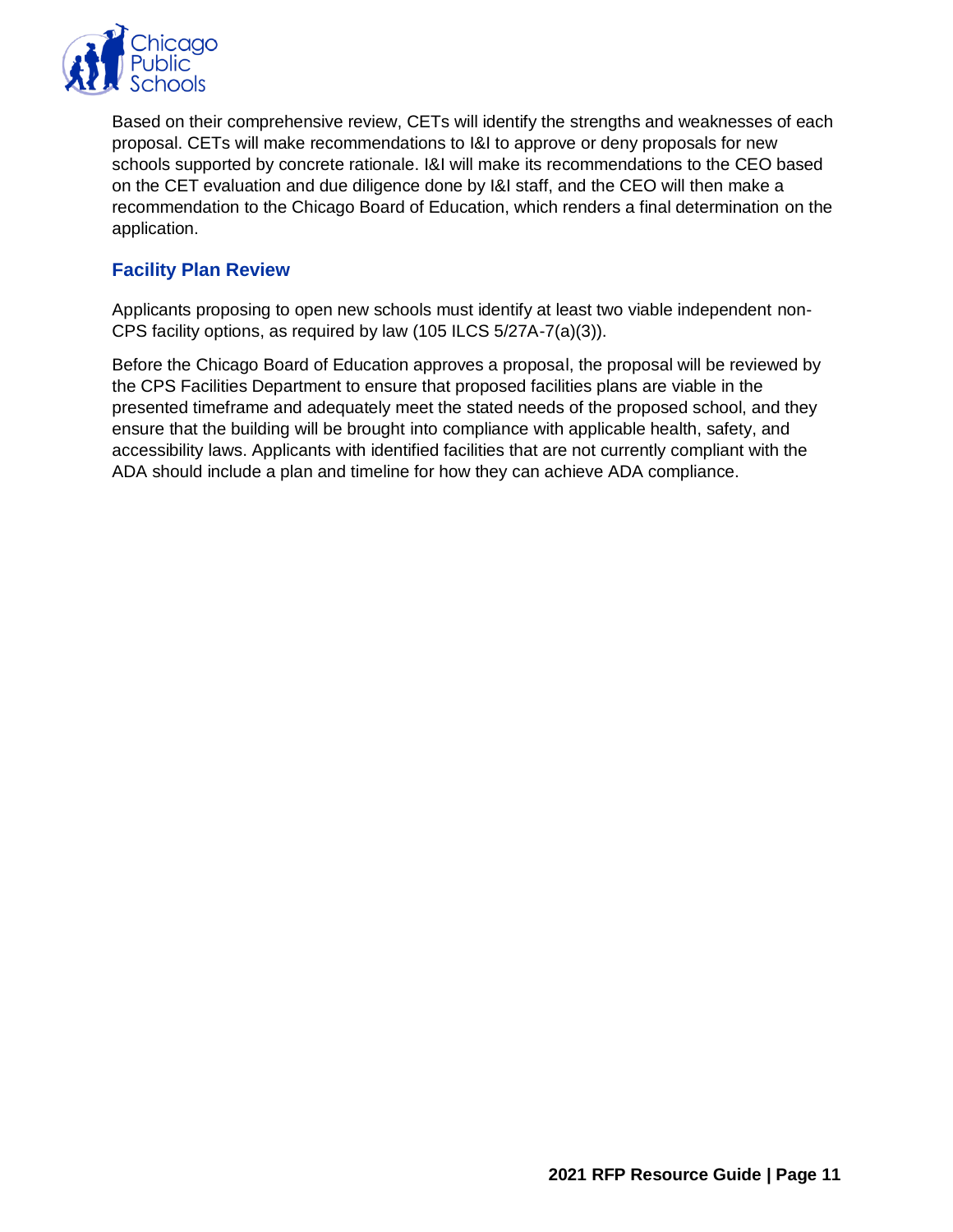

## **Please Note**

**Chicago Public Schools reserves the right to make changes affecting policies, requirements, funding, and any other matter discussed in the RFP materials. Further, Chicago Public Schools reserves the right to request additional information and documentation from applicants, as it deems necessary for its review, and to determine when an application is complete. Applicants shall bear all costs of responding to the RFP.**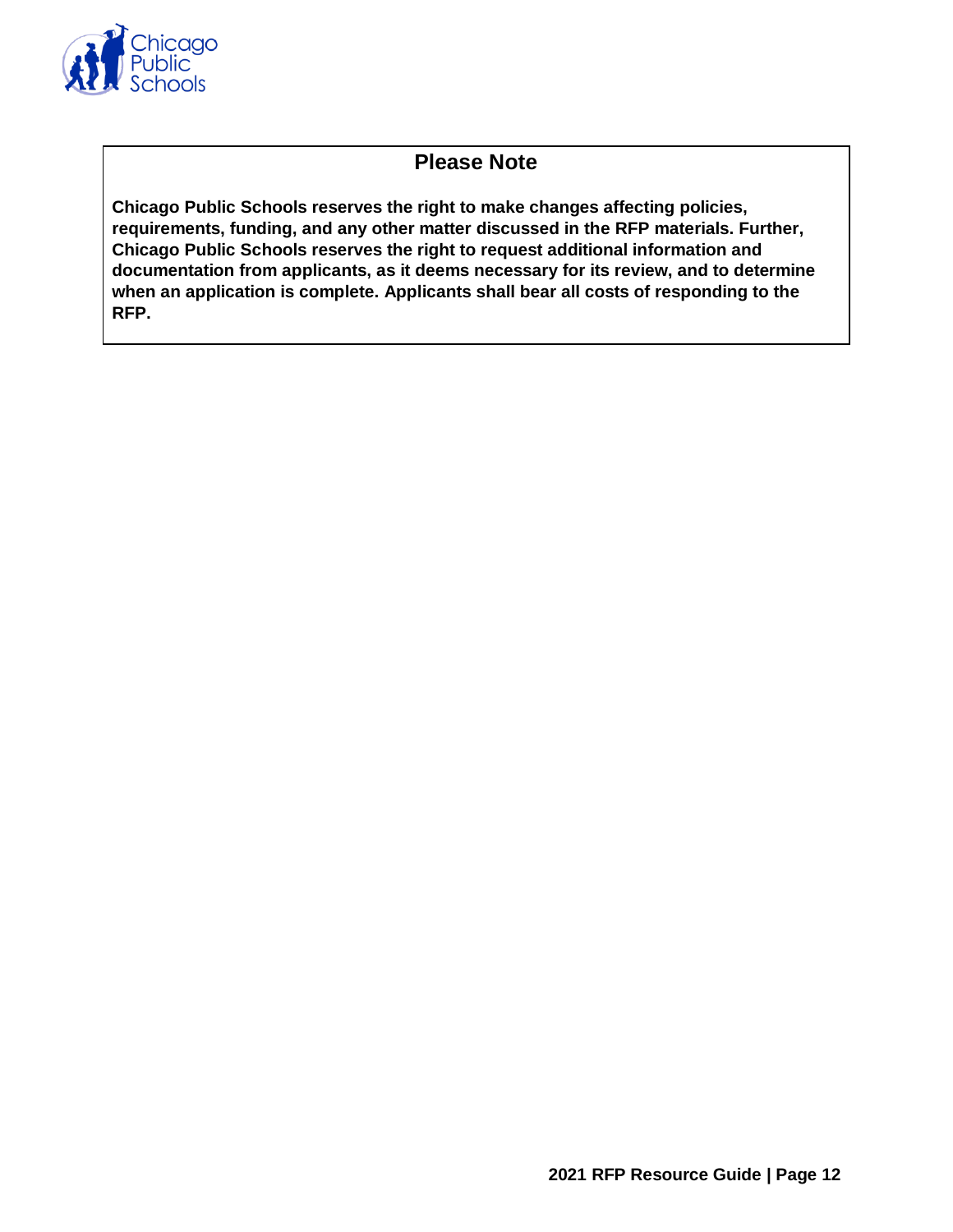

## **Tier I Application and Addendum Questions**

<span id="page-15-0"></span>*The Tier I application includes maximum response lengths for several questions. While these maximum page lengths may serve as a guide, applicants should focus on providing a clear and concise response to each question, not on meeting the prescribed maximum page lengths. CPS recognizes that a strong response may be achieved in a shorter narrative.* 

## <span id="page-15-1"></span>**Proposed School Overview**

#### **Section 0.1: Proposed School Information**

A fillable form, that includes the required tables for Section 0.1 School Information, is provided on the RFP website [www.cps.edu/2021RFP.](http://www.cps.edu/2021RFP)

#### **Section 0.2: Executive Summary**

The Executive Summary should be a standalone document that the reader can understand without referring to other parts of the proposal.

A mission statement should:

- Describe who the school will serve, what the school will accomplish in measurable terms, and what methods it will use;
- Be attainable and consistent with high academic standards;
- Reflect the key values that teachers, administrators, and students know and support;
- Be concise and clearly describe in just a few sentences the school's purpose for the entire school community, external stakeholders, and individuals who may not be familiar with the school; and
- Be able to be operationalized and guide the work and culture of staff and students on a day-to-day basis.

Please note that 105 ILCS 5/27A-7(a)(4) states that the charter school applicant need not "demonstrate unequivocally that the charter school will be able to meet each of those declared purposes," but must "aspire to attain" them. In other words, a mission statement should be aspirational.

## <span id="page-15-2"></span>**Domain 1: Community Engagement and Support**

Illinois Charter Schools Law (105 ILCS 5/27A-8) states that the local school board must give preference to proposals that demonstrate a high level of local pupil, parental, community, business, and school personnel support when evaluating any charter school proposal.

Design teams should have established connections with prospective parents and community members by the time of the Application submission and should conduct outreach and engagement throughout the process.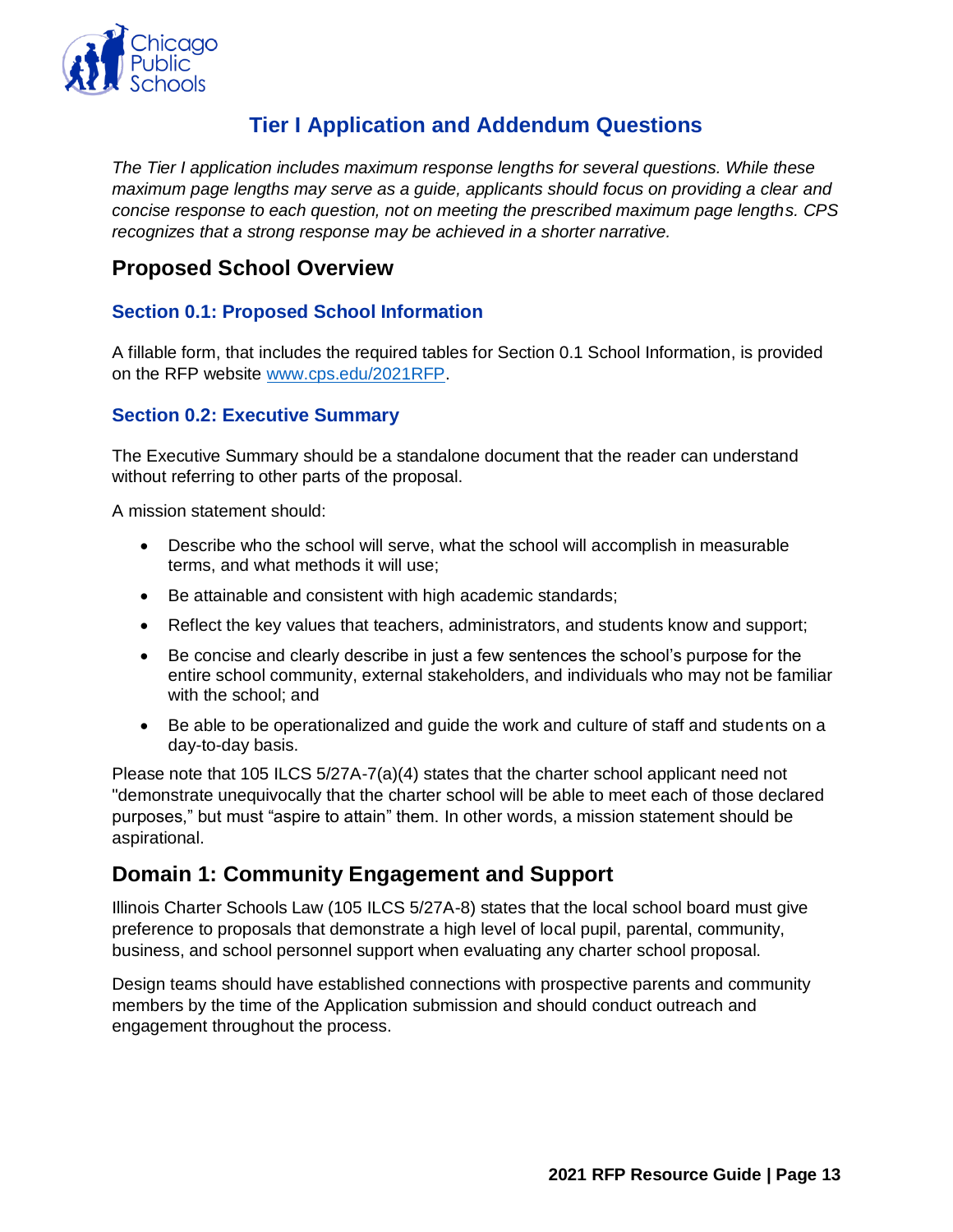

#### **Section 1.1: Community Overview**

#### 1.1.1 Targeted Communit(ies)

The applicant must identify the possible locations of the proposed school and the recruitment area and targeted communit(ies) within it. "Recruitment area" refers to the geographic area(s) from which the applicant intends to recruit students, or the neighborhoods from which the school expects to draw the majority of its students.

Please note that charter schools must accept applications from students who reside in any part of the city unless the District decides to authorize an attendance overlay boundary to prioritize student admissions (105 ILCS 5/27A-4(d)). As a result, applicants should not cite the city boundaries or create recruitment boundaries.

The interactive [CPS School Locator map](https://schoolinfo.cps.edu/schoollocator/index.html) outlines the 77 Chicago community areas. CPS encourages applicants to refer to these community area names when listing the targeted communit(ies) to help facilitate a common understanding of the proposed area.

#### 1.1.2 Community Characteristics

In the response to this section of the RFP, the applicant is expected to demonstrate a thorough understanding of the landscape in the communit(ies) they propose to serve. The applicant's understanding of the communit(ies) as demonstrated in Section 1.1.2 should be reflected throughout the proposal and proposed school model.

Applicants should be mindful of the accuracy and quality of sources used to obtain community information. Applicants must use reputable sources such as federal, state and local government agencies, non-profit organizations, and universities when compiling community-level data. Some recommended sources include:

- Chicago Data Portal:<https://data.cityofchicago.org/>
- United States Census Bureau: <https://data.census.gov/>
- Illinois Department of Public Health: <https://dph.illinois.gov/data-statistics>

The below is an example of a community characteristics and demographic data table. Applicants should include critical social, economic, housing, and demographic data relevant to all communities (number of school-age children, population and population trends, socioeconomic and poverty rates, etc.) and any additional data points that are particularly relevant to their targeted communit(ies) and their proposed school model. If applicants are targeting multiple community areas, provide a table for each area or clearly specify the geographic area (community name, zip code) that corresponds to the data.

| Table 1.1.2.1 Sample of Community Characteristics | <b>Community Data</b> |
|---------------------------------------------------|-----------------------|
| Community (Community Name or Zip Code)            |                       |
| Number of School-Age Children                     |                       |
| % of Residents by Age Cohorts                     |                       |
| Median Family Income                              |                       |
| % of Single Parent Households                     |                       |
| % of Residents Living in Poverty                  |                       |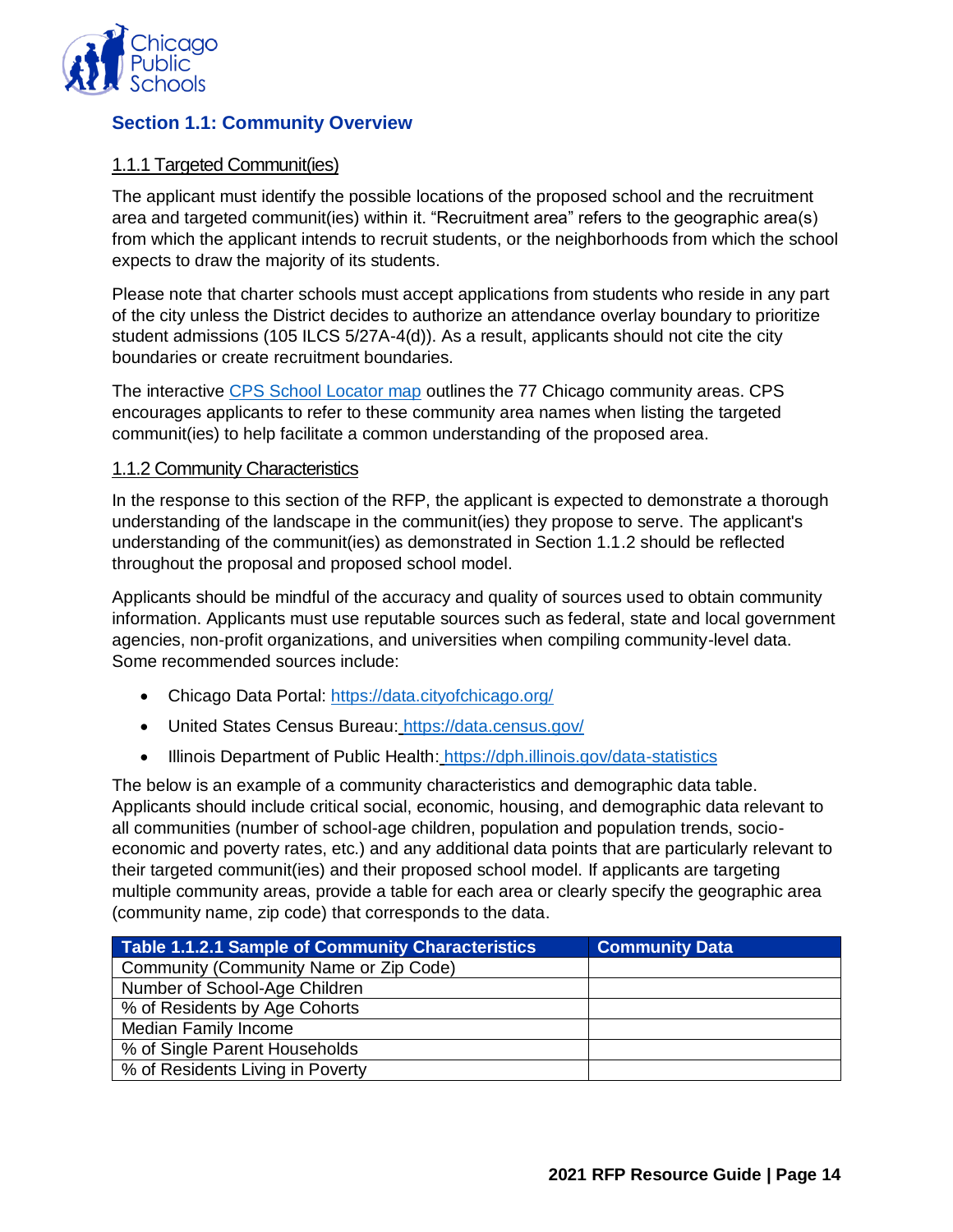

| % of Residents that Speak a Language Other than English<br>at Home |  |
|--------------------------------------------------------------------|--|
| Households with a Computer and Internet Access                     |  |
| <b>Education Attainment Rates</b>                                  |  |
| <b>Unemployment Rate</b>                                           |  |
| <b>Employment Rates</b>                                            |  |
| <b>Major Employment Industry Rates</b>                             |  |
| Race/Ethnicity (i.e. - % by Race/Ethnicity)                        |  |
| Estimated # of Total Residents                                     |  |
| Recent Population Trends (% of increase/decrease by                |  |
| years)                                                             |  |
| Applicants should add rows to include additional                   |  |
| characteristics critical to understanding the community.           |  |

The below provides an example of a table to highlight community assets. Community assets may include but are not limited to: community-based institutions, public and private services, community leaders, faith-based institutions, cultural institutions, non-profit organizations, businesses, neighborhood councils, and transportation options.

| Table 1.1.2.2 Sample of Community Assets        |  |
|-------------------------------------------------|--|
| <b>Major Employers</b>                          |  |
| <b>Community and Public Services</b>            |  |
| (Transportation, Libraries, Post Offices, Fire, |  |
| Police, Government Agencies)                    |  |
| <b>Local Businesses</b>                         |  |
| <b>Nonprofits</b>                               |  |
| Faith-based Organizations                       |  |
| <b>Cultural Institutions (Museums, Arts)</b>    |  |
| <b>Community Newspapers</b>                     |  |
| Community Organizations, Councils,              |  |
| <b>Neighborhood Associations</b>                |  |
| <b>Education Institutions</b>                   |  |
| <b>Community Leaders</b>                        |  |
| Applicants should add rows to include           |  |
| additional assets critical to understanding the |  |
| community.                                      |  |

**Appendix 1.1:** The following data sources will provide characteristics of public schools in the proposed recruitment area. Use the latest data available, citing in your references the applicable school year of the data.

- CPS School Locator: [https://schoolinfo.cps.edu/schoollocator/index.html#](https://schoolinfo.cps.edu/schoollocator/index.html)
- CPS Annual Regional Analysis:<https://ara.cps.edu/>
- CPS Space Utilization and Enrollment Data: [https://www.cps.edu/services-and](https://www.cps.edu/services-and-supports/school-facilities/facility-standards/)[supports/school-facilities/facility-standards/](https://www.cps.edu/services-and-supports/school-facilities/facility-standards/)
- Illinois Report Card:<https://www.illinoisreportcard.com/>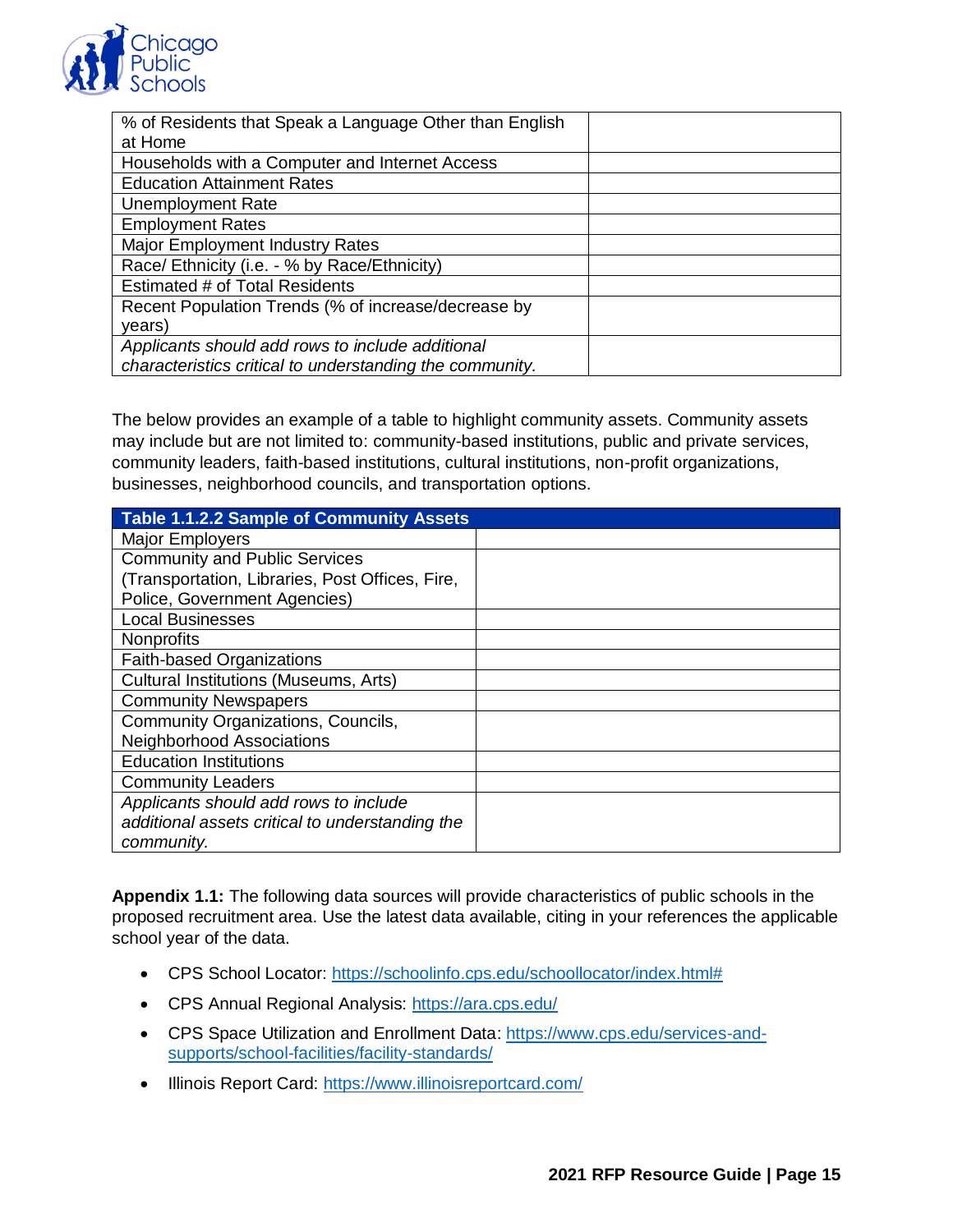

Note: The Annual Regional Analysis (ARA) is a comprehensive set of data released by CPS that ensures that the district and its stakeholders are all working from the same set of information.

#### **Section 1.2: Community Outreach and Engagement**

#### 1.2.2 Community Outreach and Engagement

**CPS understands the challenges that the COVID-19 pandemic presents with community outreach and engagement efforts. Applicants are encouraged to follow all applicable public health rules and guidance, and to consider ways they can creatively and meaningfully engage with communities virtually as appropriate and needed during the RFP process.**

This section should chronicle all community engagement and outreach efforts through submission of the Tier I proposal as well as the design team's plan for ongoing community engagement. The response should detail the work that the applicant has done to share information about the proposed school with the community and describe how community feedback has been, and will be, incorporated into the proposed model. Community members, institutions and organizations should be invited to help shape the proposed school, which if approved will become a key institution in their community. Parent and community engagement should be conducted in the entire recruitment area, not just the community in which the facility will be located.

In thinking about meaningfully engaging with the community, applicants should review the following resources related to community outreach and engagement:

- [Elevated Chicago Community Principles & Recommendations](https://www.elevatedchicago.org/Elevated%20Community%20Engagement%20Principles-Digital.pdf)
- [CPS Office of Equity's Spectrum of Inclusive Partnership Framework](https://assets-global.website-files.com/5e72518058686ec4adae1482/5f64da01bc49c42de0d71f2e_Spectrum%20of%20Inclusive%20Partnerships%20Interactive%20200917.pdf)

Within Domain 1 of the RFP, applicants will be asked to consider how their engagement efforts align to the spectrum of public participation provided in these materials.

Community outreach and engagement should focus on listening to stakeholders, informing the greatest number of community residents on the proposal, soliciting and incorporating community input and feedback, and meaningfully incorporating members of the community into the proposal development process. Community engagement should lay the groundwork to build a group of individuals to support the proposal and ultimately the school, if approved to open.

While applicants are not limited to the following, design teams may choose to use the following methods of notifying and engaging parents/guardians and community residents regarding the proposed school:

- On the ground outreach (e.g. canvassing, stop and chats, attending Block Club meetings or events, etc.);
- Hosting community meetings (alone or in partnership with local community or faithbased organizations or leaders);
- Attending community meetings, Alderman Ward nights, and neighborhood council meetings;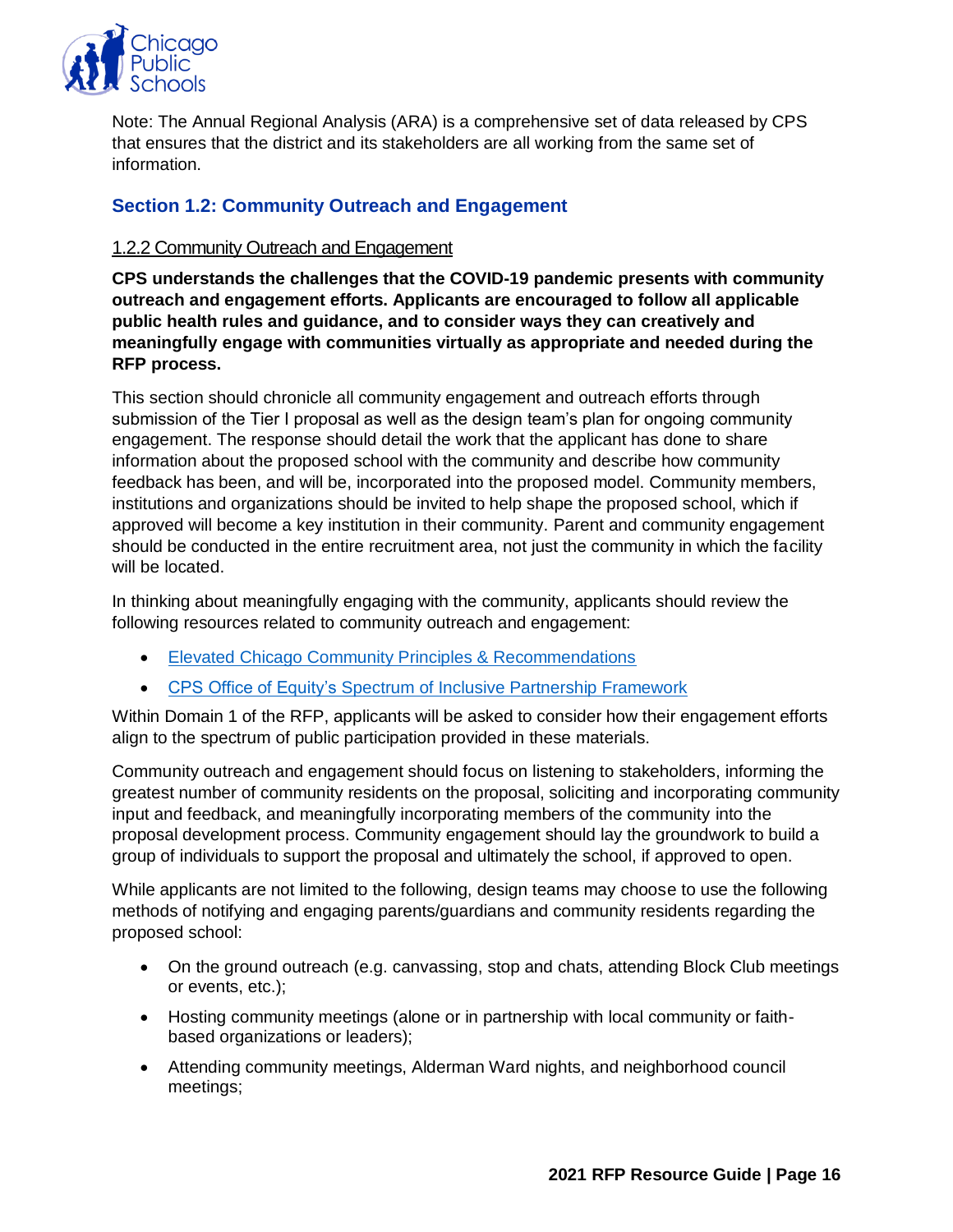

- Meeting with groups of local parents;
- Facilitating workshops, town halls, and/or focus groups;
- Distributing flyers, brochures, surveys, or other marketing materials to residents, community organizations, and/or businesses;
- Establishing steering committees and community resident advisory panels;
- Online messaging through social media, website, or email campaigns;
- Placing advertisements in neighborhood newsletters or other media outlets; and
- Collecting petitions and/or Intent to Enroll forms.

**Appendix 1.2.2 Ongoing Community Outreach and Engagement Plan:** Applicants are required to provide a detailed community outreach and engagement plan within their Tier I proposal. The community outreach and engagement plan is a detailed roadmap of an applicant's strategy to conduct authentic and collaborative community engagement in an effort to shape the vision for the proposed school and to garner strong community support.

As part of the plan, applicant teams will need to establish goals for community engagement and outreach. Applicants are encouraged to familiarize themselves with the RFP requirements in Tier II-IV in order to align goals to RFP requirements for Community Engagement and Support. For example, by Tier III, applicants are required to have secured signed intent-to-enroll forms to comprise at least half of the enrollment capacity in year one. It is encouraged that applicants consider requirements such as this when formulating goals and milestones.

#### 1.2.4: Community Need & Impact of the Proposed New School

This section of the proposal is also your opportunity to discuss how your proposal intends to address the issues facing students in the community you propose to serve. In connection with your community outreach, the RFP seeks an understanding of how data supports your proposal to fill an unmet need in the community you propose to serve. We recommend that you review the Annual Regional Analysis (ARA) and other publicly available information, to provide an answer that supports your proposal. You can find the ARA with a lot of other district-aggregated data here: [www.cps.edu/schooldata.](http://www.cps.edu/schooldata)

Similarly, this section is to address the anticipated impact a new school would have on the targeted communit(ies) residents, families, students and institutions. Applicants should thoughtfully consider holistic impacts, using data and evidence to support their assessment.

#### 1.2.5: Advancing Equity

In 2019, CPS released a [five-year vision.](https://www.cps.edu/about/vision/) Central to the District's five-year vision is equity, defined at CPS as championing the individual cultures, identities, talents, abilities, languages, and interests of each student by ensuring they receive the opportunities and resources that meet their unique needs and aspirations.

RFP applicants will need to familiarize themselves with CPS's Equity Framework as part of the RFP process. The below resources are central in learning more about CPS's equity vision, framework, and tools:

• [CPS's Equity Framework](https://assets.website-files.com/5e724f7b19f97014d5cb21c4/5f6cefddde4bd525d0c0a5fb_cps-equity-framework.pdf)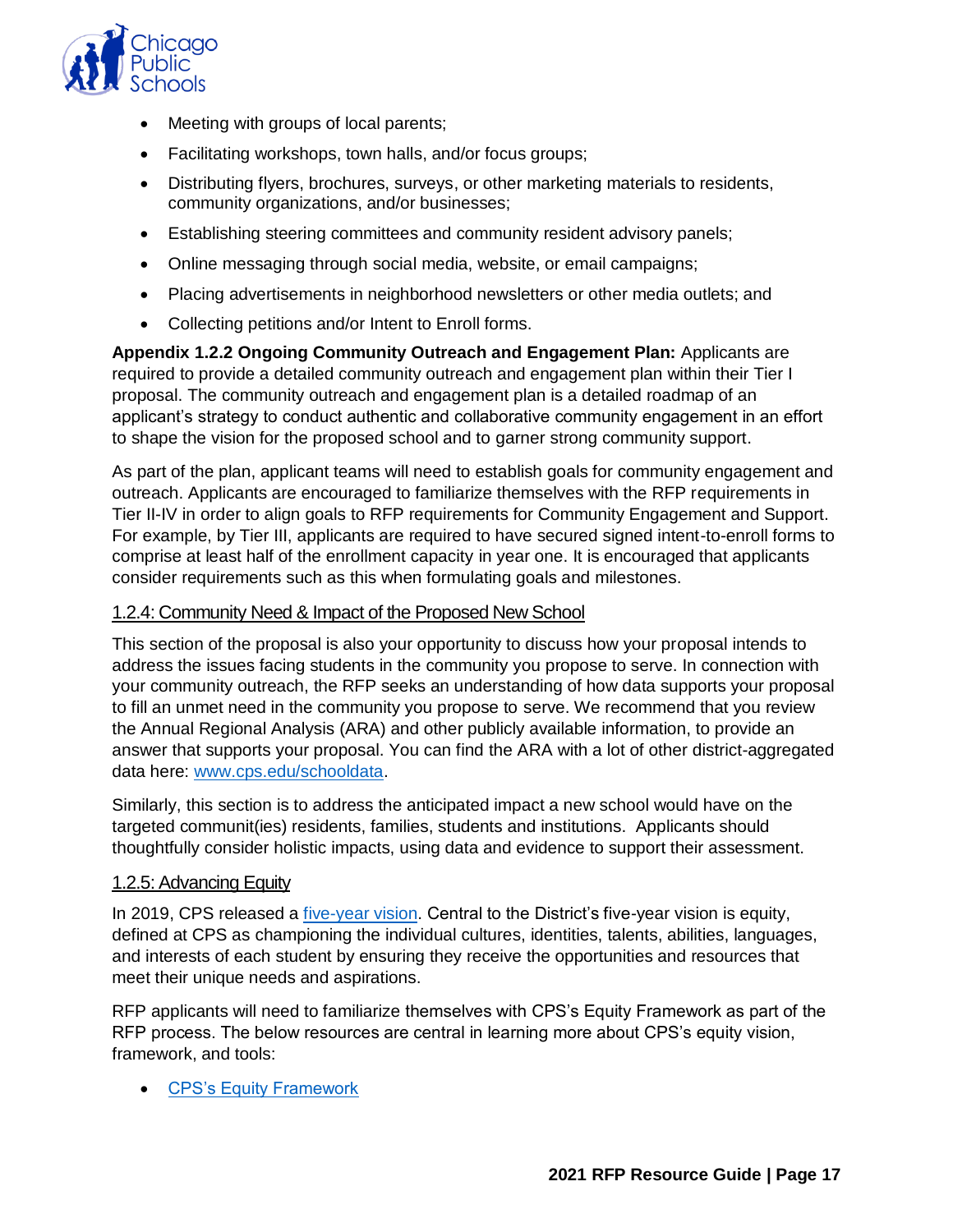

- [Spectrum of Inclusive Partnerships](https://assets-global.website-files.com/5e72518058686ec4adae1482/5f64da01bc49c42de0d71f2e_Spectrum%20of%20Inclusive%20Partnerships%20Interactive%20200917.pdf)
- [CPS Equity Framework Targeted Universalism](https://assets-global.website-files.com/5e72518058686ec4adae1482/5f64da1b0e59e666dcb6ffd9_Targeted%20Universalism%20Interactive%20-%20200917.pdf)
- [CPS Equity Framework Resource Equity Tool](https://assets-global.website-files.com/5e72518058686ec4adae1482/5f64d9e61b299d78bbb334b3_Resource%20Equity%20Tool%20Interactive%20201709.pdf)
- CPS Five-Year Vision:<https://www.cps.edu/about/vision/>

Additional tools and resources are available at: [https://equity.cps.edu/tools.](https://equity.cps.edu/tools)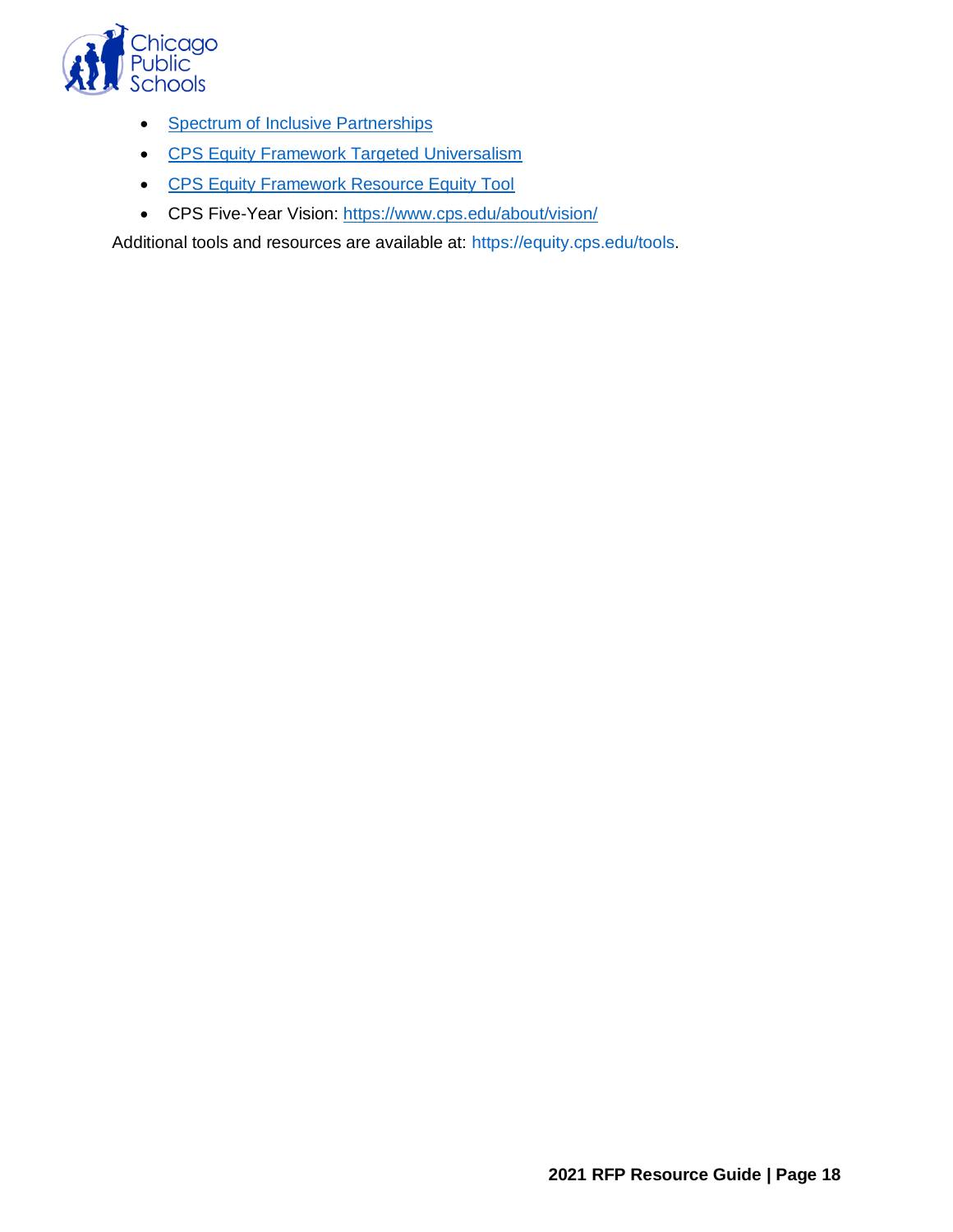

## **Tier II Application and Addendum Questions**

## <span id="page-21-1"></span><span id="page-21-0"></span>**Domain 1: Community Engagement and Support**

#### **Section 1.3: Facilities Space Requirements**

Applicants must identify at least two viable independent facility options, per Illinois Charter Schools Law (105 ILCS 5/27A-7(a)(3)), unless the applicant has fully secured an independent facility.

In addition to space requirements, applicants with unique facility requirements related to their proposed model should note so here. For example, applicants with specific technological requirements to implement the model (e.g. additional lab space, speed and availability of the Internet connection at the facility, etc.) should outline the requirements and why the proposed facilities are suitable options.

Additional facility information is required in the Tier III application. Applicants should refer to the Tier III application to familiarize themselves with the questions and submissions required in Tier III.

#### **Section 1.4: Updated Community Outreach and Engagement**

#### 1.4.2 Community Outreach and Engagement Plan

This section should further chronicle all community engagement and outreach efforts since your submission in Tier I. This is the place to further demonstrate authentic community engagement and organizing by executing on the proposed school's community engagement plan.

All materials and methods of notifying parents and community members of the proposed school should continue to include the following information:

- Notification that the school is proposed and has not yet been approved;
- Information regarding how individuals can submit questions or feedback for consideration (e.g. by listing a phone number, email, fax, or mailing address; citing a method for submitting comments or questions on the proposed school's website; or inviting individuals to a community meeting with a period for comment, etc.); and
- The following language regarding the opportunity to view new school proposals: "If you would like to view the application for our proposed new school, it will be publicly posted on [www.cps.edu/2021RFP.](http://www.cps.edu/2021RFP)"

In Appendix 1.4, provide evidence of all community outreach and engagement by including agendas, relevant emails and/or notes. The Appendix should include concrete evidence of the strategies that the design team used to inform community members of the proposed school(s) and concrete evidence of community engagement/partnership opportunities (e.g., community meetings, one-on-one meetings, flyers or mailers, on-the-ground outreach, faith-based outreach, presence at community events, and attendance at Aldermanic ward nights). Evidence provided should align to outreach and engagement activities described in the narrative. Applicants are recommended to include an index or table summarizing the evidence provided.

Please refer to the sample below of acceptable evidence.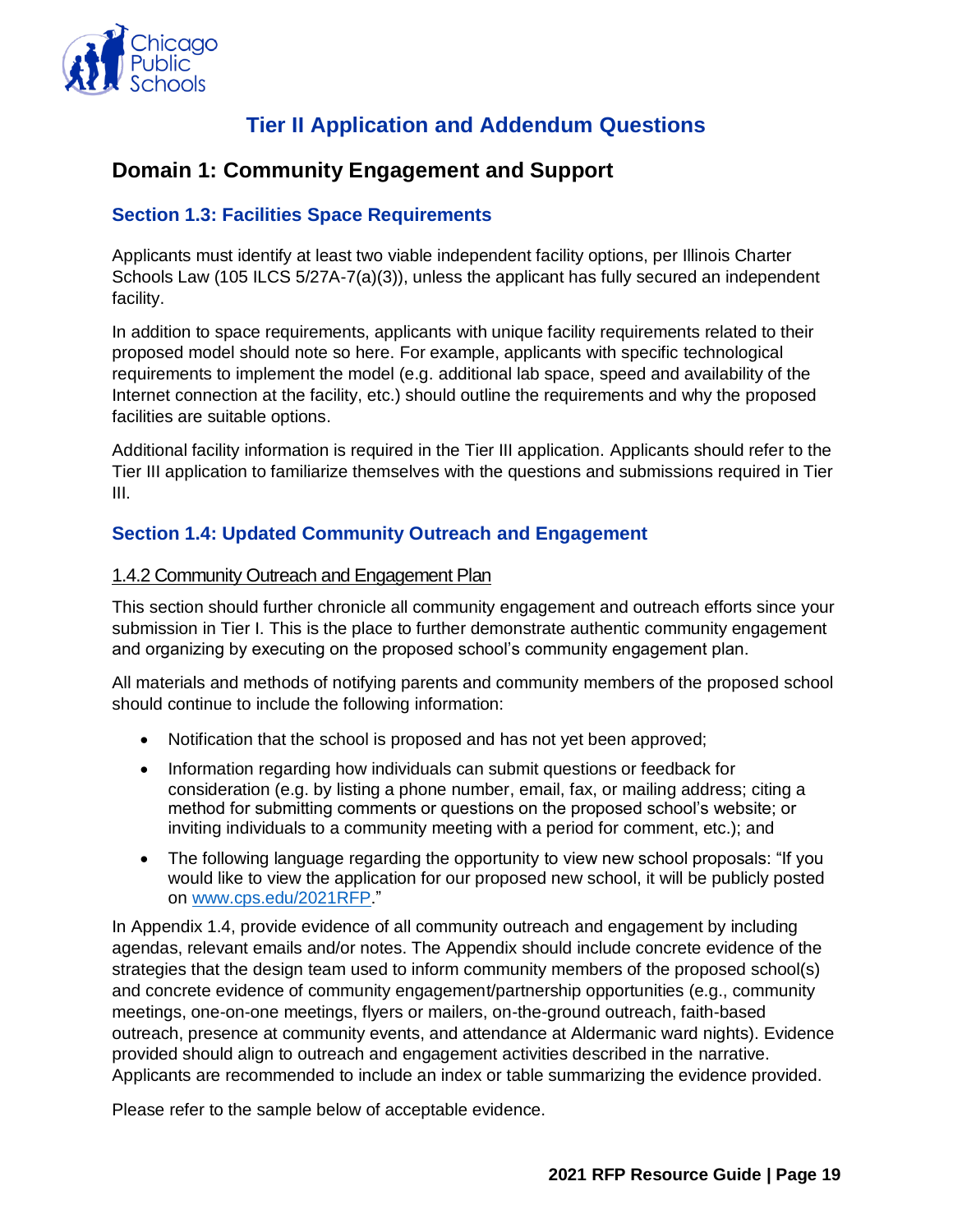

| <b>Method of</b><br><b>Outreach/Engagement</b>                               | <b>Number of Individuals</b><br><b>Notified/Reached</b>                                                             | <b>Evidence</b>                                                                                                                                                         |
|------------------------------------------------------------------------------|---------------------------------------------------------------------------------------------------------------------|-------------------------------------------------------------------------------------------------------------------------------------------------------------------------|
| Dated emails to existing<br>listservs                                        | "xyz" organization's listserv<br>includes 500 email<br>addresses                                                    | Dated emails                                                                                                                                                            |
| Flyers or door hangers                                                       | Left 500 door hangers on<br>homes between "x" avenue,<br>"y" street, "z" boulevard, and<br>"a" street               | Copy of door hangers                                                                                                                                                    |
| <b>Community meetings</b>                                                    | Held community meeting on<br>"x" date attended by 60<br>individuals                                                 | Sign-in Sheets, Agenda,<br><b>Presentation Deck, Meeting</b><br><b>Notes</b>                                                                                            |
| Advertisement in local<br>newsletter or other media<br>outlets               | Ad placed in "xyz" newspaper<br>with 1,500 readership                                                               | Copy of Ad Placed                                                                                                                                                       |
| Appeared on local radio<br>show                                              | The segment had 1,000<br>listeners                                                                                  | Time and date of broadcast<br>(Recording if available)                                                                                                                  |
| Social media                                                                 | Information tweeted by "x"<br>individual with 500 followers<br>who live in "y" area                                 | Twitter feed, Copy of Posts                                                                                                                                             |
| Survey                                                                       | The survey was sent to $60$ " $x$ "<br>(parents, residents, etc.) and<br>was completed by 30<br>individuals.        | Copy of survey and survey<br>respondents                                                                                                                                |
| Townhall                                                                     | Held a Townhall to discuss<br>"x" and 100 residents<br>attended.                                                    | Sign-in Sheets, Agenda, and<br><b>Notes</b>                                                                                                                             |
| <b>Petitions</b>                                                             | Collected 1,500 signatures<br>from individuals in the<br>communit(ies)                                              | <b>Petitions</b>                                                                                                                                                        |
| <b>Block club event</b>                                                      | Presented at a block club<br>event with 60 residents                                                                | Sign-in Sheets, Presentation<br><b>Deck</b>                                                                                                                             |
| <b>Community Advisory</b><br><b>Committee Establishment &amp;</b><br>Meeting | Established a parent advisory<br>committee of "x" parents, and<br>the first meeting was<br>attended by "x" members. | Committee-related Outreach<br>and Recruitment Materials,<br><b>List of Committee Members</b><br>Names/Affiliations, Meeting<br>Agenda, Notes, & Sign-in<br><b>Sheet</b> |

If the outreach/engagement activity provided space for community members input, feedback, or other opportunities to collaborate and partner regarding the proposed school, include evidence that demonstrates as much. For example, if the applicant team met with a group of parents to obtain feedback on a specific aspect of the school's design or model, provide not only sign-in sheets/attendance records but also copies of any prepared questions that were discussed, and notes from the meeting that includes the questions, thoughts and feedback from parents.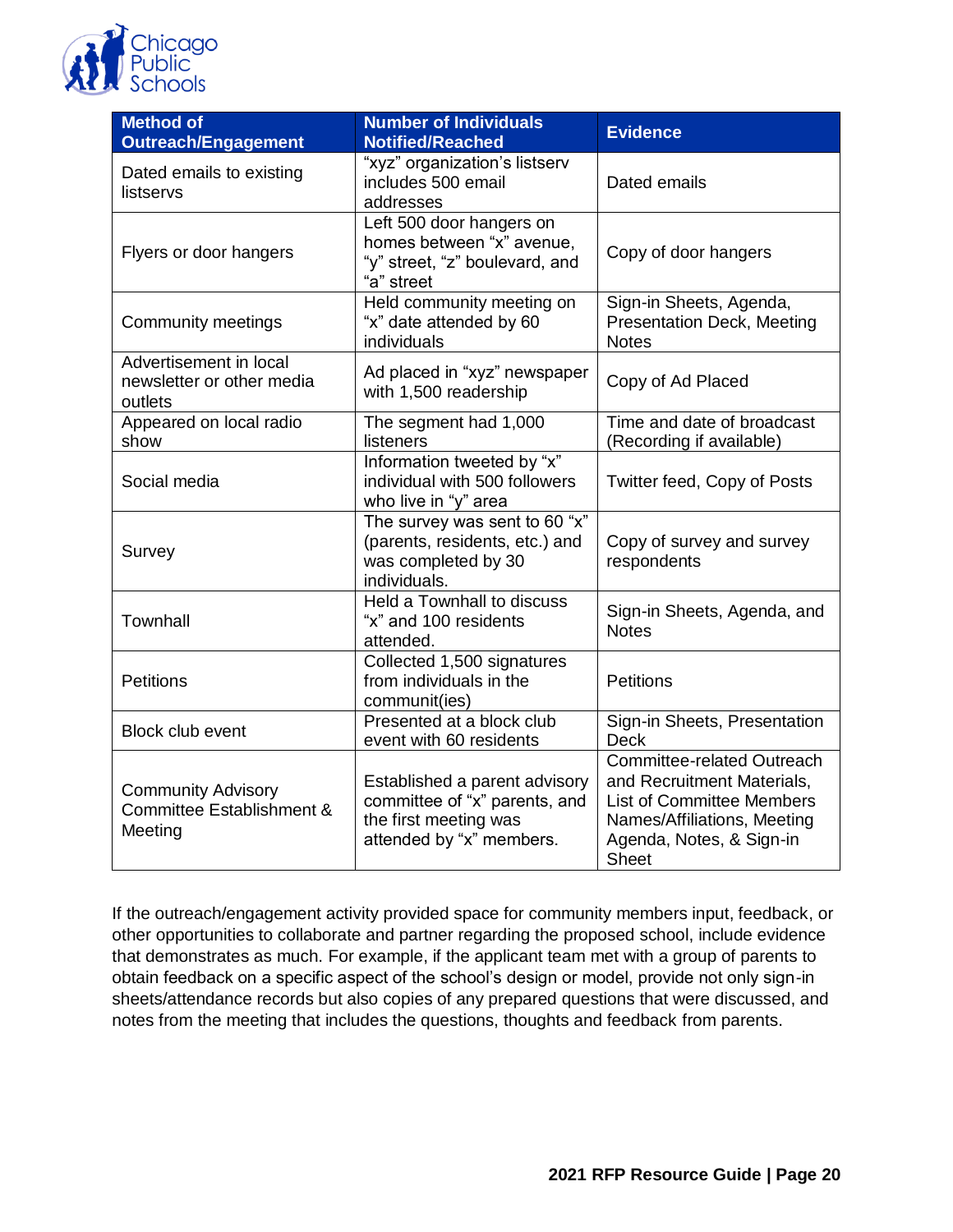

## <span id="page-23-0"></span>**Domain 2: Academic Plan**

#### **Section 2.1: The School Model**

#### 2.1.2: Key Design Elements

Key Design Elements are the defining features of your proposed school – the most critical aspects of the school model. Rather than including a comprehensive list of everything the school offers, this section should be a succinct overview of the most critical elements of the model that will be detailed in other parts of the proposal.

Key Design Elements will vary but may include some combination of the following:

- Specific subject focus or theme (e.g., STEM, the arts, health sciences, etc.);
- Partnerships (e.g., wrap-around services, relationships with other non-profits);
- Any targeted student populations (e.g., students with autism, gifted and talented, bilingual, or over-age and under-credited students, etc.), consistent with the requirement that charter and contract schools must maintain nonexclusive, nondiscriminatory admissions policies;
- Specific programs (e.g., college prep, vocational, International Baccalaureate, etc.);
- Unique calendar or schedule (e.g., extended day or year, extended literacy/numeracy blocks, etc.);
- Particular pedagogical approaches (e.g., direct instruction, team teaching, collaborative or project-based learning, etc.);
- Program features (e.g., skill grouping, inter-disciplinary classes, integrated curriculum, online or blended learning programs, etc.);
- School culture (e.g., behavioral expectations, core values, discipline system, character education program, etc.);
- Staffing (e.g., teachers with specific skills or experience, co-teaching models, mentoring or professional development models, and for charter school proposals how teacher licensure flexibilities will be used, etc.);
- Assessment systems (e.g., interim or benchmark assessments, data analysis programs, portfolios, data-driven action planning, progress monitoring, program evaluation, etc.);
- Student supports or interventions (e.g., targeted assistance program, academic intervention services, extracurricular activities or after school programs, tutoring, counseling or mentoring programs, Saturday or summer school, etc.); and
- Special education settings (e.g., collaborative team teaching, resource room, selfcontained programs, etc.) and services.

The applicant should support the elements with citations from research or other evidence of effectiveness, if available, that suggests that the school's program is likely to lead to increased student learning and achievement with the school's anticipated student population.

CPS invites innovative school models; in such cases, the applicant should seek out and provide information on similar models where schools or programs have been successful.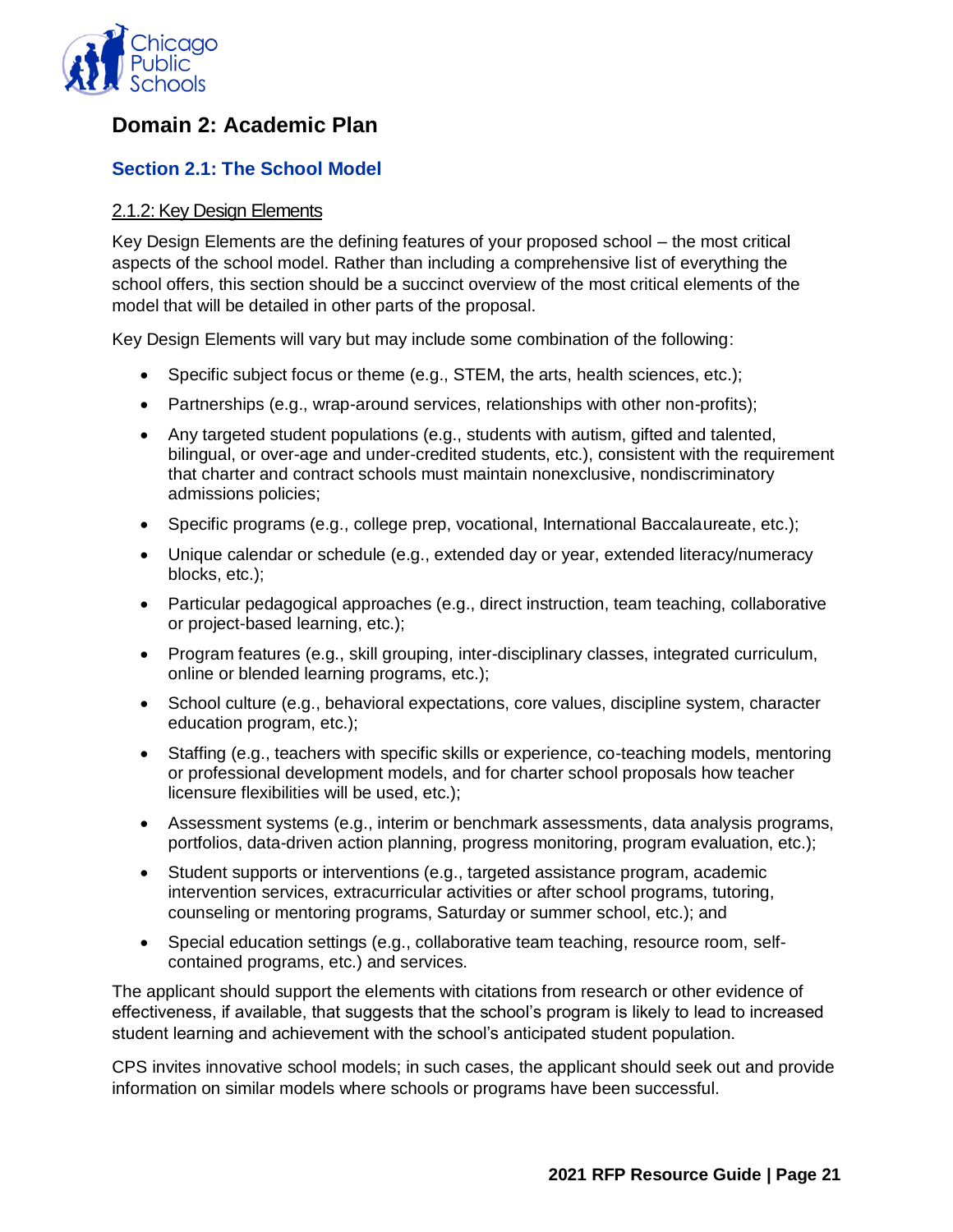

#### **Section 2.2: Program of Instruction**

#### 2.2.2: Curriculum

The curriculum should support the identified mission of the proposed school. Applicants adopting an existing curriculum may include a link to the full curriculum instead of the minimum requirements listed in Appendix 2.2.2 of the RFP.

#### **Section 2.4: Educational Goals and Assessments**

#### 2.4.1: School Goals

Chicago Public Schools uses the School Quality Rating Policy (SQRP) to assess its schools and hold them accountable for educational success. Please review the SQRP at [http://cps.edu/Performance/Pages/PerformancePolicy.aspx.](http://cps.edu/Performance/Pages/PerformancePolicy.aspx)

In addition, the Chicago Board of Education adopted a Charter School Quality Policy aligned to the SQRP that will be helpful to consult when setting goals for school performance. Please review this policy at [http://www.cpsboe.org/content/actions/2015\\_10/15-1028-PO1.pdf.](http://www.cpsboe.org/content/actions/2015_10/15-1028-PO1.pdf)

The CPS Five-Year Vision can be found at [https://www.cps.edu/about/vision/.](https://www.cps.edu/about/vision/)

For virtual education settings, in addition to providing attendance goals, applicants must specify how they will track and report attendance.

#### **Section 2.5: School Calendar and Schedules**

Complete the calendar template provided in the RFP resource materials.

#### 2.5.1: Annual Calendar

Things to consider:

- State law requires a minimum of 300 instructional minutes (5 hours) per day and 185 days per year to ensure 176 days of actual pupil attendance. For additional guidance, your design team may find it helpful to consult [ISBE's Guidelines for School Calendar](https://www.isbe.net/school-calendar) [Preparation.](https://www.isbe.net/school-calendar)
- If planning for additional school hours and days, design teams should make sure that programming and staffing for before- and after-school programs and summer school sessions are reflected in the proposed school's budget.
- Proposed school calendars and daily schedules should reflect an appropriate level of rigor with sufficient time allocated for core subjects and nonacademic programs.

#### 2.5.2: Student Schedules

The student schedule should include:

- The proposed daily start and end times for students;
- The start and end times for all periods during the school day; and
- The division of instructional versus extracurricular minutes for students.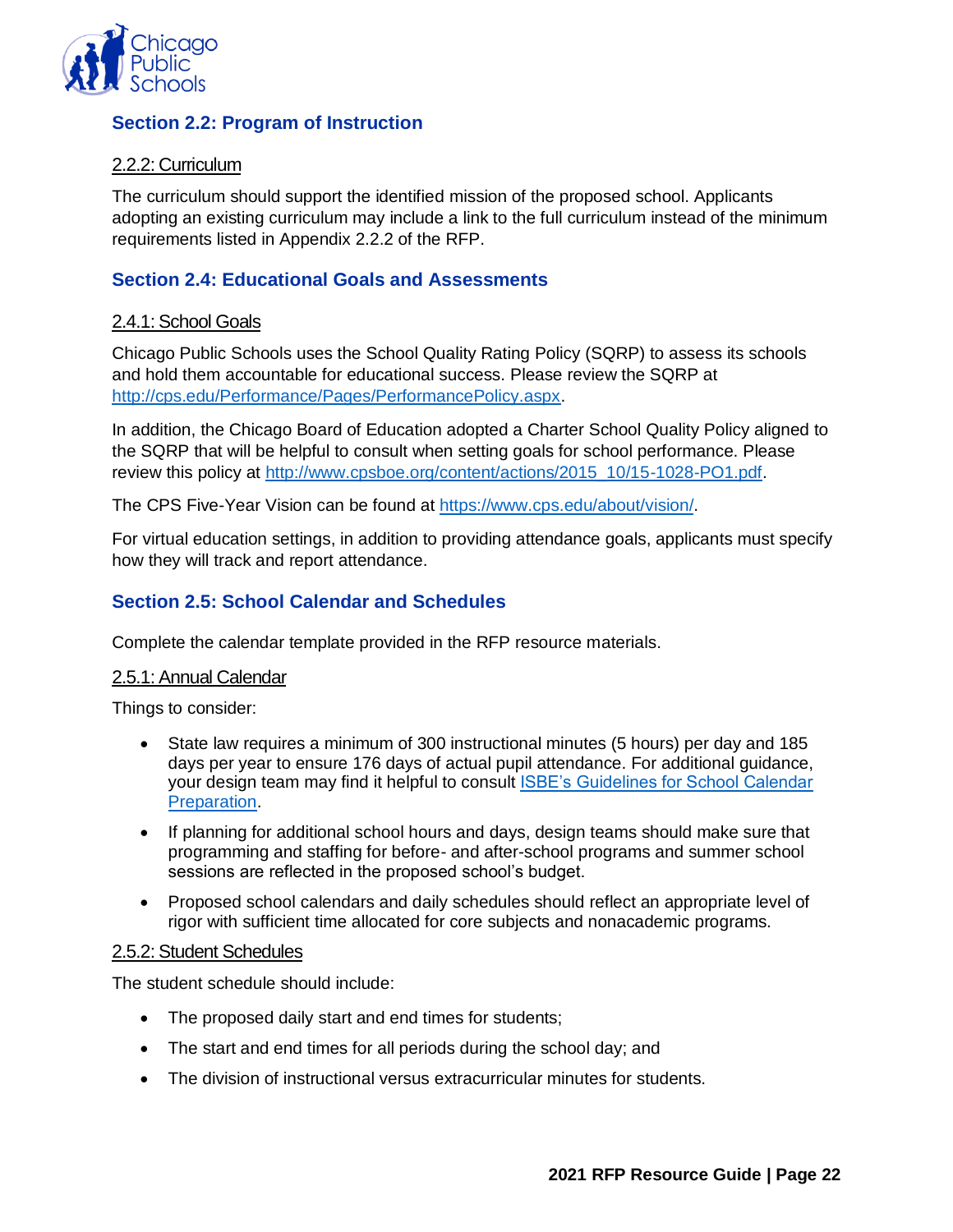

#### 2.5.3: Teacher Schedules

The teacher schedule should include:

- The proposed daily start and end times for teachers;
- The start and end times for all periods during the school day;
- The division of instructional versus planning time for teachers; and
- Any designated teacher professional development times during the school day.

#### **Section 2.6: Special Student Populations**

#### 2.6.1: Students with Disabilities

All school proposals must comply with the Individuals with Disabilities Education Act (IDEA), Section 504 of the Rehabilitation Act, Article 14 of the Illinois School Code, and 23 Illinois Administrative Code 226, and must explain how compliance will take place and be monitored.

In your response, explain how the school will ensure that all students with disabilities:

- Have access to the general education curriculum;
- Integrate (and reintegrate) with their non-disabled peers;
- Receive related services in settings that include non-disabled peers to the maximum extent appropriate;
- Participate in standardized testing with accommodations and modifications, as required; and
- Are included in educational and culture-building activities, including extracurricular activities.

In addition, strong responses will include descriptions of:

- How the school will engage the family as meaningful members of the IEP team;
- How often parents will be notified of their child's progress toward IEP goals;
- A description of the process the school will use for reintegration into the classroom;
- Who at the school will be responsible for coordinating special education evaluations and services; and
- How the school will monitor the implementation of the IEPs to ensure that all students are receiving all special education service minutes (including related services), accommodations, and modifications.

Things to consider:

- Charter and contract schools cannot discriminate against students with disabilities in the lottery, enrollment and admissions policies, and must serve students with disabilities to the same extent as any traditional District school. Schools should expect and plan to have a proportion of students with disabilities that is comparable to the District average.
- All schools must use the CPS Individualized Education Program (IEP) form and comply with all CPS policies, procedures, and guidelines relating to special education.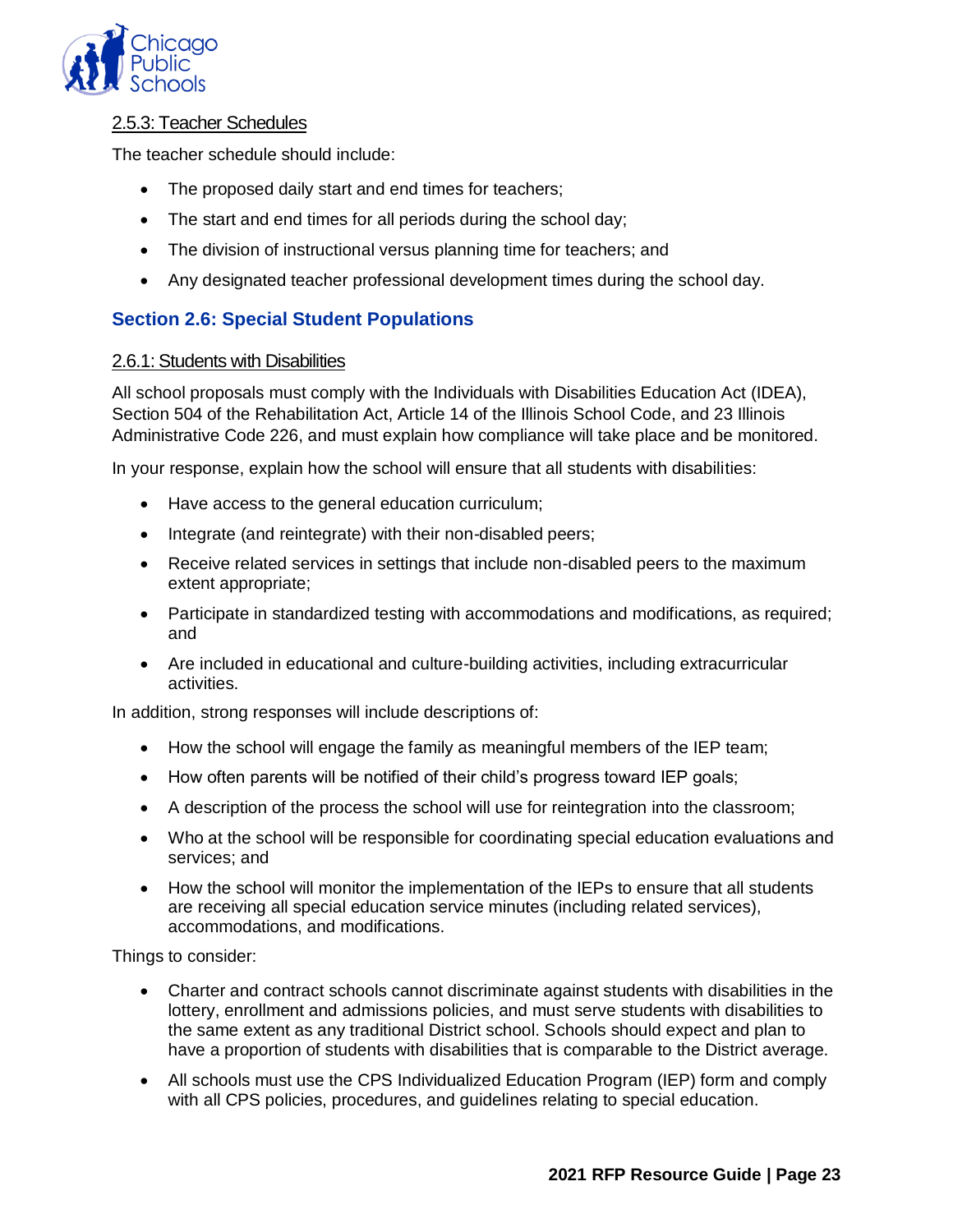

• CPS Office of Diverse Learner Supports and Services Resources are available at: [https://www.cps.edu/services-and-supports/special-education/understanding-special](https://www.cps.edu/services-and-supports/special-education/understanding-special-education/cps-policies-and-procedures/)[education/cps-policies-and-procedures/.](https://www.cps.edu/services-and-supports/special-education/understanding-special-education/cps-policies-and-procedures/)

#### 2.6.2: English Learners

All school proposals must comply with federal law governing the education of English learners (105 ILCS 5/14C-1 et. seq., 23 Ill. Admin. Code 228), and must explain how compliance will take place and be monitored. Please note:

- Any school with an enrollment of fewer than 20 ELs of the same language background must provide a Transitional Program of Instruction (TPI) for those students.
- Any school with an enrollment of 20 or more ELs of the same language background from Kindergarten to 12th grade must establish and provide a Transitional Bilingual Education (TBE) program for those students.

When discussing services and supports for EL students, it is also important to consider how the school will ensure compliance with Title VI of the Civil Rights Act of 1964, which ensures equal access to education for EL students. Discuss how the school will avoid violations of Title VI, such as excluding students from active participation in school due to their inability to speak and understand the language of instruction; inappropriately placing EL students in special education because of their lack of fluency in English; and implementing EL programs that do not teach English as soon as possible or delay students from entering into an English classroom.

#### 2.6.3: Advanced Learners

Things to consider when developing your response to this question:

- How will the school integrate accelerated learning opportunities into instructional methods?
- Does the school intend to provide additional curricular and instructional resources to support accelerated learning activities?
- How will teachers approach the challenge of having both accelerated students and students in need of remediation in the same classroom?
- Has your team discussed AP offerings, dual enrollment and early college credentials, and other relevant curricular options to support student needs?

#### **Section 2.7: Multi-Tiered Systems of Support**

Describe the core academic and behavioral/social emotional instruction, intervention and supports that all students will receive in the general education program. Further describe how the school will identify and meet the needs of students who require support or intervention beyond that provided in the general education program.

This section does not refer to services to support only students with Special Education needs or who are English Learners, but rather refers to all students (including special populations) and should be a system that is designed to improve outcomes for all students in the school.

Both within the written proposal and at a capacity interview, applicants should be well-versed with the specifics of the MTSS that they intend to implement in their proposed school.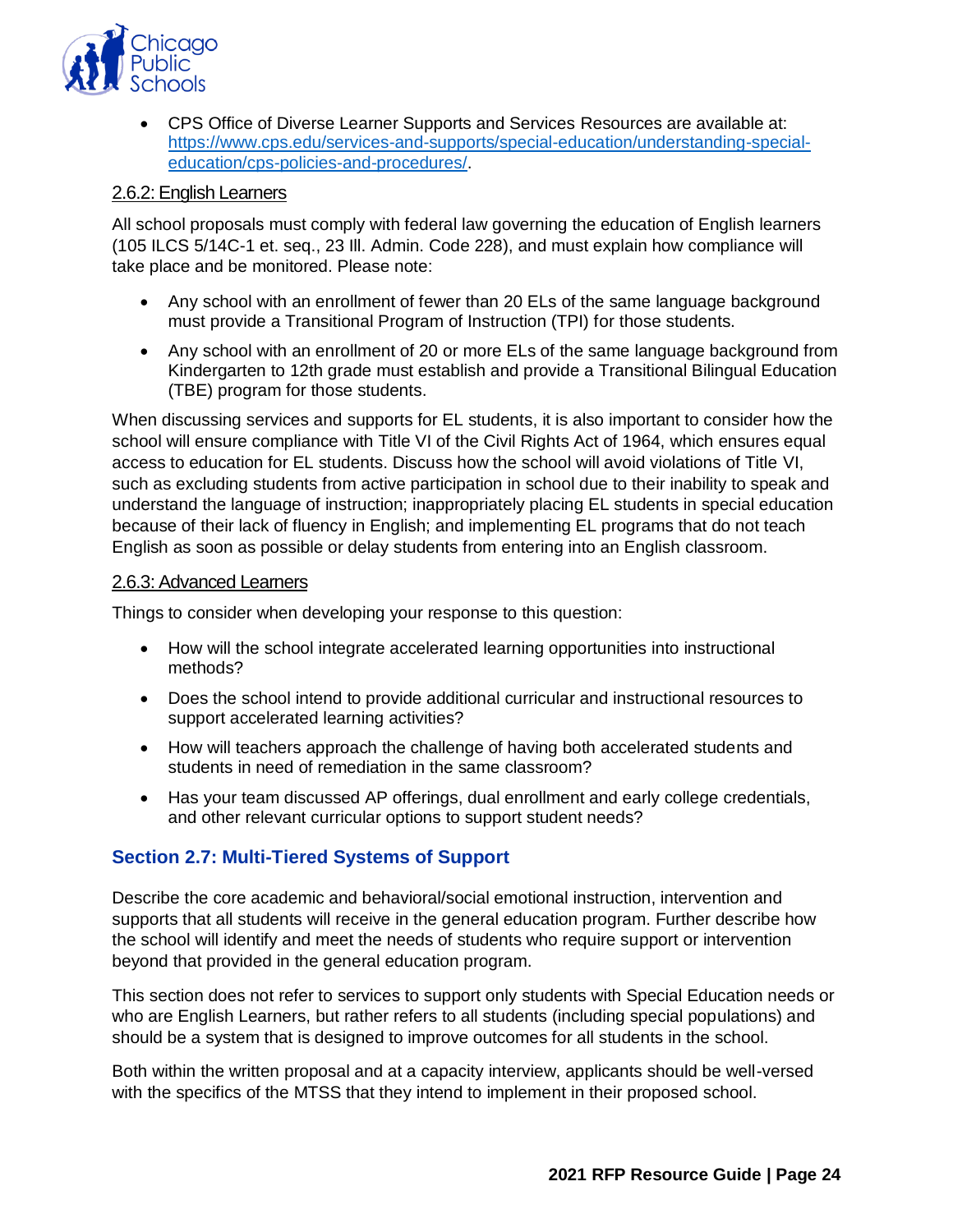

Many new schools receive a high number of students who are several grades behind grade level and require significant remedial assistance. In this section, the applicant should detail the tiered academic support or intervention the school will provide for all students and for students who are struggling in the general education program but whose needs do not warrant an evaluation.

In your response, address how your school will identify student needs and account for remediation in your course scope and sequence, instructional strategies, daily schedule, staffing plan, professional development plans, extracurricular programming, and student supports offered.

## **Section 2.8 School Culture and Social Emotional Learning**

#### 2.8.1: School Culture

In this section, applicants should provide a description of how the school will look and feel to students and teachers. Any responsibilities assigned to staff members in regard to promoting and monitoring school culture should be cited in the attached organizational chart and job descriptions.

When developing a response to this question, consider the following questions:

- What is the role of administrators, teachers, students, and families in establishing and maintaining school culture?
- What are the systems, traditions, policies, and symbols that give the school its identity?
- Does the proposed school culture reinforce positive student behavior and promote student learning?
- Does the proposed school have a plan to develop a school culture that is reflective of the identities of students and families?

#### 2.8.2: Social Emotional Learning (SEL)

ISBE's Social/Emotional Learning Standards are available here: [https://www.isbe.net/Pages/Social-Emotional-Learning-Standards.aspx.](https://www.isbe.net/Pages/Social-Emotional-Learning-Standards.aspx)

Applicants are recommended to consider resources provided from Collaborative for Academic, Social, and Emotional Learning (CASEL) [\(https://casel.org/\)](https://casel.org/)) while developing their SEL plan and selecting a SEL framework/curriculum. Applicants choosing to use another SEL framework should provide evidence of its effectiveness with the target student population.

Applicants are asked to detail their behavioral/social emotional MTSS in Section 2.7.2. There should be a clear tie between the SEL information provided and the behavioral MTSS.

#### **Section 2.9: Discipline, Behavioral Intervention, and Classroom Management**

Charter schools can adopt the CPS Student Code of Conduct (SCC) in full or submit an alternative discipline policy. Contract schools must adopt the CPS SCC. The CPS SCC is available at<https://www.cps.edu/about/policies/student-code-of-conduct-policy/>. If the applicant is not using the CPS Code of Conduct, it must provide a draft version of the proposed school's discipline policy, along with any supporting documents in Appendix 2.9.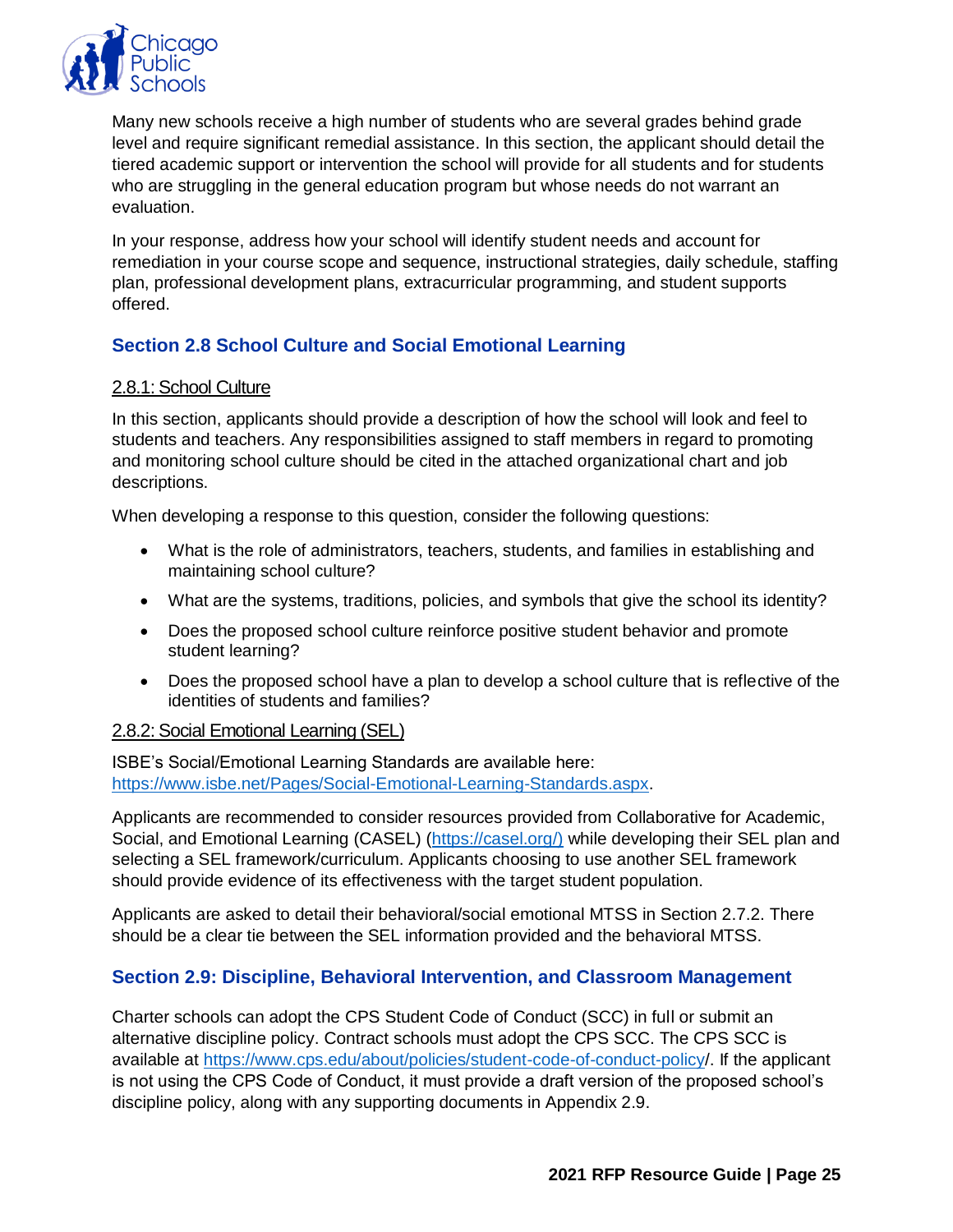

The [United States Department of Education provides guidance](https://www2.ed.gov/policy/gen/guid/school-discipline/index.html) on how schools can meet their obligations under federal law to administer student discipline without discriminating on the basis of race, color, or national origin.

All schools, including charter schools, must comply with amendments to the School Code set forth in Public Act 0456 (also referred to as Senate Bill (SB) 100). This law provides limitations on how and when schools may use punitive school discipline practices, and requires that schools exhaust "appropriate and available behavioral and disciplinary interventions" before resorting to suspensions and expulsions. Information regarding this law is prevalent, and the law itself can be found here: [http://ilga.gov/legislation/publicacts/99/PDF/099-0456.pdf.](http://ilga.gov/legislation/publicacts/99/PDF/099-0456.pdf)

Charter schools must also comply with CPS disciplinary policies and procedures for students with disabilities and impairments. When a school's charter is issued by a local board of education pursuant to Section 27A-8 of the Illinois School Code (105 ILCS 5/27A-8) (as is the case with charters issued by the Chicago Board of Education), that charter school is considered a school within the district's jurisdiction, and is thus part of the CPS Local Education Agency (23 Ill. Admin. Code 226.60). This means that the charter schools must comply with CPS policies and procedures implemented for students with disabilities and impairments, which can be found here: [https://cps.edu/diverselearners/Pages/home.aspx.](https://cps.edu/diverselearners/Pages/home.aspx)

Things to consider regarding student discipline:

- Are systems in place to ensure that the school will protect the rights of students with disabilities in disciplinary actions and proceeding? Note: You may reference information provided in your ISBE Special Education form, however, please expand to provide a complete description of the discipline plan for students with disabilities.
- Does the school's discipline plan present a clear and fair system that complies with students' due process rights?
- Does the discipline policy have a schedule for communication to parents/students that is timely and allows for due process by providing sufficient notice?
- Are there systems in place to ensure that behavior policies are equitable and that no student subgroups are disproportionately impacted by behavior policies?
- Are the expectations and roles for school leaders and staff in implementing the behavior policies clearly articulated?
- How will expectations for behavior be clearly communicated to and modeled by teachers?
- Is the school's system of discipline strength-based?
- Are discipline policies and practices designed to teach appropriate behaviors, restore relationships, and repair harm?
- Do disciplinary procedures address the cause of misbehavior?

#### **Section 2.10: Post-Secondary and Graduation Support**

When developing your plan for post-secondary and graduation support for your students, you should be familiar with what Chicago and CPS offers to students. The Learn. Plan. Succeed. initiative is CPS's system to provide pathways for students after graduating from high school. It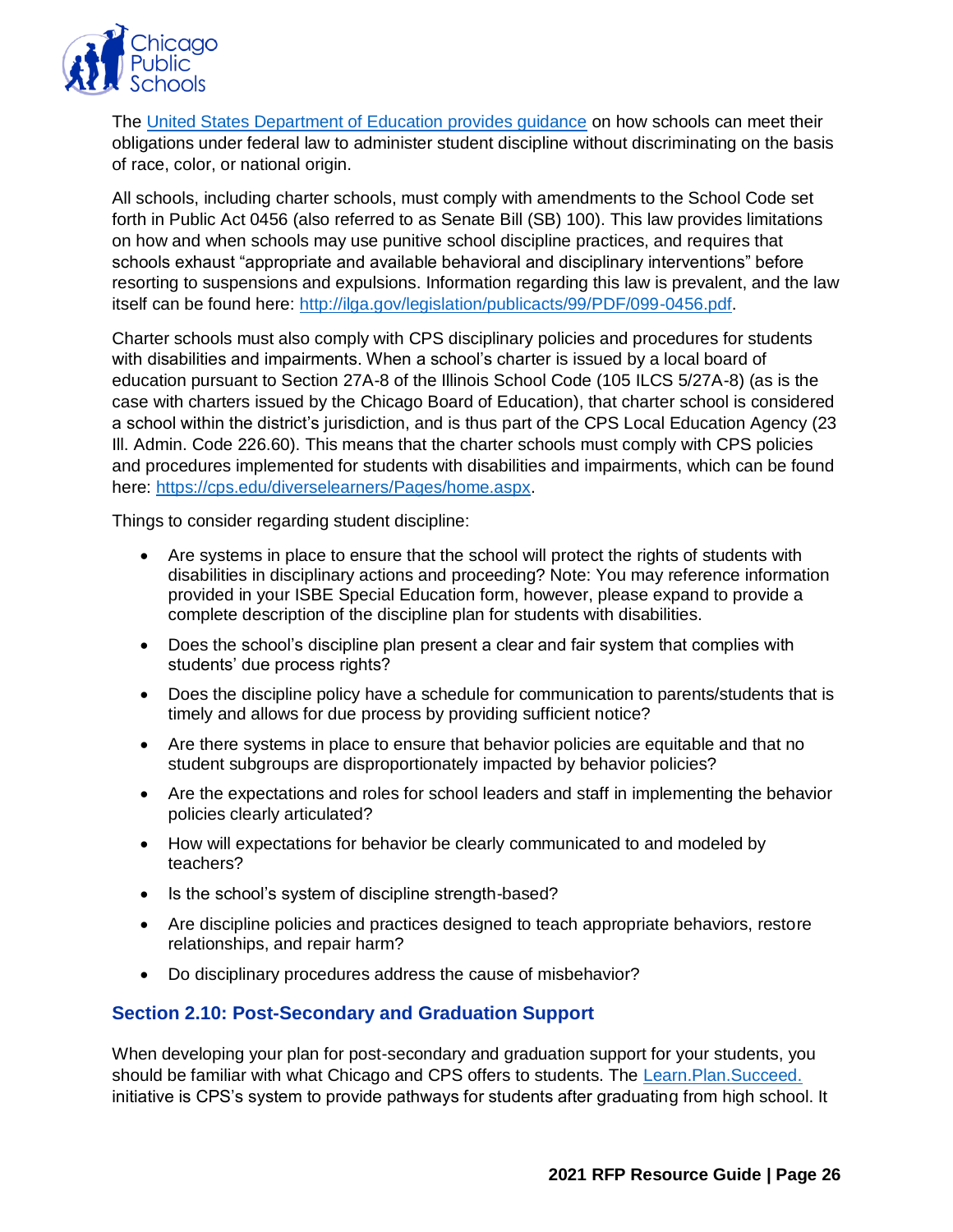

may be helpful to think about how your own school's post-secondary plan might align to Learn.Plan.Succeed. Things to consider when developing your response to this section:

- Who is responsible for overseeing the implementation of college readiness supports?
- Which staff members will support these efforts?
- How will your post-secondary and graduation supports align to the [CPS Vision?](https://www.cps.edu/about/vision/)

#### **Section 2.11: Human Capital**

#### 2.11.1: Recruitment and Selection

Staffing plans should reflect the school's proposed growth model (enrollment and grades year one through year five) and associated staffing needs. The staffing plan and narrative should clearly identify which staff member is responsible for overseeing all of the key design elements of the proposed school model. For example, if the school has a focus on service learning, the staffing plan and narrative should clearly identify which staff member is responsible for overseeing the program, establishing and maintaining relationships with external partners, assigning students to organizations, etc. The staffing plan should also align with the budget.

Things to consider:

- ∙For charter schools, all staff working in instructional positions must meet the criteria detailed in 105 ILCS 5/27A-10(c).
- Special education and English learner teachers in all schools must be appropriately licensed.
- Teacher and administrator qualification requirements are identified above in the Charter and Contract School Structure table in the Resource Guide introduction.

Applicants proposing remote learning must additionally provide a clear outline of when each staff is expected to report to the school facility as opposed to working remotely. Describe how the virtual model impacts teaching and non-teaching staff (such as those who work in office, maintenance, transportation, etc.) Further describe any requirements or expectations for remote-based staff as opposed to school-based staff, and vice versa.

#### 2.11.2: Professional Development

The professional development section should reflect any training or development related to unique or innovative curricular or instructional methods, as described in other parts of the proposal. Teams should consider how the school's PD plan will prepare teachers to embrace and execute the many unique aspects of the proposed school model (e.g. project-based learning, technology focus, performing arts, etc.).

If the proposed professional development program is active and working in another school or network, please cite the school and its results.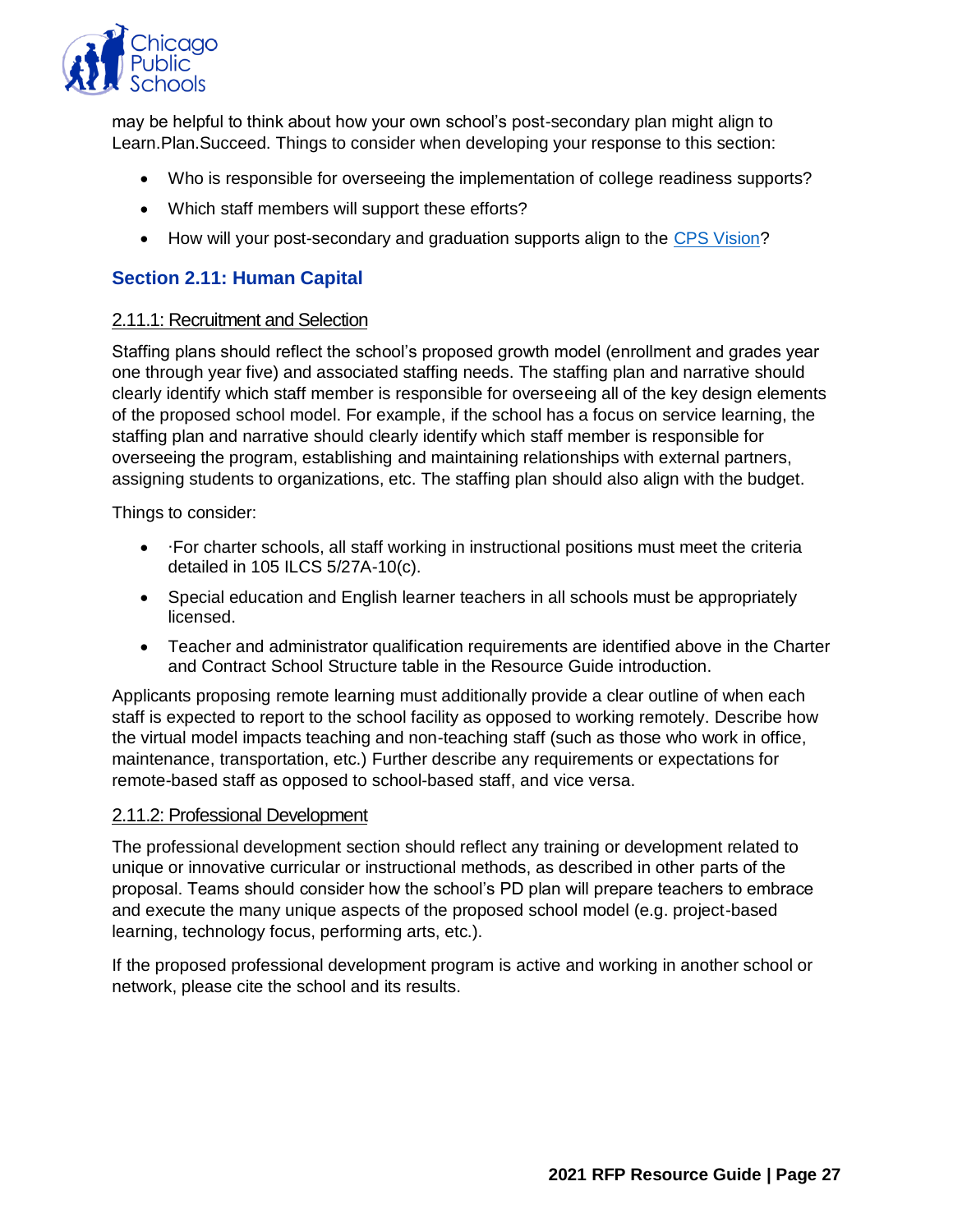

## **Section 2.12: Design Team Experience and Capacity**

#### 2.12.3: Evidence of Success

This section should detail the team members' experience and expertise in areas that are aligned to the needs of a start-up school. A diversity of experiences and skills is important. The applicant should provide a detailed summary of the team's capacity to support the myriad needs of a new charter school.

The evaluation team realizes that not all members of every high-potential applicant team have direct experience running successful schools in the past. Because of this, the evaluation team is open to applicants describing how their team members' experiences and achievements outside of running a school would be relevant and transferable to the successful management of a new charter school.

If the applicant is a national operator or is proposing to partner with a management organization, the applicant should include a table or attached Excel spreadsheet in Appendix 2.12 that provides demographic data on student populations served at each existing school in the network, including the following (%):

- Free- and reduced-price lunch (FRL);
- African American, Hispanic, Caucasian, Asian American, and other;
- English Language Learners;
- Students with Individual Education Plans (IEPs); and
- Students in Temporary Living Situations.

Applicants may either submit state or district report cards, vendor reports, or other school performance reports to demonstrate historical performance. Academic data, including (1) student academic growth, (2) student academic attainment, and (3) student behavior metrics should be included in the report(s). Refer to the National Operator Replication Table available on the RFP Website, [www.cps.edu/2021RFP,](http://www.cps.edu/2021RFP) and provide an explanation on how you meet these criteria. Identify any metrics that the applicant is unable to provide this information for and why.

Please note that any submitted data that is unverifiable (i.e. not from a third-party source) will not be considered.

**Because CPS does not have access to student-level data for schools outside of Chicago, the applicant is responsible for providing comprehensive data for each of its schools and for making the case for its network track record of driving academic achievement with similar student populations. If verifiable student demographic and academic data from third-party organizations or vendors (e.g. district or state performance reports, assessment data directly from external assessment vendors) is not provided by the operator for every school or campus for each student metric (I: Academic Growth, II: Academic Attainment, III: Behavior Metrics), evaluators will be unable to determine whether the existing schools in the network meet the benchmark standard. In the absence of the required data, evaluators will rate the school or campus as "does not meet" the standard.**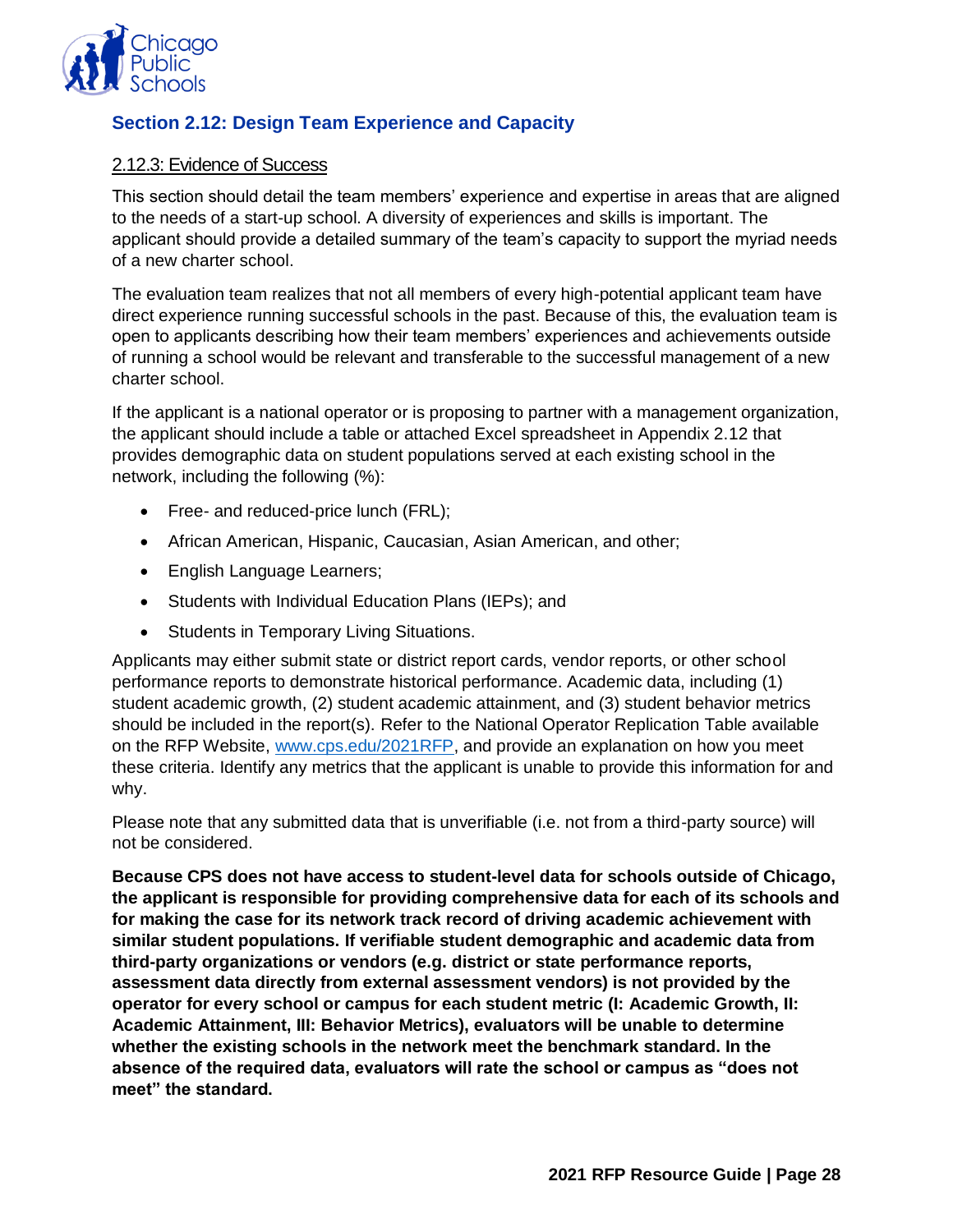

#### **Section 2.13: Parent and Community Engagement**

In addressing the questions under this section, consider providing a parent handbook in Appendix 2.13.

Illinois Charter Schools Law (105 ILCS 5/27A-7(a)(10)) requires that a proposal describe the nature and extent of parent and community involvement in the governance and operation of the charter school. Boards tend to be most effective when they have close ties to the community and are knowledgeable about local priorities and politics. There are myriad ways that a school may allow parents and community members to play a role in the governance and operation of the charter school. Some examples follow:

- Include parent and community members on the school board;
- Develop parent surveys to receive regular parent feedback (e.g. on enrichment activities that they value for themselves and their students, requests for transportation services, feelings about school facilities, their sense of their child's progress in school, etc.);
- Establish a parent advisory council in which parents can provide suggestions to the school, cite complaints, organize volunteer activities, etc.; and
- Allow parents to participate in faculty hiring panels.

Things to additionally consider when developing your response to this section:

- How you will inform parents and the community about any programs you offer?
- How you will engage parents and community members to support students in programs you offer?

## <span id="page-31-0"></span>**Domain 3: Financial Plan**

#### **Section 3.1: School Budget**

Ensure the completed budget aligns to the full scope and model of the proposed school.

If applicable, include costs associated with unique elements of the school model. For example, if the school has a technology focus, include the costs of ongoing implementation of technologybased learning, such as any device set-up and support, device repair and replacement, infrastructure, IT support fees, vendor costs, licenses and software fees, and home Internet access expenses.

#### **Section 3.2: Financial Controls and Monitoring**

As part of the 2021 RFP process, I&I will review the proposed school's fiscal policies/handbooks. This review process will assess, but is not limited to, the following categories:

- Comprehensive Reporting: Timely and regular production of three standard monthly financial statements: the statement of activities (including budget-to-actuals), statement of financial position (balance sheet), and statement of cash flows.
- Review of Financial Statements: Monthly financial statements reviewed by a member or committee of the board of directors; budgets and audits are reviewed annually.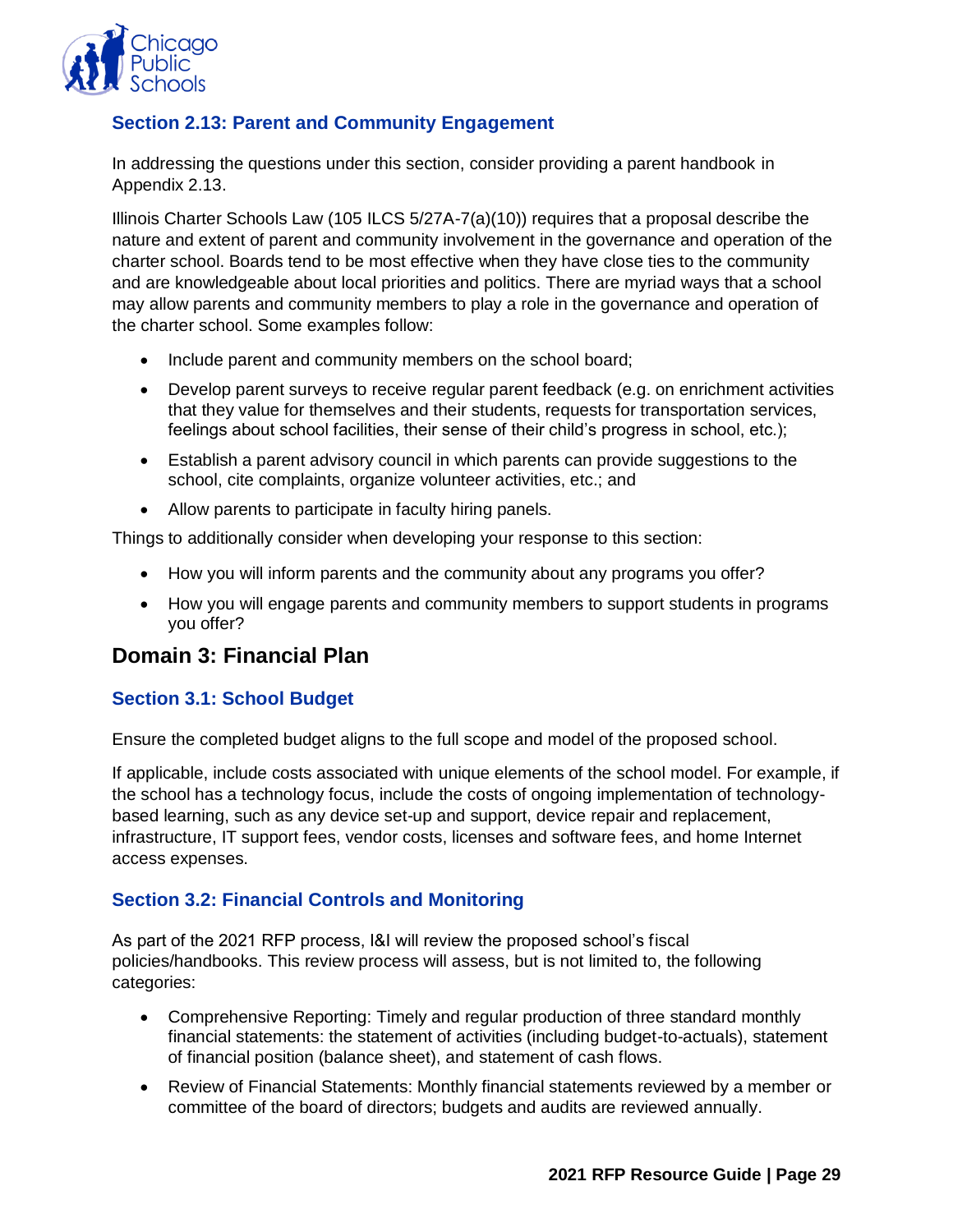

- Meeting Schedule: Board of directors meet, at a minimum, on a quarterly basis; ideally, meetings would occur monthly or bi-monthly.
- Committees: Appropriate committee structures in place with clearly defined roles and responsibilities as well as regularly scheduled meetings.
- Financial Systems: Adequate internal controls in place, including without limitation, proper checks and balances, appropriate separation of duties as well as qualified persons for the generation and review of monthly financial statements.
- Qualified Personnel: Persons involved in the generation and review of financial reports ideally have backgrounds in finance and/or accounting, an MBA/CPA, and/or extensive financial experience, preferably in the nonprofit sector.

## <span id="page-32-0"></span>**Domain 4: Operational Plan**

#### **Section 4.2: Student Recruitment and Enrollment**

#### 4.2.1: Student Enrollment

The applicant should demonstrate that plans for student recruitment, school start-up, and operational supports ensure that the school serves a diverse student population.

Applicants proposing a charter school must ensure that their policies comply with the Illinois Charter Schools Law and the Illinois School Code. Illinois Charter Schools Law requires that charter schools have open enrollment. Specifically, the law provides that:

- "Enrollment in a charter school shall be open to any pupil who resides within the geographic boundaries of the area served by the local school board" (105 ILCS 5/27A- $4(d)$ ).
- "If there are more eligible applicants for enrollment in a charter school than there are spaces available, successful applicants shall be selected by lottery" (105 ILCS 5/27A 4(h)).
- Preference in the lottery must go to (1) siblings of pupils enrolled in the charter school, and (2) pupils enrolled in the charter school the previous school year, and may go to (3) pupils who reside within an applicable attendance boundary, if one has been designated.

No other enrollment preferences, other than the above, are allowed for charter schools. Consistent with the open enrollment requirements in the law, an admission form should in general be limited to:

- Contact information;
- Age/grade level information; and
- Information related to permissible enrollment priorities.

An admission form filled out prior to the lottery may NOT request social security numbers under any circumstances.

Post-lottery registration forms, which are filled out after the student has been guaranteed a spot at the school, may request the following information:

• Special education status;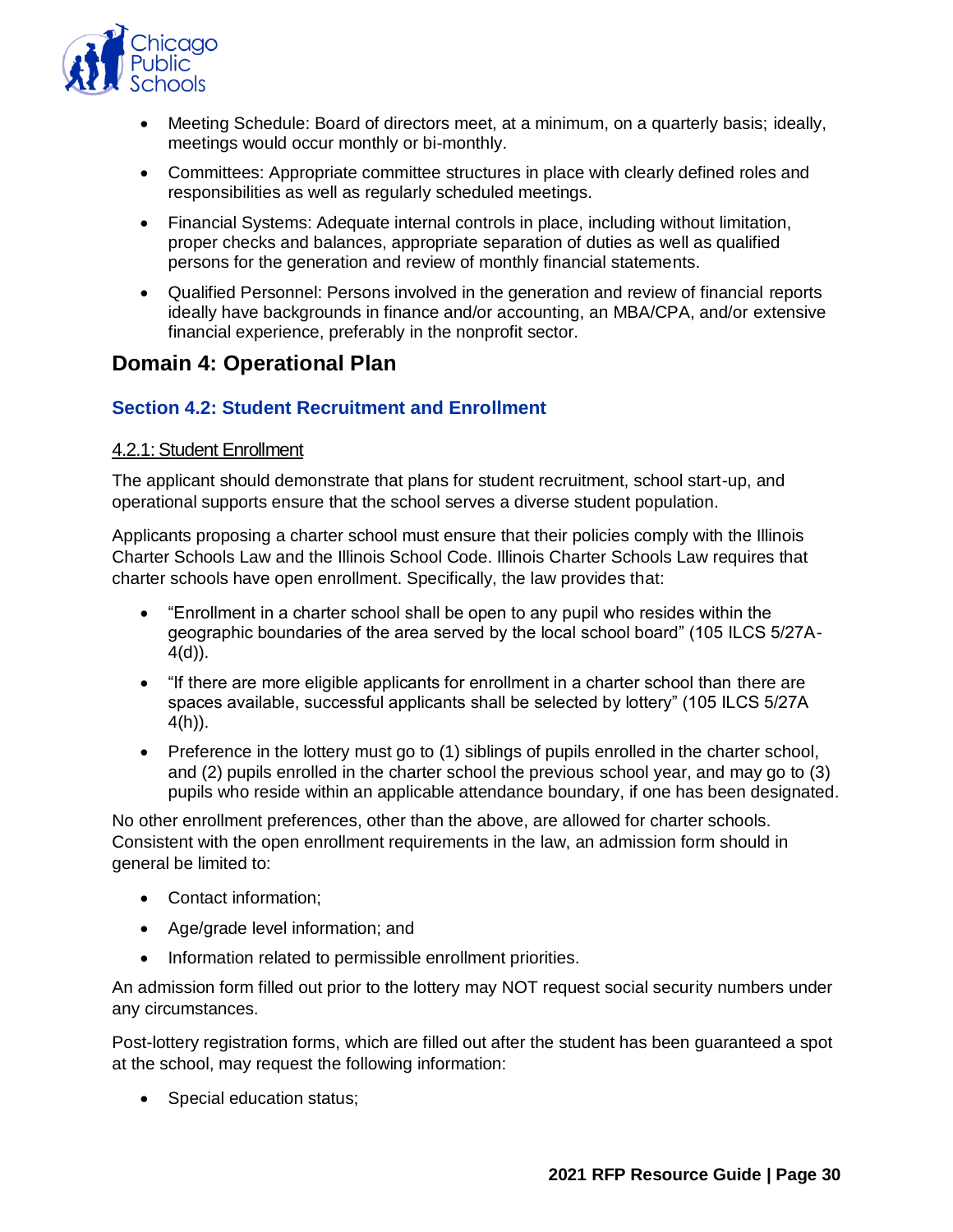

- English language proficiency;
- Other information related to the student's academic aptitude; and
- Proof of immunization status.

If race/ethnicity demographic information is requested, the form should be clear that such information is optional and is used only for statistical purposes. Applicants are advised to include a non-discrimination statement on their forms.

Illinois Charter Schools Law includes requirements for how charter schools should conduct their application, lottery, and enrollment processes (105 ILCS 5/27A-4(h)). Applicants should review the legislative section in its entirety.

Charter schools may conduct additional intake activities after a lottery is held (e.g. student essays, school-parent compacts, open houses, etc.), but these activities cannot be required as a condition of student enrollment in the school.

#### 4.2.2: Student Recruitment

Charter and contract schools must comply with the [CPS policy regarding Students in Temporary](https://policy.cps.edu/download.aspx?ID=128)  [Living Situations.](https://policy.cps.edu/download.aspx?ID=128) This policy codifies a Consent Decree entered into the Settlement Agreement in Salazar v. Edwards, 92 CH 5703. As such, proposals must state how the school will protect the rights of children who are homeless in compliance with the federal McKinney-Vento Homeless Assistance Act, 42 U.S.C. § 11431 et seq., the Illinois Education for Homeless Children Act, 105 ILCS 45/1-5 et seq., and all other laws and administrative rules that protect the rights of children who are homeless. Pursuant to the CPS policy and the Consent Decree in Salazar, proposals should describe the steps the school will take to be responsive to the needs and concerns of students who are homeless, the services that are offered by the school and by outside providers, and the school's efforts to ensure that children who are homeless are not deprived of their rights. School proposals should consider:

- The school's plan to identify two appropriately-skilled staff persons who participate in training from CPS' Support for Students in Temporary Living Situations (STLS) to carry out duties related to the STLS program;
- How the school will provide notification of McKinney-Vento student rights to the entire student population and identify McKinney-Vento eligible students;
- How the school will document compliance with fee waivers for all McKinney-Vento students;
- The kind of training staff will receive regarding the needs and rights of students in temporary living situations; and
- How the school will include students in temporary living situations in all proposed school programs and activities.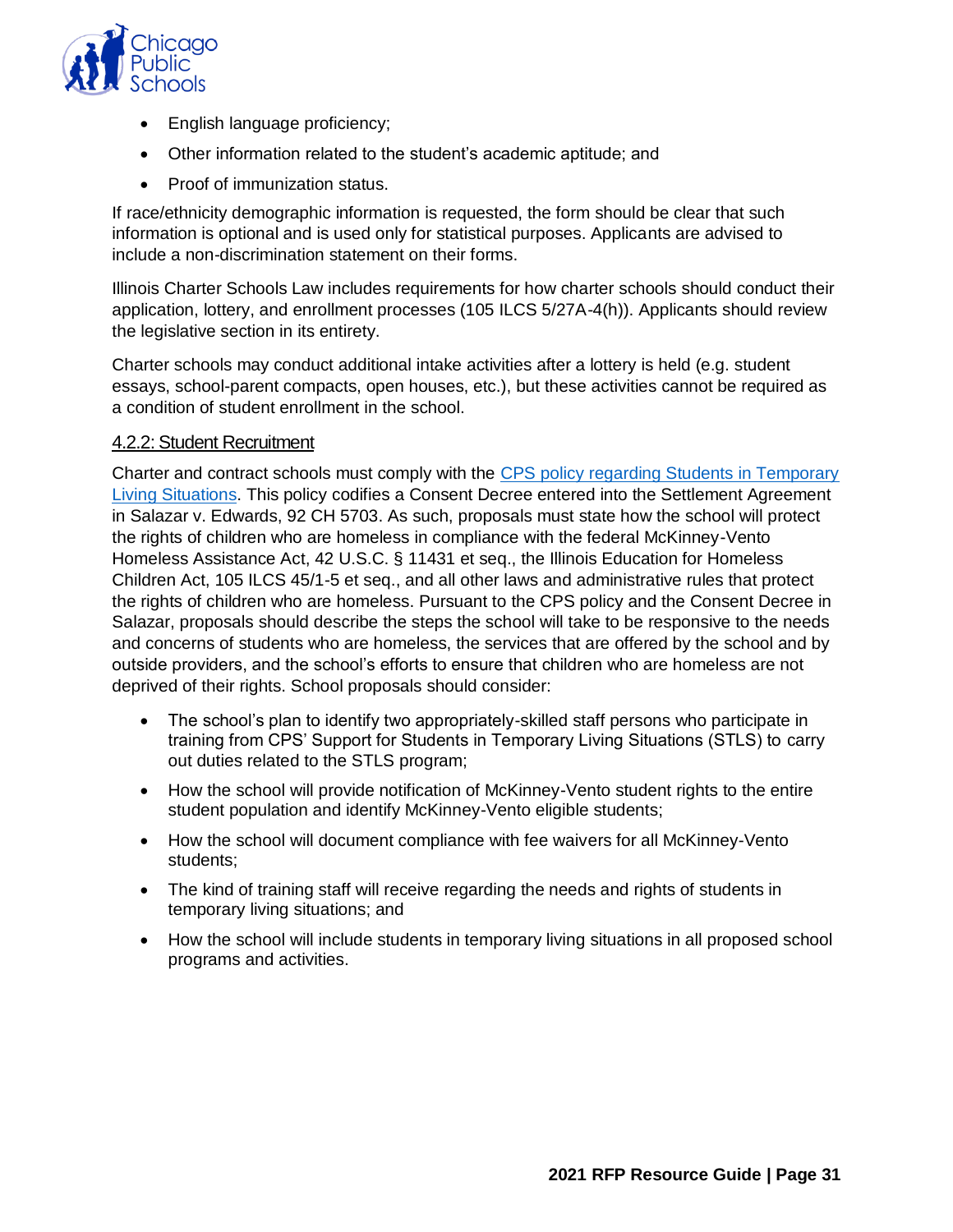

## **Section 4.3: Operational Compliance**

#### 4.3.1: Transportation

Illinois Charter Schools Law mandates that charter schools describe how they will meet the transportation needs of all pupils and provide a transportation plan for addressing the transportation needs of low-income and at-risk students.

Please note that transportation supports and services provided by the school may – but are not required to – include bus service. A transportation plan may include (but is not limited to) bus service, subsidized public transportation, coordinated parent or volunteer carpools, and/or participation in the state's Parental Transportation Reimbursement program.

Here are a few things to consider when developing a response to this section:

- A charter school's budget should adequately support the proposed transportation plan.
- A statement that most students will live within walking distance of the school is not sufficient to satisfy this requirement.
- The school may be required to provide transportation for students with disabilities and students who are homeless, in accordance with applicable state and federal law.

#### 4.3.2: ADA Compliance

The Americans with Disabilities Act (ADA) and Section 504 of the Rehabilitation Act prohibit discrimination on the basis of disability and require accessibility in all aspects of school operations, including employment, buildings, programs and activities, communications, and information technology.

The ADA compliance plan should clearly articulate how the proposed school will ensure compliance with requirements under the ADA.

#### **Section 4.4: Governance**

#### 4.4.1: Governance Start-up

All charter schools must be governed by a not-for-profit governing body pursuant to the Illinois Charter Schools Law (105 ILCS 5/27A-5), and each school's Charter School Agreement. A school's ability to fulfill its mission is largely determined by the governance structure and the recruitment of a capable and engaged board. Proposals should specifically identify the board's ongoing responsibilities, above and outside of fiduciary responsibilities, to ensure a real and meaningful impact on school decision making.

At least three directors are required to apply for Not-for-Profit status in Illinois [\(http://www.cyberdriveillinois.com/publications/pdf\\_publications/c165.pdf\)](http://www.cyberdriveillinois.com/publications/pdf_publications/c165.pdf), so at least three board members should be identified at the time of Application submission. Please note that CPS requires that at least the proposed founding board chair be present at the capacity interview. CPS reserves the right to request additional meetings with board members.

Please note that the Illinois Charter Schools Law requires that charter school proposals submitted to the local school board include a description of the "nature and extent of parental, professional educator, and community involvement in the governance and operation of the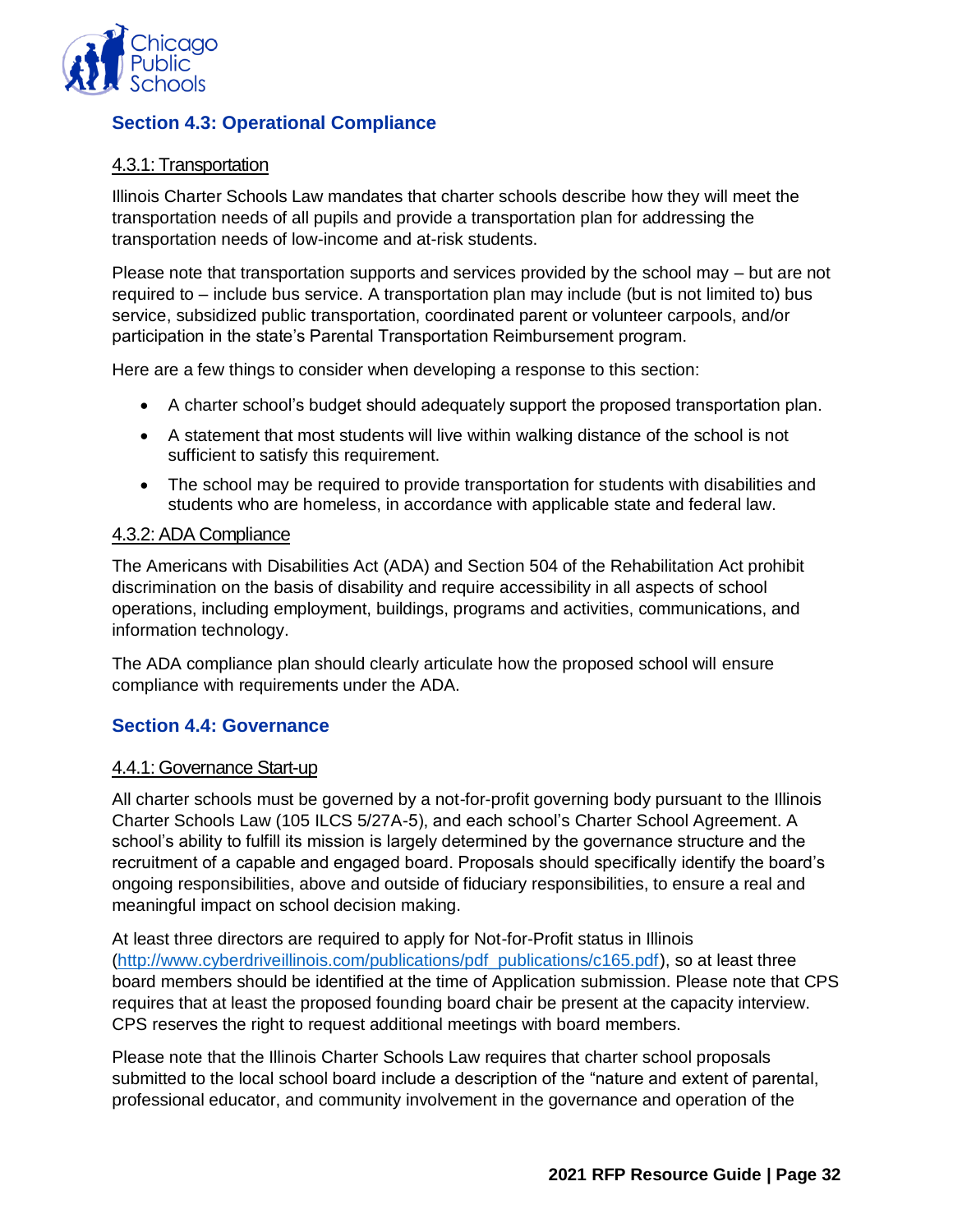

charter school" (105 ILCS 5/27A-7(10)). A strong governance plan will account for and ensure initial and ongoing involvement of local stakeholders and parents. The school oversight structure should also provide adequate, appropriate, and meaningful opportunities to maximize parent, teacher, staff, and community involvement in the mission and operation of the school.

#### 4.4.2: Governance Structure and Ongoing Oversight

Board bylaws should include the following elements:

- Number (or range) of board members;
- Qualifications of board members;
- Board member selection process;
- Procedures for filling vacancies on the board;
- Guidelines for board member removal and resignation;
- Term limits;
- General powers;
- Fees and compensation;
- Officer selection process;
- Job description for officers;
- Procedures for filling officer vacancies;
- Term limits for officers;
- Location and number of meetings to be held each year;
- Policy on special meetings;
- Compliance with the Open Meetings Act and the Freedom of Information Act;
- Quorum and voting rules;
- Number and purpose of board committees;
- Job description for each committee;
- Procedure for creating a committee or task force;
- Rules of order; and
- Amendments.

Effective governing boards provide comprehensive academic, financial, and operational oversight of the school to ensure viability and stability. The governing board is responsible for ensuring that the school is in compliance with all applicable state and federal laws.

Things to consider:

• Effective boards develop annual, strategic organizational plans with concrete, measurable goals, metrics, and rubrics to monitor and evaluate the school's progress throughout the school year that are consistent with the charter school agreement and accountability plan. The plan should examine academic, financial, fundraising,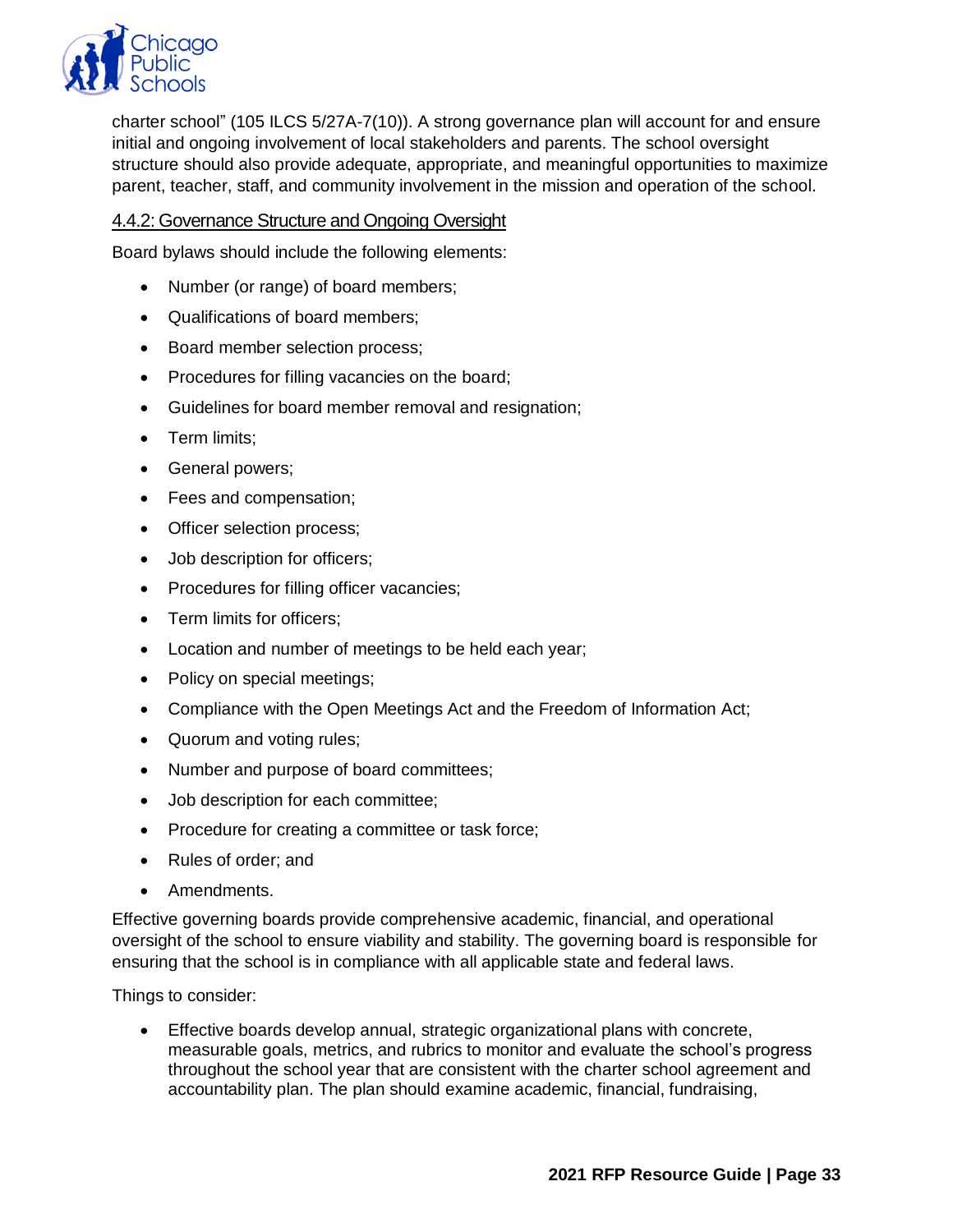

operational, and organizational progress. Dashboards are one method of ensuring that the board is able to track progress on school goals.

- Efficient boards distribute materials ahead of the meeting and set the expectation that board members will review materials prior to the meeting at which they are discussed. When setting the agenda for a meeting, every agenda item should be linked to an annual goal.
- Board packets, which are sent to board members in advance of a meeting, may include a wide range of materials for board members, such as:
	- $\circ$  The previous meeting's minutes;
	- o Reports from committees and/or the CEO;
	- o Financial statements;
	- o Academic achievement data; and
	- o Copies of any documents requiring board approval.
- Effective boards acknowledge a clear distinction between the roles of governance and management. Boards should focus on governance; school leader(s) are responsible for management decisions.
- Best practices of successful charter schools suggest that boards are most effective when they have close ties to the community and are knowledgeable about local priorities and politics. There are many ways that a school can allow parents and community members to play a role in the governance and operation of the charter school. It is critical that the design team talk with community leaders and prospective parents about methods for involving these constituencies in the governance of the school with community leaders and prospective parents.

This section should include information on the selection, transition and ongoing training of the board to ensure rigorous academic, operational, and financial oversight of the proposed school.

The evaluation of a school leader is a critical area of responsibility for the charter school board. Applicants are encouraged to review research-based frameworks on effective school leader evaluation when developing policies and procedures to evaluate the proposed school leader.

#### 4.4.3: Board Legal, Compliance, and Ethics Policies

As stated in the Illinois Charter Schools Law (105 ILCS 5/27A-5(c)), the governing boards of charter schools are subject to the [Illinois Open Meetings Act](http://www.ilga.gov/legislation/ilcs/ilcs3.asp?ActID=84&ChapterID=2) and the [Freedom of Information](http://www.ilga.gov/legislation/ilcs/ilcs3.asp?ActID=85&ChapterID=2) [Act.](http://www.ilga.gov/legislation/ilcs/ilcs3.asp?ActID=85&ChapterID=2) Training for the general public on both laws can be found on the [Illinois Attorney General's](http://foia.ilattorneygeneral.net/Training.aspx) [website.](http://foia.ilattorneygeneral.net/Training.aspx)

Charter schools are required to submit an updated ethics policy to CPS on an annual basis, per the Charter School Agreement. Charter schools are able to develop their own ethics policy and are encouraged to tailor the policy to the school and its unique needs. When developing the ethics policy, it may be useful to reference the [CPS Code of Ethics Policy](http://www.cps.edu/About_CPS/Policies_and_guidelines/documents/CPSCodeofEthics.pdf) as a guide.

Charter schools are required to submit an updated conflict of interest policy to CPS on an annual basis, per the Charter School Agreement. Charter schools are able to develop their own conflicts of interest policy. When developing the conflicts of interest policy, it may be useful to reference the CPS Code of Ethics Policy as a guide (linked in the paragraph above).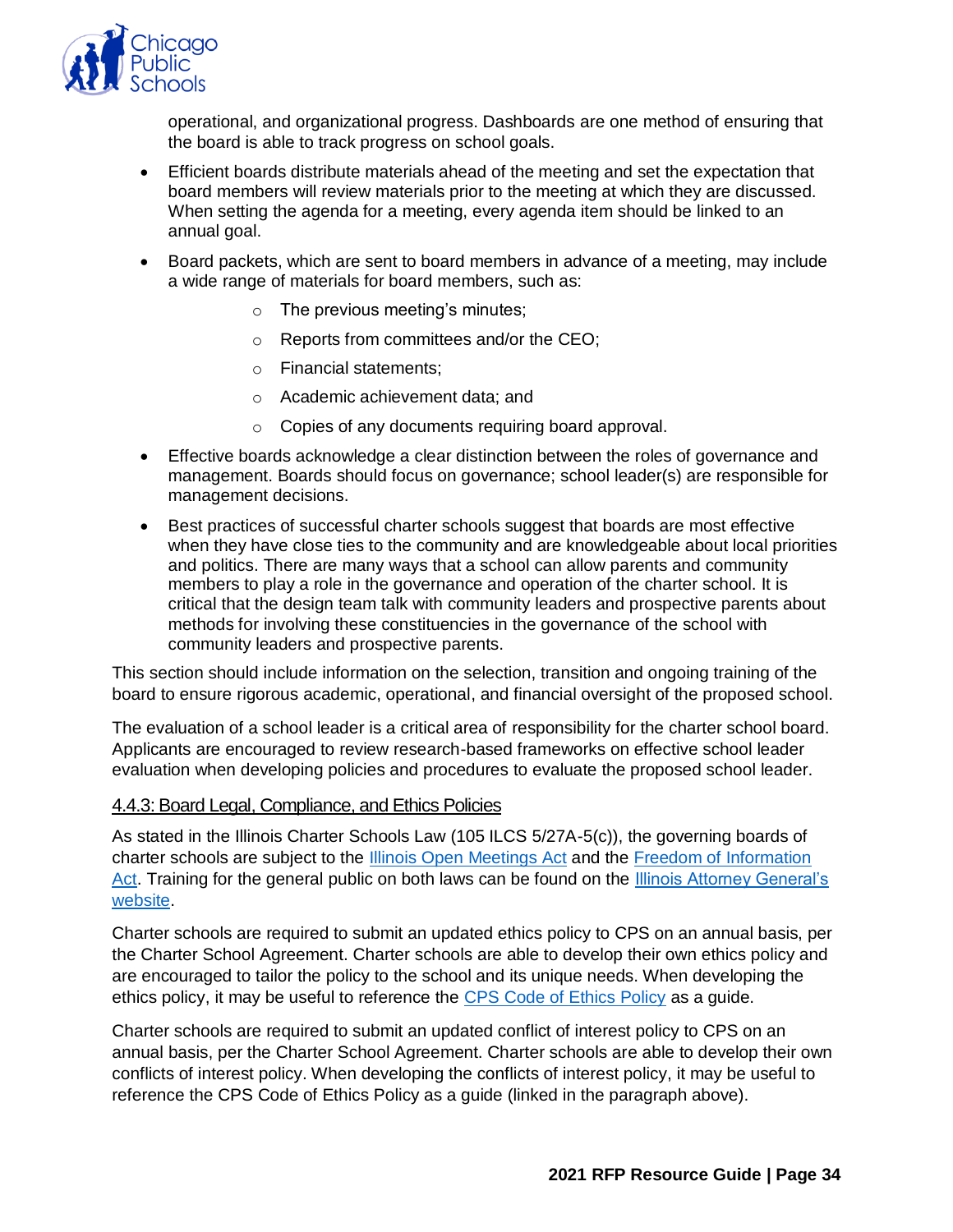

CPS recommends that a conflict of interest policy be submitted separately from the board bylaws. All charter school bylaws have to be filed with the State of Illinois and must be re-filed any time changes are made. Bylaws are generally a more static document, whereas conflict of interest policies are more frequently updated.

The Illinois Charter Schools Law has been amended to include the following language: "All authorizers shall ensure that any charter school established on or after the effective date of this amendatory Act of the 98th General Assembly has a governing body that is separate and distinct from the governing body of any CMO or EMO. In reviewing charter applications and charter renewal applications, authorizers shall review the governance model proposed by the applicant to ensure that there are no conflicts of interest." - 105 ILCS 5/27A-10.5

## <span id="page-37-0"></span>**Domain 5: Growth Plan**

#### **Section 5.2: Academic Capacity**

#### 5.2.2: Oversight of Academic Performance

As announced in September 2020, the district has determined to suspend the School Quality Rating Policy (SQRP), which is the district's policy for measuring annual school performance, for the 2020-2021 school year. With no new school accountability scores for each school, each school's current accountability status, which was last updated in fall 2019, will carry over through the 2020-21 school year. Charter schools authorized by CPS are in a unique position as a result of this decision, because issues concerning expansion, replication, non-renewal, revocation, and status on the Academic Warning List are tied expressly to SQRP through the Charter School Quality Policy (302.10).

For the 2021 New Schools RFP, existing operators applying to expand or replicate through the New Charter RFP process will be held harmless for their 2020 SQRP, but will be evaluated in part on the past performance and demonstrated academic success in years prior to SY2020.

In the absence of updated SQRP data, CPS reserves the right to request additional academic data from Operators as it deems necessary for its review.

Any questions regarding SQRP and the 2021 New Schools RFP can be directed to [iandiauthorization@cps.edu.](mailto:iandiauthorization@cps.edu)

## <span id="page-37-1"></span>**Domain 6: Management Organizations (MOs)**

#### **Section 6.1: MO Contract**

If applicable, additionally identify decision-making authority between the Board of Directors and MO concerning any key technology-based learning components, including who will select and interact with vendors and who will bear the costs of implementing these components of the educational model.

#### **Section 6.3: MO's Past Organizational and Financial Performance**

CPS will conduct due diligence on all MOs. Applicants should transparently provide all of the information requested about the MO's financial, legal, and academic track record. If the due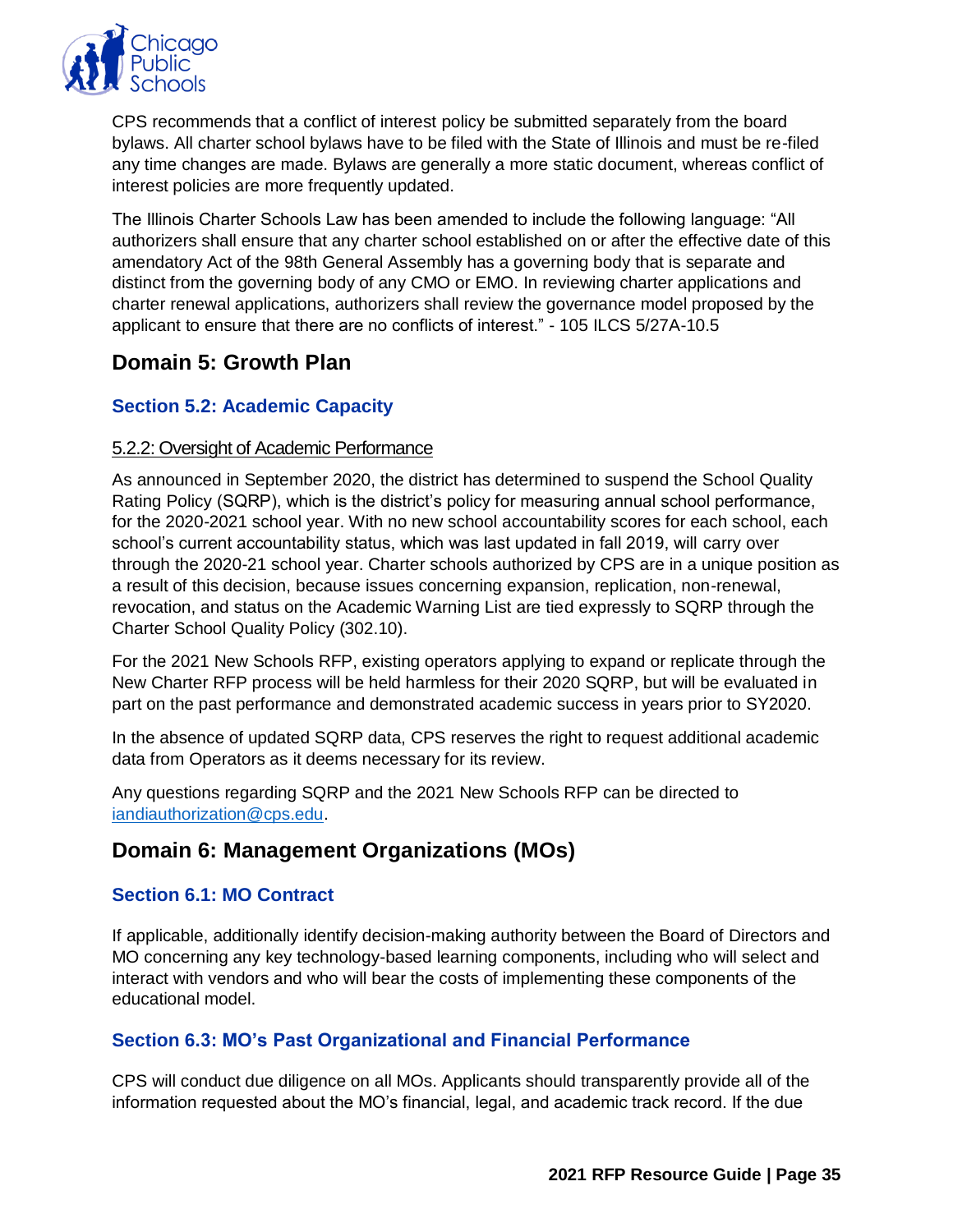

diligence process reveals information pertinent to this question that was not shared by the applicant, the lack of good faith will be taken into consideration when determining whether to recommend the applicant for approval.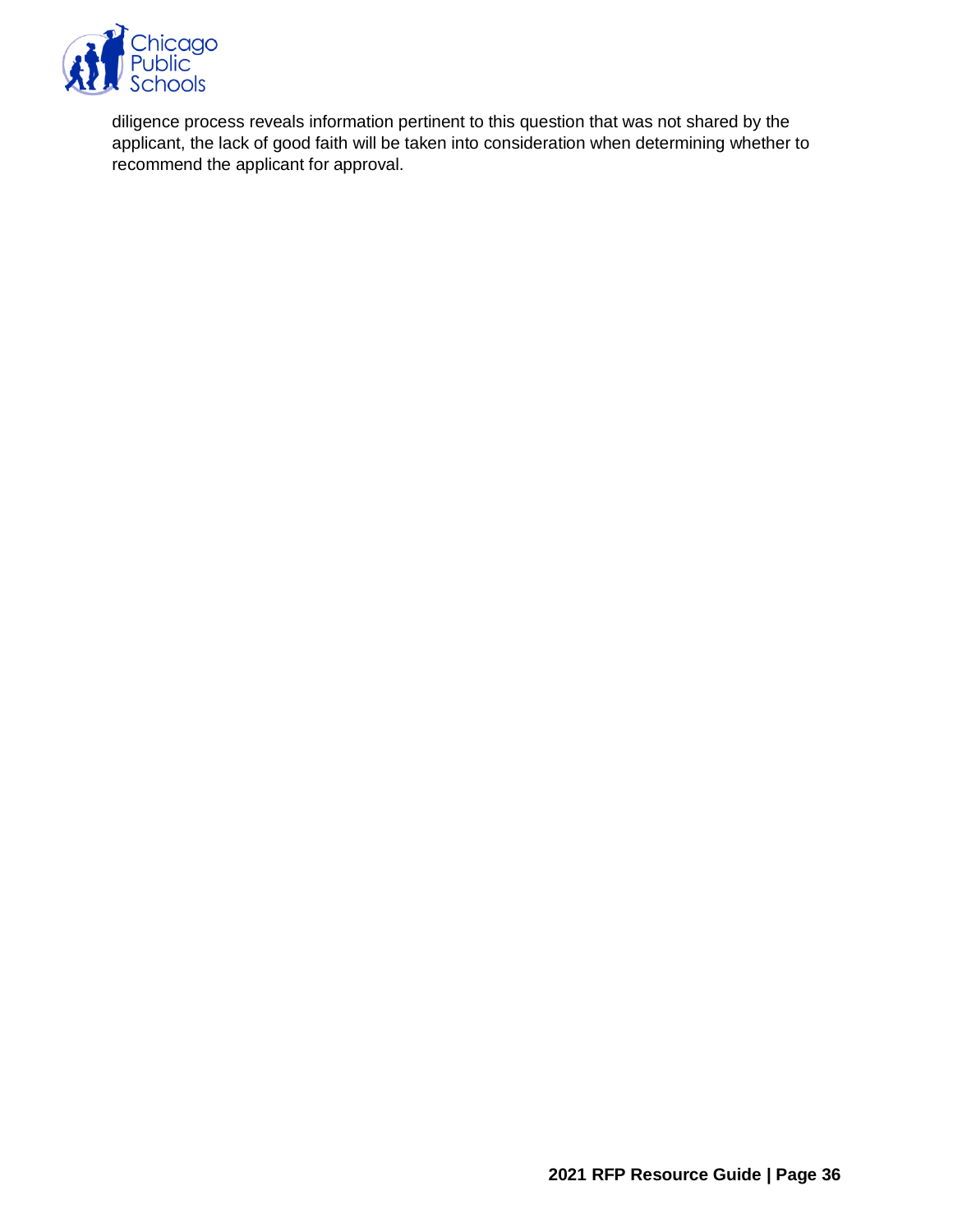

## **Tier III Application and Addendum Questions**

## <span id="page-39-1"></span><span id="page-39-0"></span>**Domain 1: Community Engagement and Support**

#### **Section 1.5: Ongoing Community Outreach and Engagement**

This section should further chronicle all community outreach and engagement efforts since your submission in Tier II.

All materials and methods of notifying parents and community members of the proposed school should continue to include the following information:

- Notification that the school is proposed and has not yet been approved;
- Information regarding how individuals can submit questions or feedback for consideration (e.g. by listing a phone number, email, fax, or mailing address; citing a method for submitting comments or questions on the proposed school's website; or inviting individuals to a community meeting with a period for comment, etc.); and
- The following language regarding the opportunity to view new school proposals: "If you would like to view the application for our proposed new school, it will be publicly posted on [www.cps.edu/2021RFP.](http://www.cps.edu/2021RFP)"

If an applicant faces opposition to the proposed school, the applicant should understand the source of the opposition and seek to determine the degree to which the opposition reflects the sentiments of community members and parents.

Appendix 1.5: The Appendix should include concrete evidence of the outreach and engagement strategies and activities discussed in the proposal narrative. Applicants must include evidence of having continued to notify residents of the proposed school community, and of having continued to offer engagement and partnership opportunities to community residents, constituents, and stakeholders. Please refer to the sample of acceptable evidence provided in Section 1.4 Community Outreach and Engagement Plan of the RFP Resource Guide. Applicants are recommended to include an index or table summarizing the evidence provided. Include only evidence collected after the submission of the Tier II proposal.

#### **Section 1.6: Community and Family Support**

In Section 1.6, the applicant should detail the support that the new school proposal has secured from each core community constituency:

- Families (Student Demand);
- Community members, leaders, and community-based organizations; and
- Elected officials.

The interactive CPS School Locator map has overlays for Aldermanic wards, Illinois House District boundaries, and Illinois Senate District boundaries. Applicants should notify all elected officials whose ward or district touches a part of the proposed recruitment boundary, regardless of how small the area may be. The applicant must provide evidence of having notified elected officials by all three methods of outreach. The applicant should submit evidence of notification in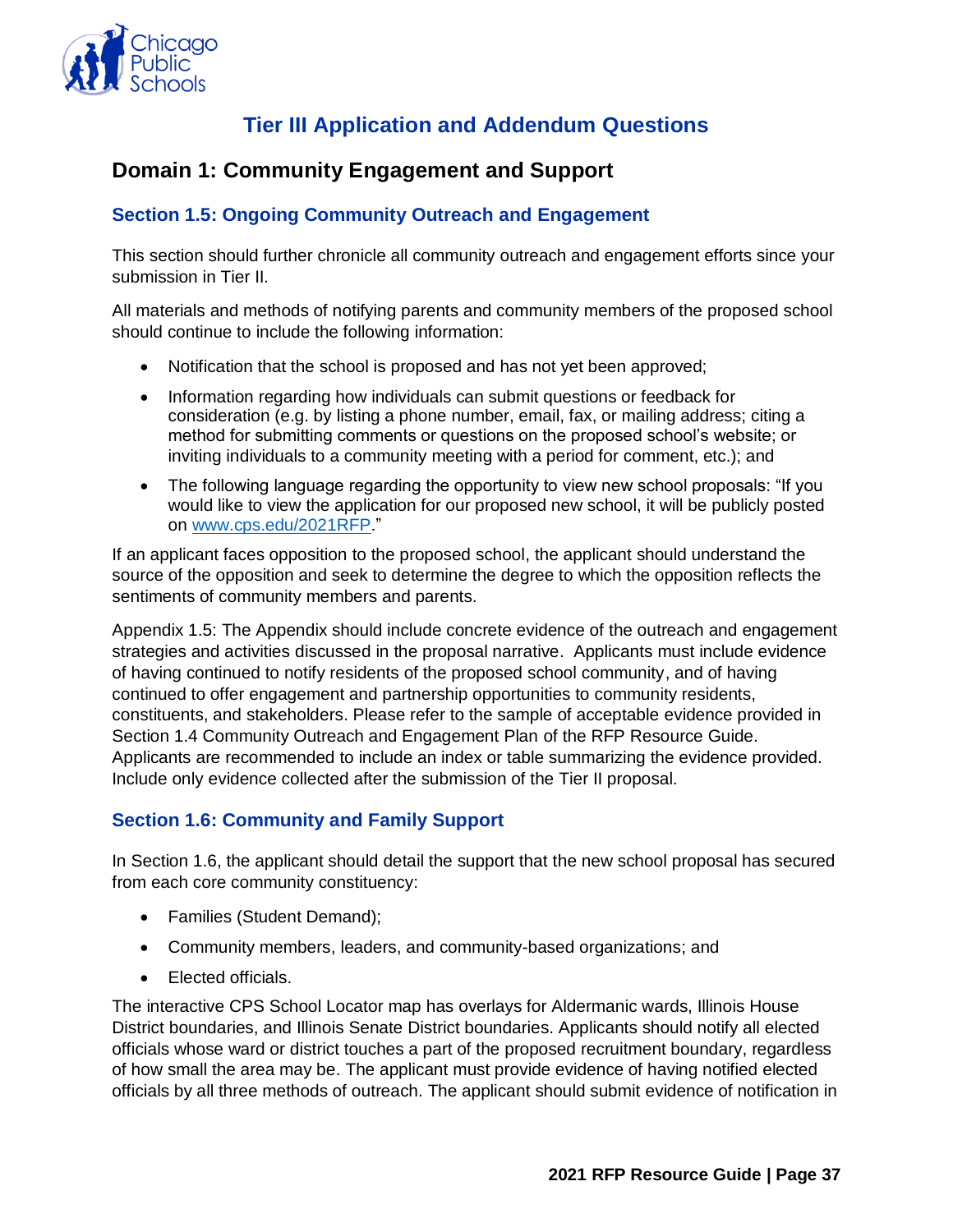

Appendix 1.6. If applicable, applicants should also include any letters of support received from elected officials in Appendix 1.6.

The response to this section of the proposal should provide insight into how specific community members acted as champions for the proposed new school, perhaps by connecting the design team with organizations, institutions, and individuals in the neighborhood.

To demonstrate support from families and the communi(ties) the school seeks to serve, applicants must provide concrete evidence such as letters of intent-to-enroll and letters of support from parents and constituents. Applicants may consider asking parents to write a personal letter explaining why they support the proposed school and are potentially interested in sending their student(s) to the proposed school. Please note that signatures provided as part of a petition only constitute evidence of notifying community members, not of having obtained individual support from petition signatories. Only personalized letters constitute evidence of support for the proposed school.

Applicants should also provide evidence, obtained through community outreach or otherwise, that demonstrates the described need for the proposed school. Evidence of need may include, but is not limited to, community assessment data, student-focused data, and letters from constituents.

Finally, if services or resources provided through a partnership are integral to the implementation of the school model (e.g. providing services or support as part of the school day or after-school hours), please provide evidence of the partner organization's commitment in a memorandum of understanding, letter of intent or commitment, or draft contract.

This document should:

- Describe the purpose of the organization independent of the school;
- Outline the nature of the relationship with the school;
- Define expectations for roles and responsibilities in the partnership;
- Clearly identify if services or resources will be provided for a fee or free of charge; and
- Be signed by a representative of the partner organization with his or her contact information provided.

The proposal should also explain how the design team conducted necessary due diligence when selecting the partner.

#### **Section 1.7: Updated Facilities**

#### 1.7.1: Overview of Proposed Site

Applicants must identify at least two viable independent facility options, per Illinois Charter Schools Law (105 ILCS 5/27A-7(a)(3)), unless the applicant has fully secured an independent facility. The law requires that applicants provide "a description of and address for the physical plant in which the charter school will be located (provided that…the facility need not be rented or acquired at the time of proposal approval…) so long as the proposal or submission identifies and names at least 2 sites that are potentially available as a charter school facility by the time the charter school is to open." Any independent facility to be approved must be in compliance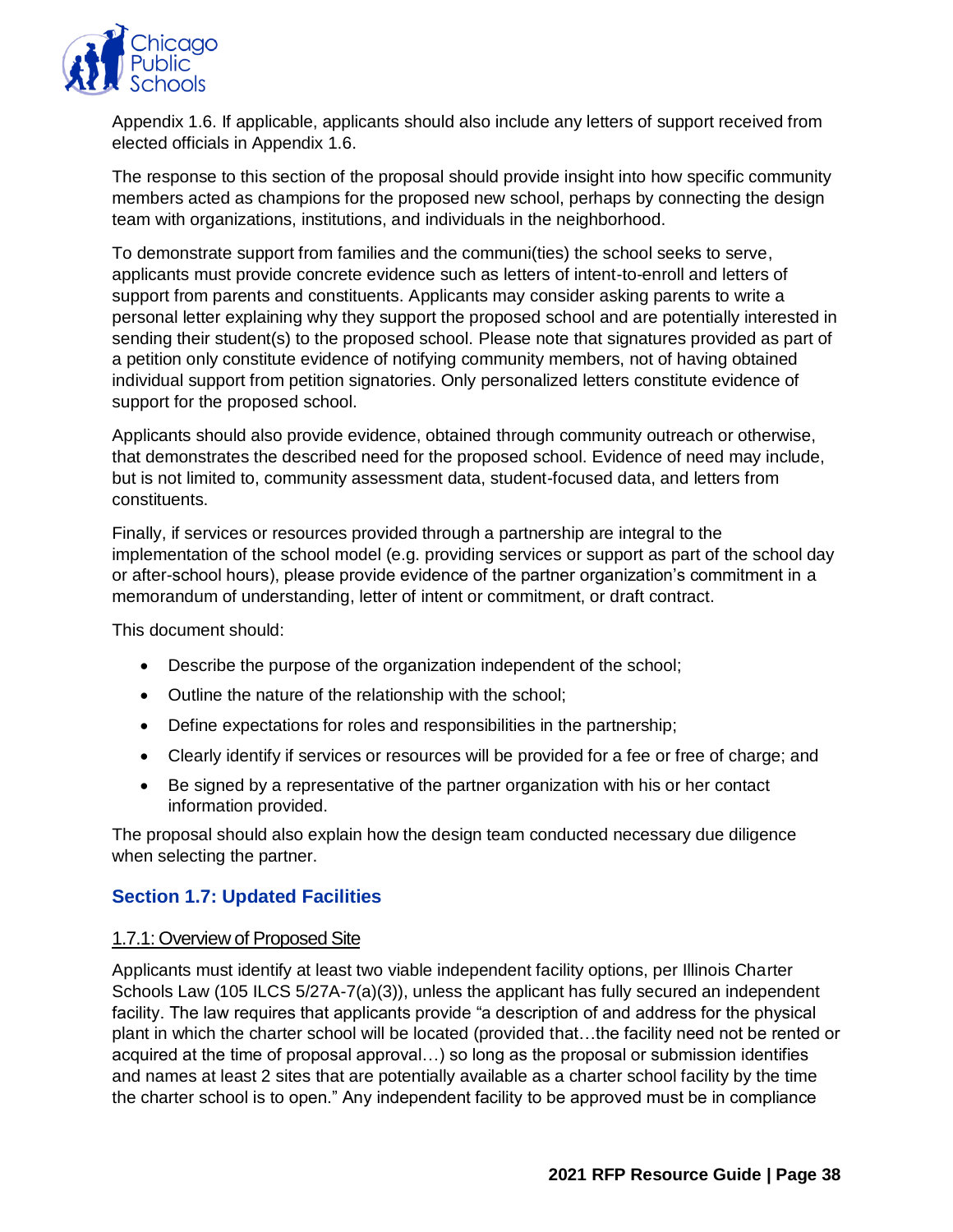

with applicable zoning, building codes, health and safety laws, and Americans with Disabilities Act (ADA) and Section 504 of the Rehabilitation Act of 1973 requirements. Guidelines for federal ADA and Rehabilitation Act facility requirements are available on the RFP website.

Things to consider:

- A list of CPS-approved architects can be found on the RFP website[:www.cps.edu/2021RFP.](http://www.cps.edu/2021RFP)
- In some circumstances, CPS may require additional information or an ADA inspection conducted by CPS experts during the proposal review process.
- Proposed, back-up, and temporary facilities must also be in compliance with applicable building codes, health and safety laws, and requirements of the Americans with Disabilities Act (ADA).
- When researching facilities, please ensure that proposed facilities will be in compliance with Fire Prevention Bureau requirements listed in Chicago Building Code Section 3(13- 84-030) - Frontage Requirements.

CPS acknowledges that operators may find it necessary to locate a new school in a temporary facility for a defined period of time. However, in this scenario, applicants are required to identify a viable "permanent" facility option in addition to a viable temporary option if the planned move falls within the five-year contract. The CET will consider a lack of a viable permanent and temporary facility options when forming recommendations for approval or denial of the proposed new school.